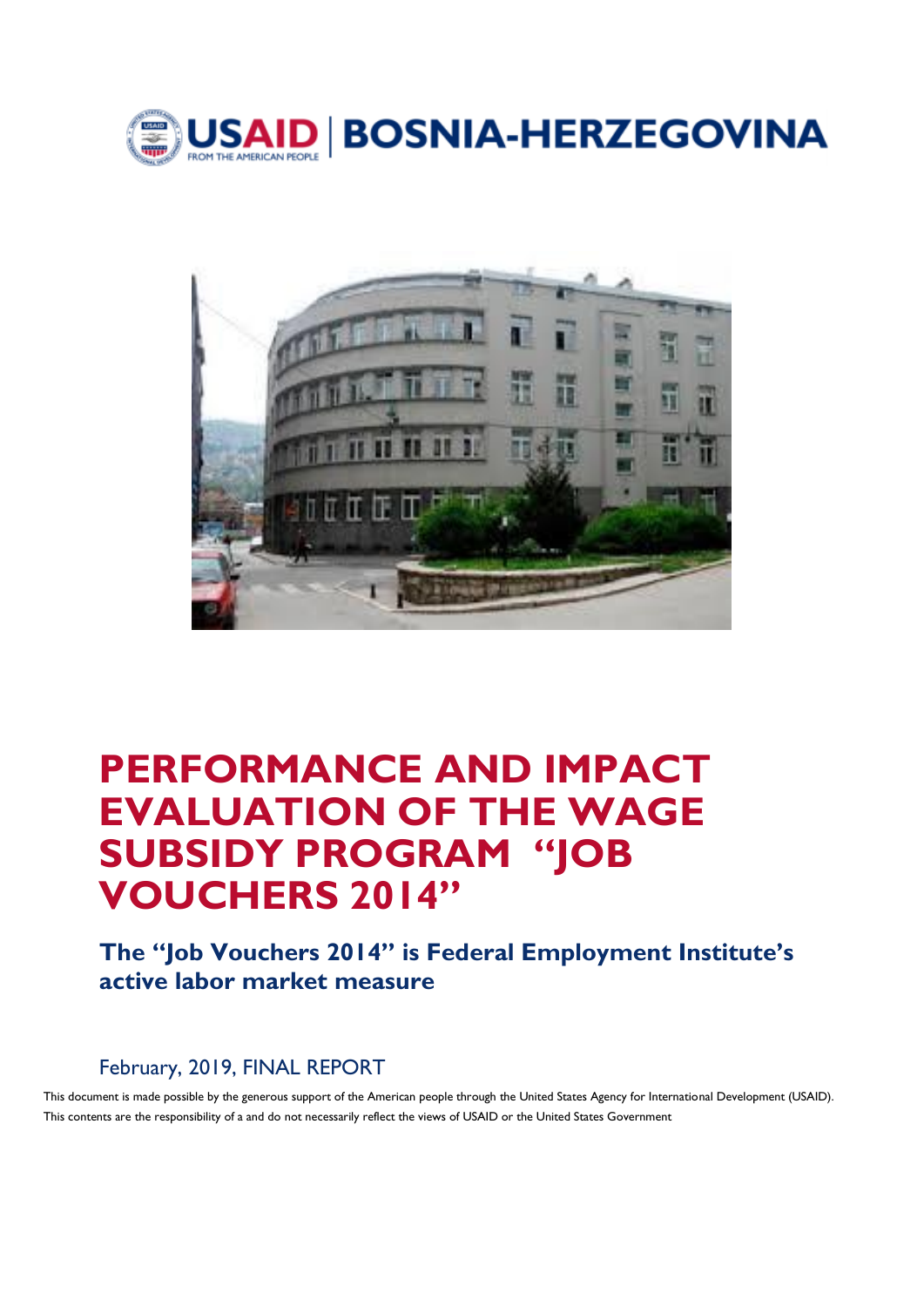# MONITORING AND EVALUTION SUPPORT ACTIVITY (MEASURE-BIH)

### **PERFORMANCE AND IMPACT EVALUATION OF THE WAGE SUBSIDY PROGRAM "JOB VOUCHERS 2014"**

**The "Job Vouchers 2014" is Federal Employment Institute's active labor market measure**

February, 2019, FINAL REPORT

Prepared under the USAID Monitoring and Evaluation Support Activity (MEASURE-BiH), Contract number FPCS No. CLIN 1-C2-2420-011

**Submitted to:**

USAID/Bosnia and Herzegovina

**Submitted by:**

Association PREMISA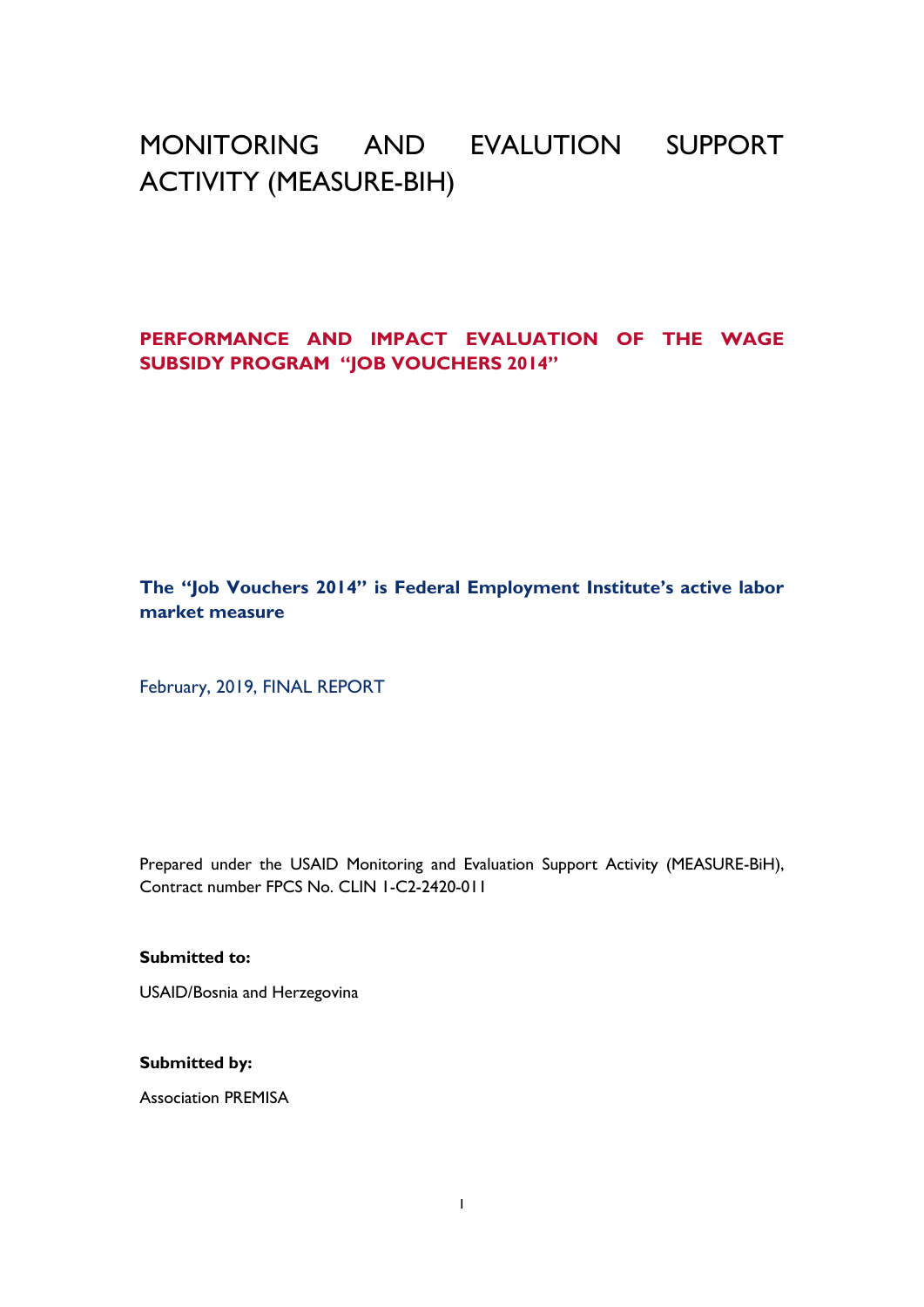# **CONTENTS**

<span id="page-2-0"></span>

| 3.1.1. Method description: Propensity Score Matching and Average Treatment Effect. 15 |
|---------------------------------------------------------------------------------------|
|                                                                                       |
|                                                                                       |
|                                                                                       |
|                                                                                       |
|                                                                                       |
|                                                                                       |
|                                                                                       |
|                                                                                       |
|                                                                                       |
|                                                                                       |
|                                                                                       |
|                                                                                       |
|                                                                                       |
|                                                                                       |
|                                                                                       |
|                                                                                       |
|                                                                                       |
|                                                                                       |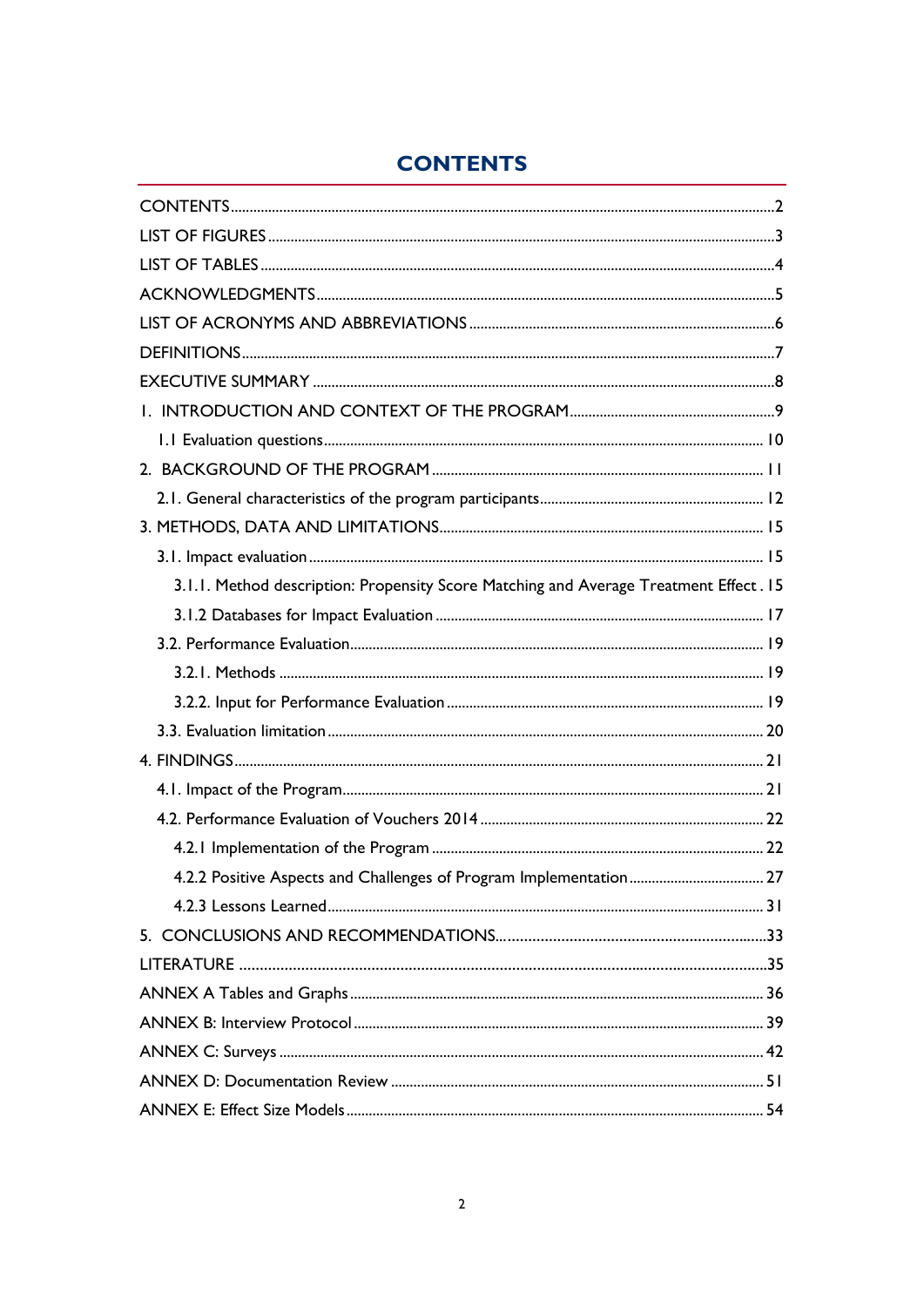# **LIST OF FIGURES**

<span id="page-3-0"></span>

| FIGURE 4. 2: How Participants were Informed about the Program (Results by Gender)          |
|--------------------------------------------------------------------------------------------|
|                                                                                            |
|                                                                                            |
|                                                                                            |
| FIGURE 4. 5: Method of Contacting the Employer (Results by Gender) 25                      |
| FIGURE 4. 6: Employer Satisfaction with the Choice of Employee through the Program, and    |
|                                                                                            |
| FIGURE 4. 7: BAM per Person Employed and by Number of Persons Employed  26                 |
| FIGURE 4. 8: Employee Ratings of Benefits Gained through the Program (Results by           |
|                                                                                            |
| FIGURE 4. 9: The Extent of the Program's Adequacy based on Particpants' Level of Education |
|                                                                                            |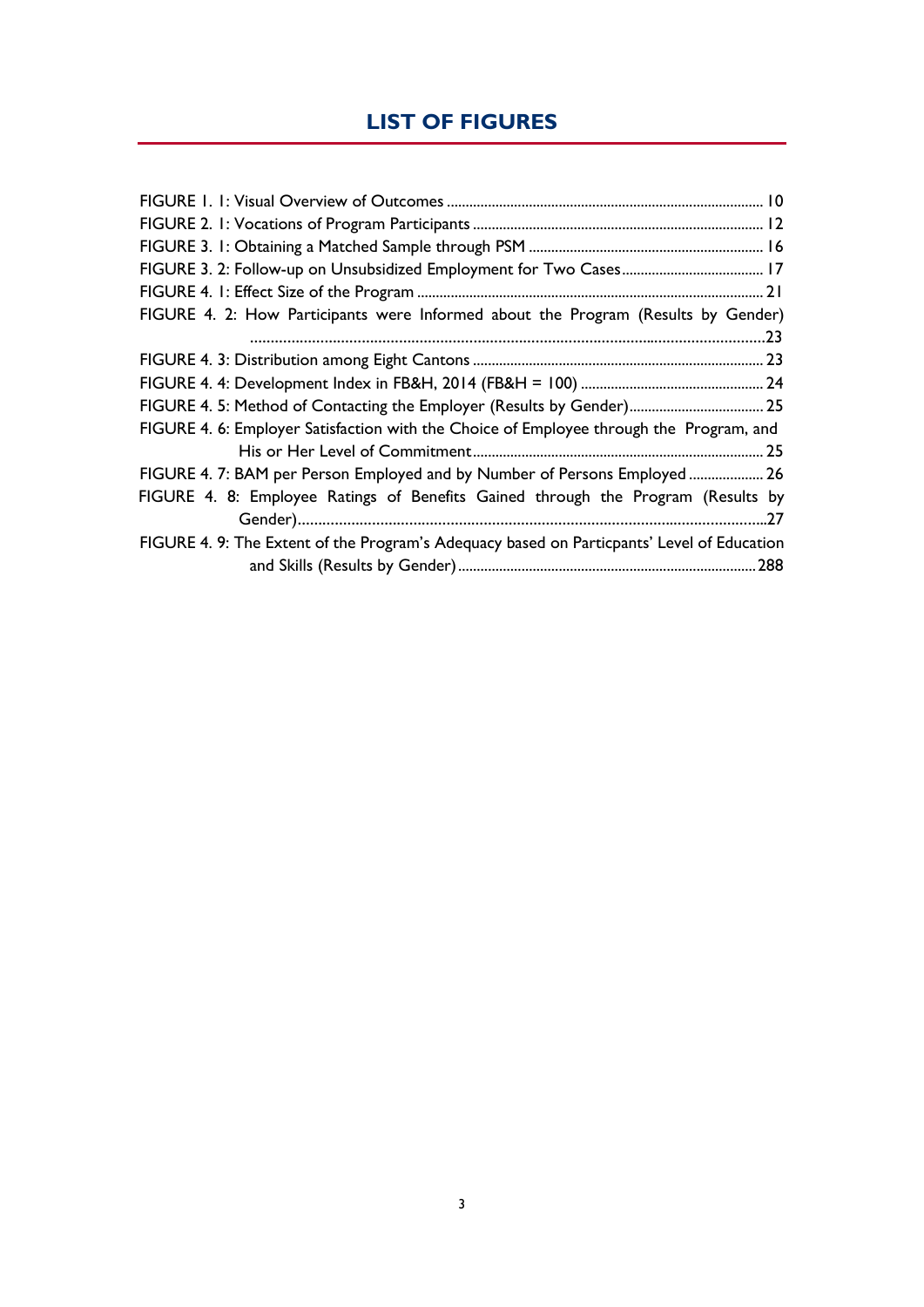# <span id="page-4-0"></span>**LIST OF TABLES**

| TABLE 2. 3: Companies by NACE (Statistical Classification of Economic Activities in the  |  |
|------------------------------------------------------------------------------------------|--|
|                                                                                          |  |
|                                                                                          |  |
|                                                                                          |  |
| TABLE 4. I: Reasons for Not Accepting Vouchers Participants after the Termination of the |  |
|                                                                                          |  |
| TABLE 4. 2: Positive Aspects of the Program and Program Implementation 28                |  |
| TABLE 4. 3: Challenges Outlined by Employers, Participants and Officials 29              |  |
| TABLE 4. 4: Recommendations Given by Employers, Program Participants and FEI and CES     |  |
|                                                                                          |  |
|                                                                                          |  |
|                                                                                          |  |
|                                                                                          |  |
|                                                                                          |  |
|                                                                                          |  |
| TABLE A. 6: Occupation According to Standard Qualification of Occupation  38             |  |
| TABLE C. I: Comparison between Surveyed Participants and Total Population 50             |  |
| TABLE C. 2: Primary Activities of Surveyed Companies Compared with the Whole Sample      |  |
|                                                                                          |  |
|                                                                                          |  |
|                                                                                          |  |
|                                                                                          |  |
| TABLE E. 3: Mean Employment Rates for Treatment and Comparison Groups  55                |  |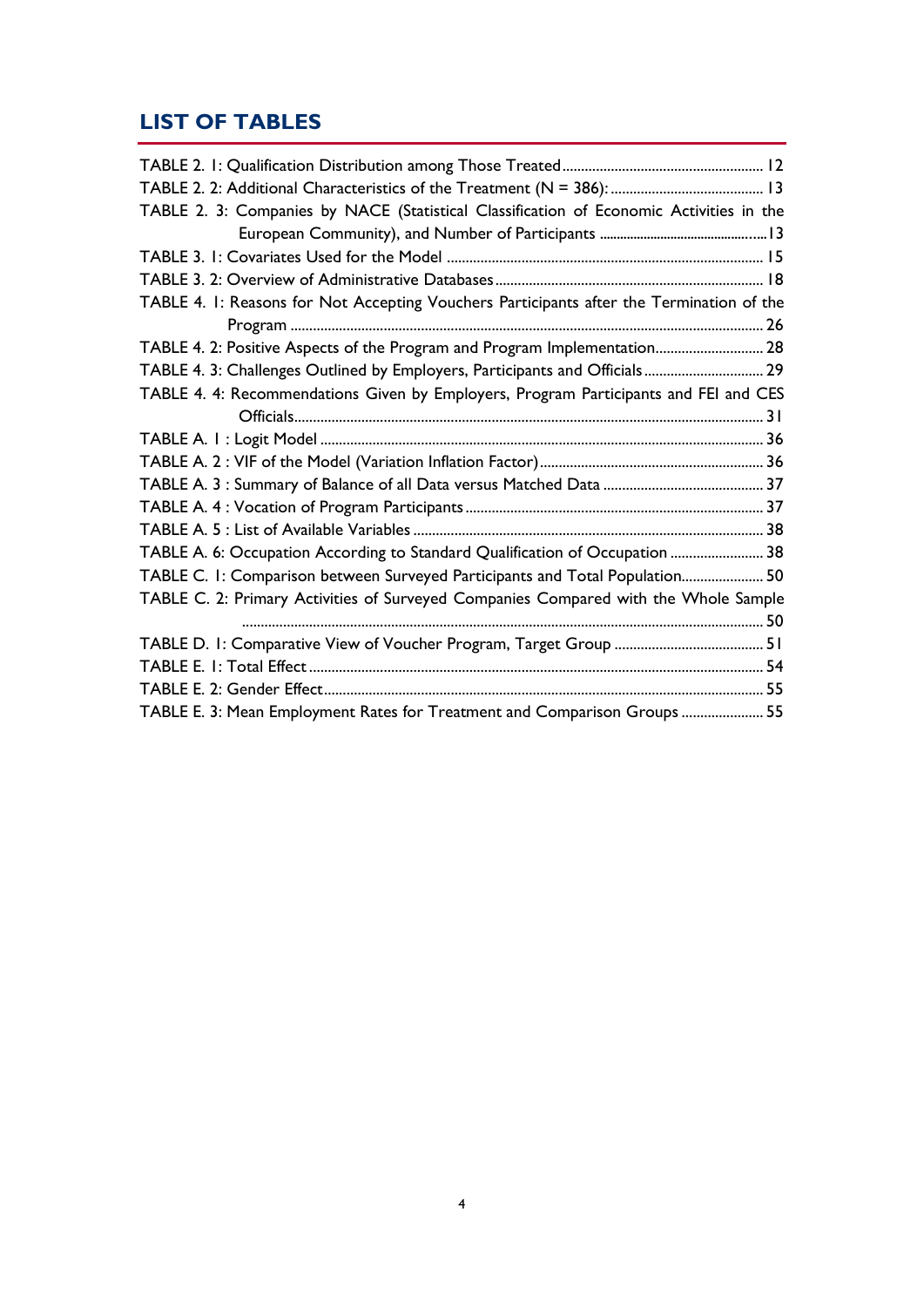## <span id="page-5-0"></span>**ACKNOWLEDGMENTS**

PREMISA and the Evaluation Team members would like to express our sincere appreciation to IMPAQ International and USAID/BiH Monitoring and Evaluation Support Activity (MEASURE-BiH), who recognize the importance of rigorous evaluation of policies in B&H. The authors would like to thank a variety of individuals who contributed to the implementation of the IMPACT EVALUATION OF THE JOB VOUCHER 2014 PROGRAM IN B&H. At MEASURE-BiH, Davorin Pavelić, our Chief of Party (COP), Anela Kadić Abaz and Anesa Hadžić, Research Analyst, who provided valuable guidance and assistance throughout this project. We would also like to thank numerous Cantonal employment officials, including representatives Razija Majstorović, Nedžad Velagić, Saudina Udovičić, Mirena Perić, Mahir Lokvančić, Aida Radić, Sehadet Hodžić, Jagoda Ševo and Jela Klaić for their prompt assistance during the IMPACT EVALUATION OF THE JOB VOUCHER 2014 PROGRAM IN B&H. They showed the utmost responsiveness in providing administrative data, and assistance in conducting surveys for natural and private entities. Here we would also like to thank Muhamed Čomić and Kenan Rešo who provided support for data collection from the Federal Tax Office through the Information Technology Service. We also want to thank to Marios Michaelides from IMPAQ International who provided valuable suggestions and guidelines, which resulted in a more valuable Final Evaluation Report.

PREMISA and the Evaluation Team members would like to extend our sincere gratitude and special thanks to Mrs. Helena Lončar the Director of the FEI. Without her continuing support and unselfish assistance, it would not have been possible to finish the report.

Sincearly,

Evaluation Team Leader Amra Fetahović, Evaluation Team Member Marijana Garić Evaluation Team Member Haris Huskić Project Coordinator Alma Islamović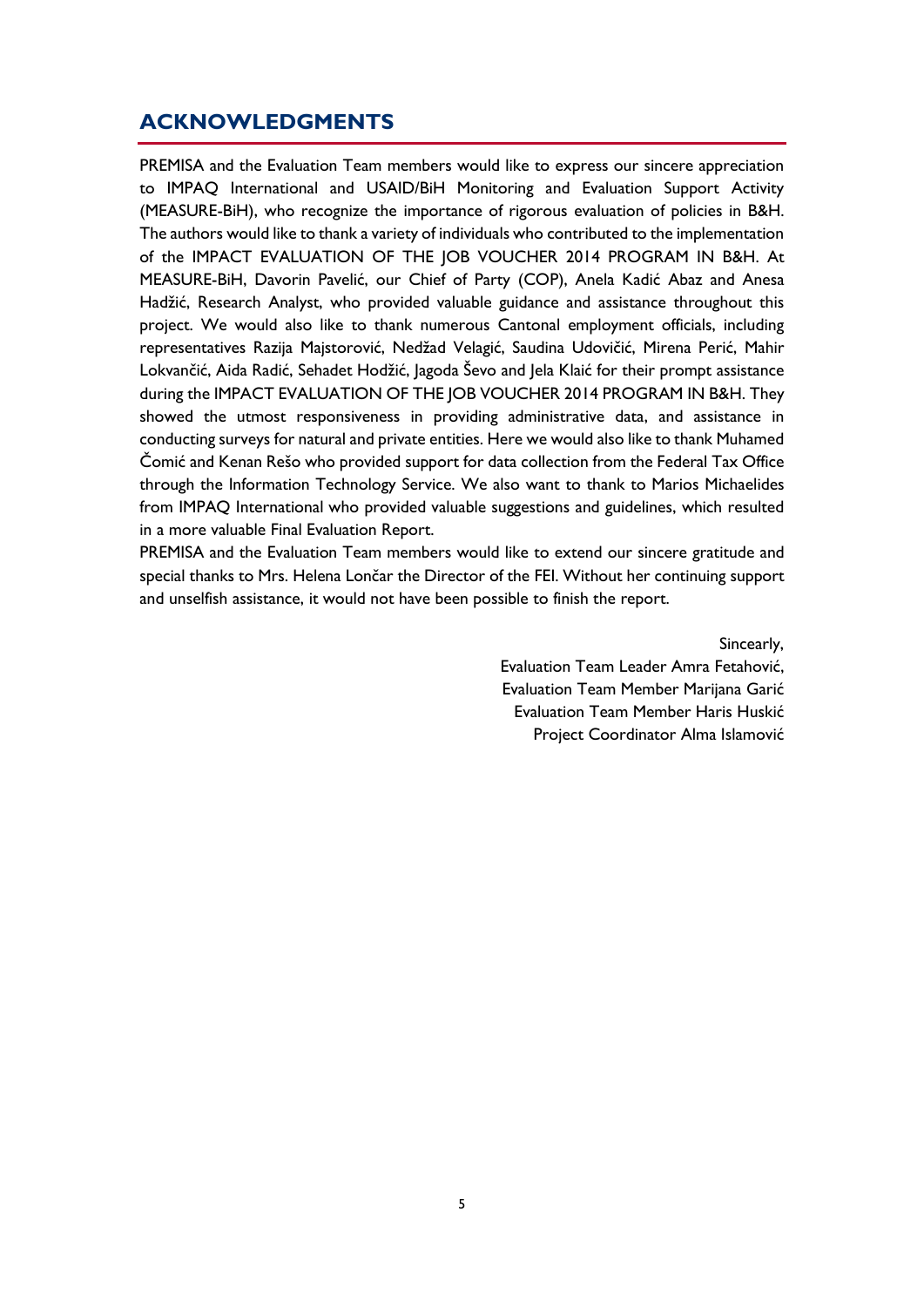# <span id="page-6-0"></span>**LIST OF ACRONYMS AND ABBREVIATIONS**

| <b>ATE</b>     | <b>Average Treatment Effect</b>                           |
|----------------|-----------------------------------------------------------|
| B&H            | Bosnia and Herzegovina                                    |
| <b>BAM</b>     | <b>Currency: Convertible Marks</b>                        |
| <b>BPC</b>     | Bosnia Podrinje Canton                                    |
| C10            | Canton 10                                                 |
| <b>CES</b>     | Cantonal Employment Service                               |
| CS             | Sarajevo Canton                                           |
| FB&H           | Federation of Bosnia and Herzegovina                      |
| FEI.           | Federal Employment Institute                              |
| <b>HNK</b>     | Herzegovina Neretva Canton                                |
| <b>ILO</b>     | International Labor Organization                          |
| <b>LFS</b>     | Labor Force Survey                                        |
| LoU            | Length of Unemployment                                    |
| <b>NGO</b>     | Non-Government Organizations                              |
| <b>PC</b>      | Posavina Canton                                           |
| <b>PREMISA</b> | Association for Proactive Empirical Research and Analysis |
| <b>PSM</b>     | <b>Propensity Score Matching</b>                          |
| <b>RCTs</b>    | <b>Randomized Control Trials</b>                          |
| <b>SBC</b>     | Central Bosnia Canton                                     |
| <b>SMD</b>     | <b>Standardized Mean Difference</b>                       |
| <b>TC</b>      | <b>Tuzla Canton</b>                                       |
| <b>USC</b>     | Una Sana Canton                                           |
| <b>WHC</b>     | West Herzegovina Canton                                   |
| <b>ZDC</b>     | Zenica Doboj Canton                                       |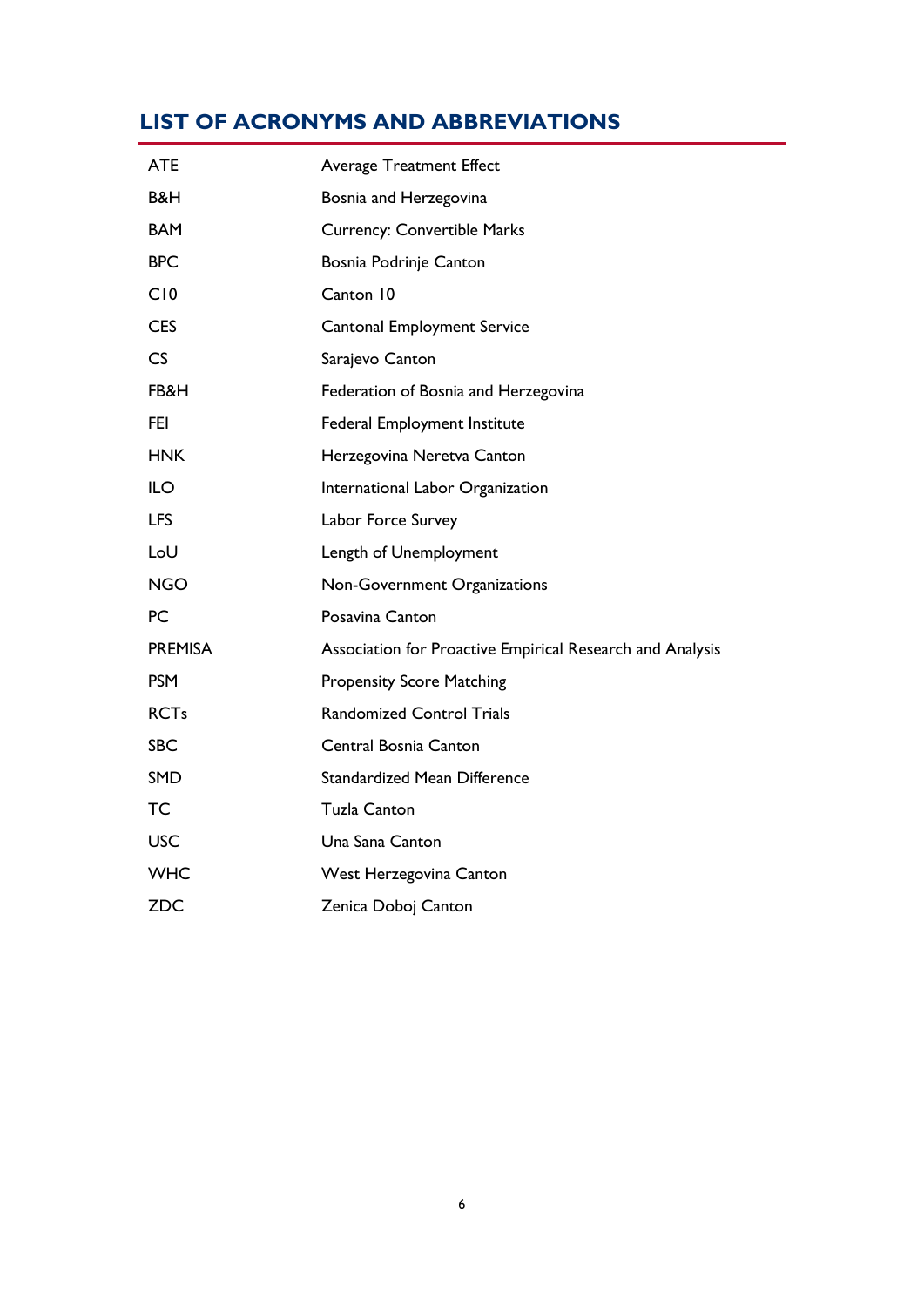# <span id="page-7-0"></span>**DEFINITIONS**

**Beneficiary companies:** Companies that signed a contract with FEI and the program participant; the company in which the Program was executed. They also appear in the report as **companies** or **private entities.**

**Outcome variable:** This is binary variable: 1 for a person in unsubsidized employment after the Program was supposed to end, and 0 for a person who is not. There are 12 outcomes for 12 months.

**t1...t12:** The time frame of the first month after Program implementation. The evaluation estimates 12 outcome effects for 12 time frames for 12 months.

**Treatment:** This involves persons who participated in the Job Voucher 2014 program. In this report, they are referred to as **program participants**, **natural entities**, **treated**, or **unemployed beneficiaries.** The treated are those who started the program but did not necessarily complete it.

**Unemployed person:** a person registered as unemployed at the bureau for employment.

**Job Voucher 2014:** The name of the intervention, a wage-subsidy program aimed at disadvantaged unemployed persons, and launched for the first time in 2014. In this report, it is also referred to as **the Program Voucher 2014**, **Voucher 2014** and **the intervention.**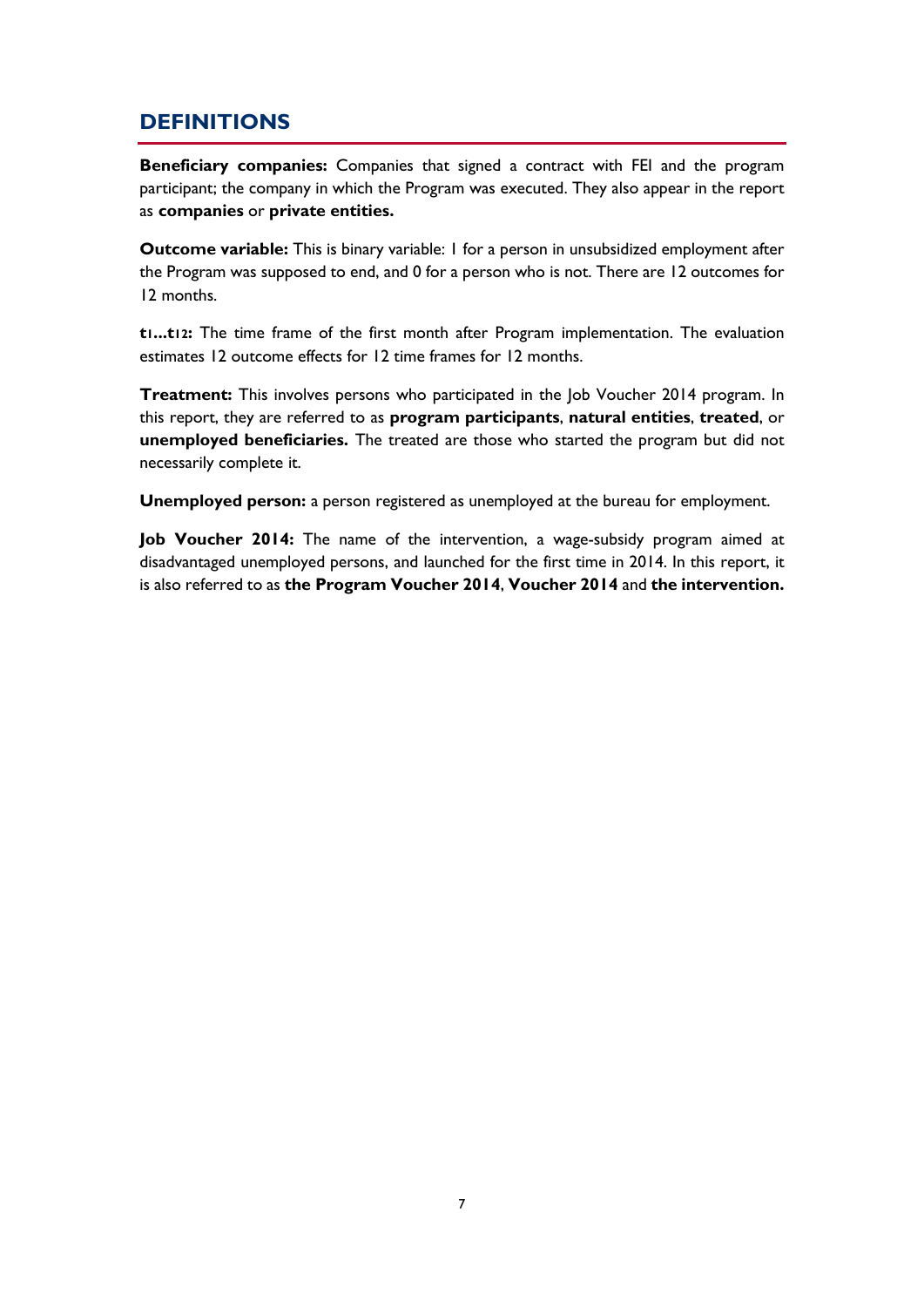# <span id="page-8-0"></span>**EXECUTIVE SUMMARY**

This evaluation report presents the results and recommendations of a rigorous evaluation of the Job Voucher 2014 intervention. This program was funded by the Federal Employment Institute (FEI) and implemented by the Cantonal Employment Services (CES). This is a wage subsidy program that targeted a group of disadvantaged unemployed persons who satisfied three conditions simultaneously: a minimum of 40 years of age; a maximum qualification of high school certificate; and a minimum 24 months of unemployment.

The purpose of this evaluation study is to contribute knowledge and understanding of the impact of the interventions on the transition from unemployment to unsubsidized employment, for the FEI.

This evaluation was conducted through a mixed-methods approach consisting of a nonexperimental impact analysis and a performance study. The impact analysis utilized the rigorous study design to examine the causal effect of the intervention on unsubsidized employment each month over a twelve-month period. The first period measured was the first month after the Program was supposed to end.

The performance study intended to investigate how activities were implemented, and how companies and unemployed persons perceived the Program. It also investigates why the Program did not cover all 60 unemployed per canton, as intended.

The Program showed a significant causal effect in all twelve months. However, the results for the first two were affected by a provision in the law, according to which a person may receive social benefits after being employed for 8 months. There is no significant difference in the effect between genders, except in the third observed month, in which the impact for men was slightly higher than it was for women.

The evaluation showed that in general both employers and employees were satisfied with Program implementation. Matching unemployed persons with companies was conducted in three ways: by the employers' incentive; by the incentive of the unemployed person; and cantonal or municipal bureau mediation. The conducted survey showed that the employers' incentive was dominant. The floods affected the unequal implementation of the Program, especially in Posavina Canton. Other reasons for unequal implementation could be lower economic activity in some cantons, especially C10, and the fact that the Program considered equally the disadvantaged population in each canton.

Most of the recommendations presented have already been adopted by the FEI, which proves the flexibility of the Program specifications, and the adaptability of institutions to meet the needs *on the ground.* The length of the Program should stay the same, and due to the positive impact we recommend extending the Program to more users.

Since this evaluation observes short-term effects, it would be useful for decision makers to measure effects in the mid-term and long-term. Subsequent Vouchers programs had different target groups; therefore we recommend additional impact evaluation and comparison of results with those of Voucher 2014.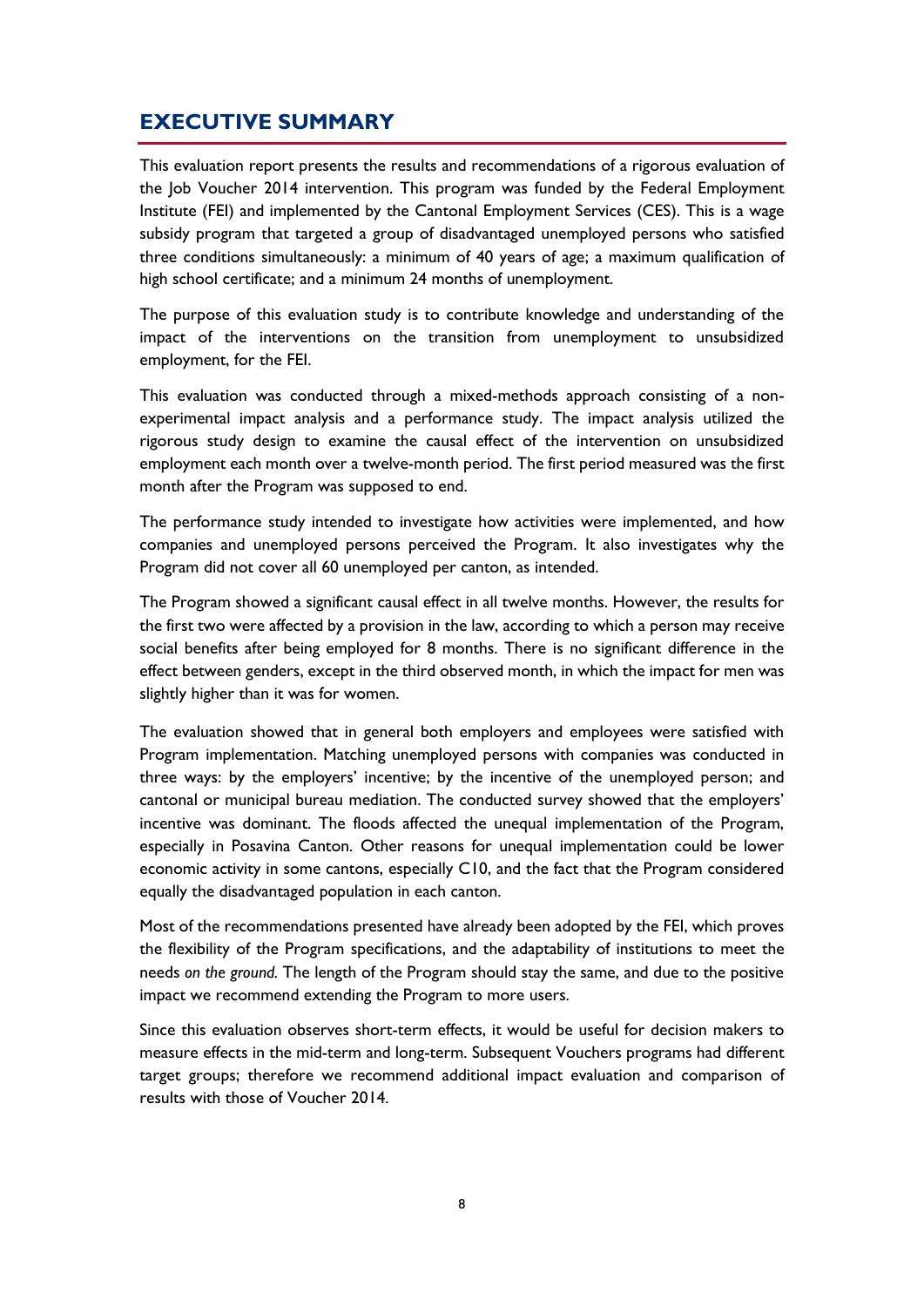# <span id="page-9-0"></span>**1. INTRODUCTION AND CONTEXT OF THE PROGRAM**

The "Job Vouchers" intervention evaluated in this study is a wage subsidy program that was implemented for the first time in 2014. The Program was financed by the Federal Employment Institute (hereinafter: FEI), and was implemented in all cantons through Cantonal Employment Offices (hereinafter: CES) and Municipal Employment Bureaus. The target group was unemployed persons over 40 years of age, regardless of work experience, who had been registered for at least 24 months at the unemployment bureau, and had a maximum secondary education. The aim was to assist the unemployed person through "vouchers" distributed at CES, to seek independently employment in order to integrate into the labor market, thus ending long-term unemployment.

The unemployment rate is one of the biggest challenges for decision makers in Bosnia and Herzegovina. According to Eurostat, it is one of the highest in Europe. In 2014, the unemployment rate in the Federation of Bosnia and Herzegovina (hereinafter: FB&H) was 28.4%, and 71% of those unemployed were long term unemployed.

The unfavorable situation in the FB&H labor market demands adequate and active labor market policies. In 2014, the most popular programs (in terms of financial allocation) were wage subsidy programs.<sup>1</sup>

To date, no rigorous impact evaluations of employment programs financed by the FEI and implemented in all cantons have been made. Such evaluations are extremely important for program designers, so they can know the impact of a measure.

The purpose of this evaluation study is to contribute knowledge and understanding of the impact of interventions on the transition from unemployment to unsubsidized employment, for the Federal Employment Institute.

This evaluation consists of two types of evaluation: impact evaluation and performance evaluation. The impact evaluation employs quasi-experimental methods using administrative data. We applied Propensity Score Matching and Average Treatment Effect. In performance evaluation, aside from administrative data we used surveys, interviews and voucher documentation.

The evaluation study was implemented as a result of MEASUREBIH's Request for Proposal on May 11 2017. The goal of the Proposal was to procure an evaluation in order to build local organizational capacity for rigorous impact evaluation, and to build a body of evidence from rigorously evaluated social and economic programs that could inform decision making, and increase the effectiveness of development programs in B&H.

Although the Program was implemented in all ten cantons with a total of 439 participants, we only evaluated eight cantons: those that provided us with comparison databases. The program indicated an age category of 40+, but for this study we limited the target group to up to 60 years of age.

<sup>1</sup> <sup>1</sup> Social inclusion Report for 2014, Directorate for Economic Planning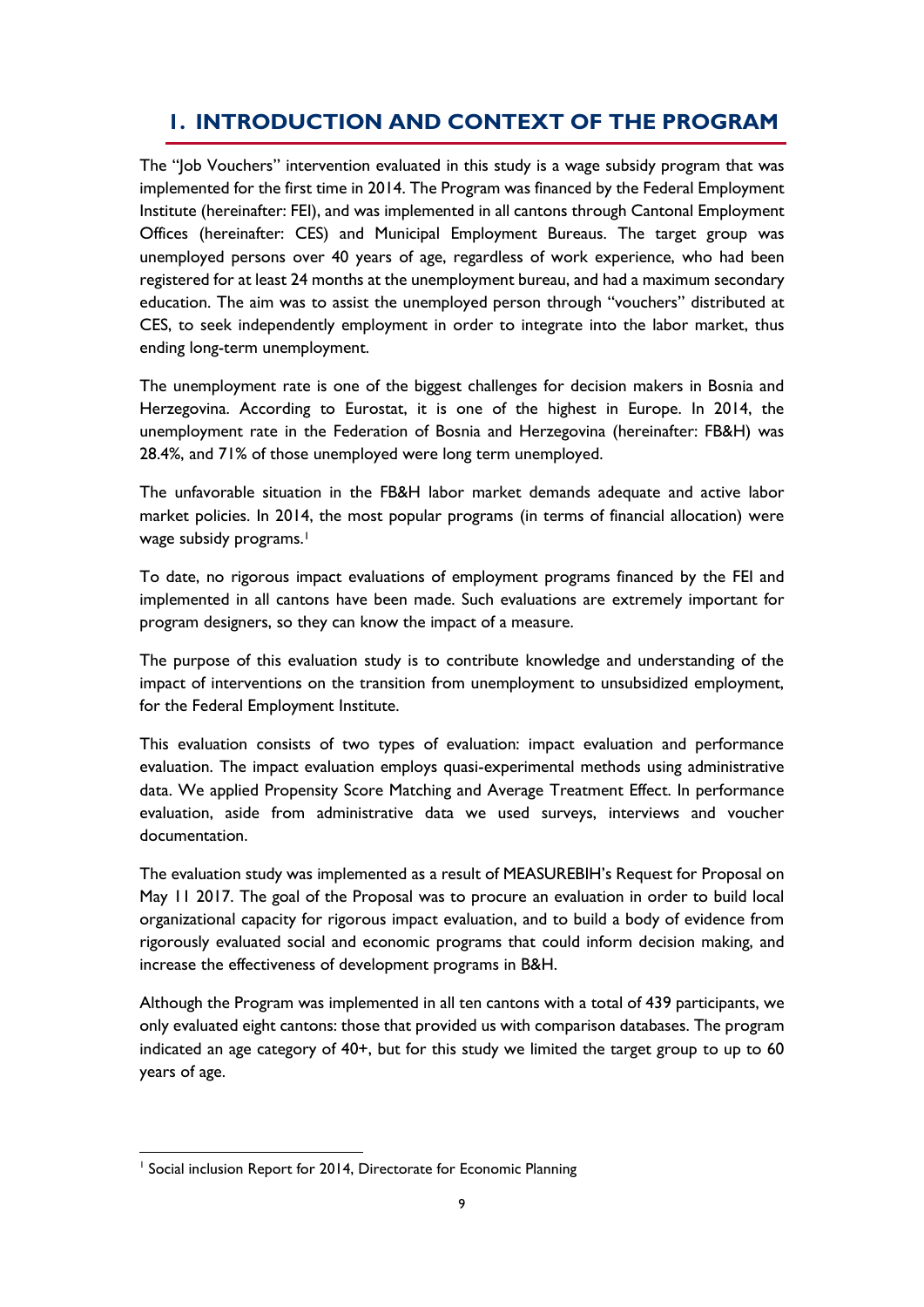#### <span id="page-10-0"></span>**1.1 EVALUATION QUESTIONS**

The **impact evaluation** investigates the effect of the Program on unsubsidized employment for each month in a 12-month period, starting in the month after the Program is supposed to terminate (see Figure 1.1). The outcome for each month is binary: 1 if the person was employed in a particular month, and 0 if not.

<span id="page-10-1"></span>



Note: "i" stands for the individual, since the start time of the Voucher varies for each participant

Additionally, we investigated potential differences in outcomes between genders. According to the B&H Agency for Statistics, males have higher employment rates than females, thus we wanted to investigate if the outcome of this intervention depended on gender.

Implementation of the Job Vouchers program was not distributed equally throughout the eight cantons. The purpose of the **performance evaluation** is to investigate why those differences occurred.

In the performance evaluation we analyzed:

- how the unemployed, the companies, and the cantonal employment officers perceived the Program;
- how the Program was implemented;
- how many participants completed the Program;
- why the unemployed were dropping out of the Program;
- how many of them remained employed after the Program ended;
- the costs of the Program.

The structure of this evaluation report is as follows:

- A description of the Program is provided in the **second section,** Background of the Program;
- methods and a description of data are provided in the **third section**;
- the findings are presented in the **fourth section;**
- conclusions and recommendations are given in the **fifth section**.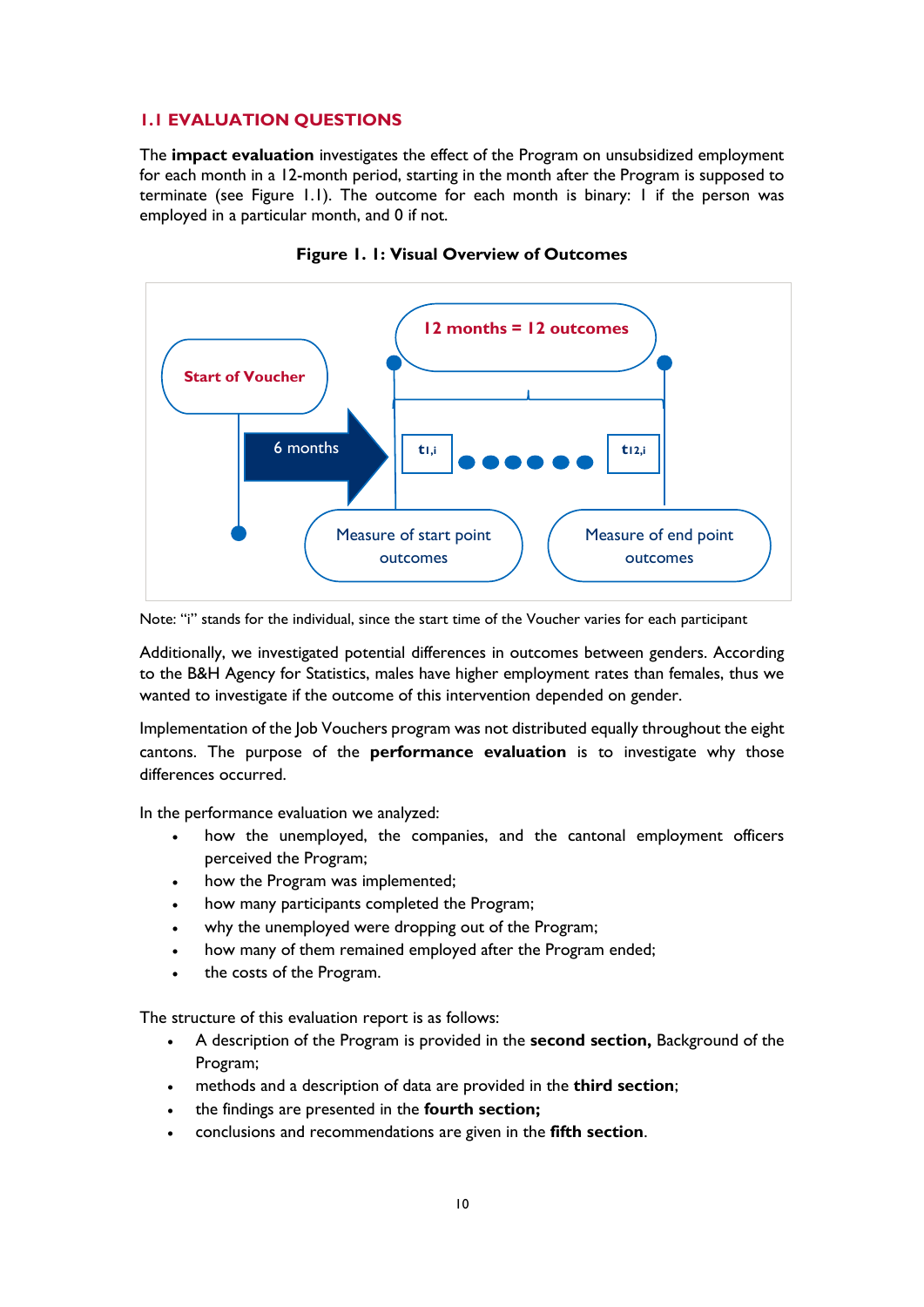# <span id="page-11-0"></span>**2. BACKGROUND OF THE PROGRAM**

The Federal Employment Institute (hereinafter: FEI) in cooperation with Cantonal Employment Services (hereinafter: CES) implemented The "Job Voucher 2014" Program. This is a wage subsidy employment program, by which the FEI and CES co-finance the employment of persons difficult to employ. The target group of this Program is unemployed persons over 40 years of age, regardless of work experience, who have been registered for at least 24 months at the employment bureau, and who have completed a maximum secondary level of education.

The aim is to help the unemployed person through "vouchers" distributed at CES, to seek employment independently in order to integrate into the labor market and to end their longterm unemployment.

The program provides financing for six months in the amount of 490 BAM per month per person, or a total of 2,940 BAM per person. Funds are paid to the employer after signing a contract with the FEI and CES, and after the employer provides evidence that the salary is paid to the co-financed person.

The Public Call for Applications for the Program was published on 5 May 2014. Applications for Job Voucher 2014 ended officially on 31 December 2015. Contracts were signed with companies by the end of the first quarter in 2015, and the last payment was made in February 2016. The total value of the Project was 1,300,564.43 BAM.

The voucher itself was a form, available on the FEI web portal. Any unemployed person, who satisfied above mentioned conditions, could use it. If an employer selected an unemployed person, he/she signed the voucher, which was then submitted with a copy of the Public Call for Applications.

The Public Call was aimed primarily at the unemployed, encouraging them to apply for participation in the program. However, although unemployed persons from the target group could actively seek an employer, the contracts were signed between the FEI and the companies.

The implementation process of Voucher 2014 had three steps:

- 1. Fulfilling the Public Call for Applications online by the participants
- 2. Checking and processing received applications by the FEI
- 3. Conclusion of Co-financing Agreements

In total, in all ten cantons 439 unemployed persons received assistance through Voucher 2014, of which 208 were women. The Program included 364 companies.

According to the FEI Report on the implementation of the Program, most participants who benefited from the program had a secondary education (338, or 77%).<sup>2</sup> The average age of beneficiaries was 49.21 years, and on average they had been unemployed for 83.62 months.

1

<sup>&</sup>lt;sup>2</sup> These statistics cover all ten cantons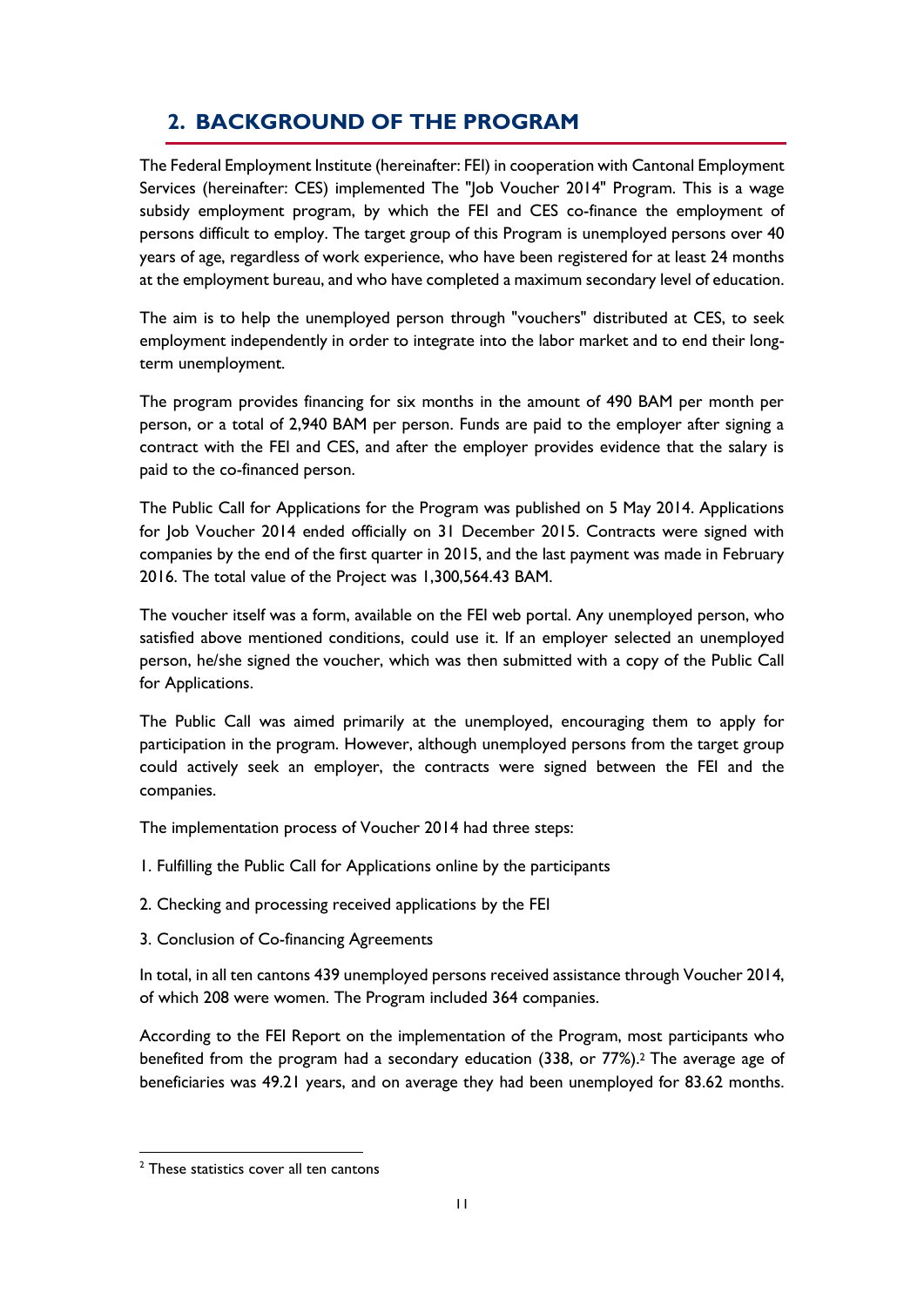This confirms that the Program encompassed a category that had an unfavorable position in the labor market.

#### <span id="page-12-0"></span>**2.1. GENERAL CHARACTERISTICS OF PROGRAM PARTICIPANTS**

Although the Program was implemented in ten cantons the evaluation is restricted to eight. The reason for this is that the Association for Proactive Empirical Research and Analysis (hereinafter: PREMISA Association) received comparison databases from eight cantons. The research is limited to unemployed persons aged 40–60, as most elderly persons are retired.

In eight cantons, the total number of participants 40–60 years of age was 386<sup>3</sup>. The average age was 48.6, and the average length of unemployment prior to the Program, was 60 months. Most of the treated (79%) had completed high school, while the rest had completed elementary school.

<span id="page-12-2"></span>

| <b>Completed elementary education</b> |                         | <b>Completed secondary education</b> |                |                          |                             |
|---------------------------------------|-------------------------|--------------------------------------|----------------|--------------------------|-----------------------------|
|                                       | <b>Not</b><br>qualified | Semi-skilled                         | <b>Skilled</b> | <b>Highly</b><br>skilled | Intermediate<br>specialists |
| # of<br>participants                  | 68                      | 13                                   | 84             |                          | 218                         |
| % Share                               | 7%                      | 3%                                   | 22%            | ۱%                       | 56%                         |

**Table 2. 1: Qualification Distribution among Those Treated\***

Source: Treatment database

\* The division is made according to the Qualification Framework in Bosnia and Herzegovina (Official Gazette of B&H 31/2011)

Most participants were craft and related trade workers (23%). Every fifth participant had an elementary occupation. The smallest share of program participants was comprised of skilled agricultural, forestry and fishery workers.

<span id="page-12-1"></span>

**Figure 2. 1: Vocation of Program Participants**

<sup>1</sup> <sup>3</sup> One person was omitted from the study due to death during program implementation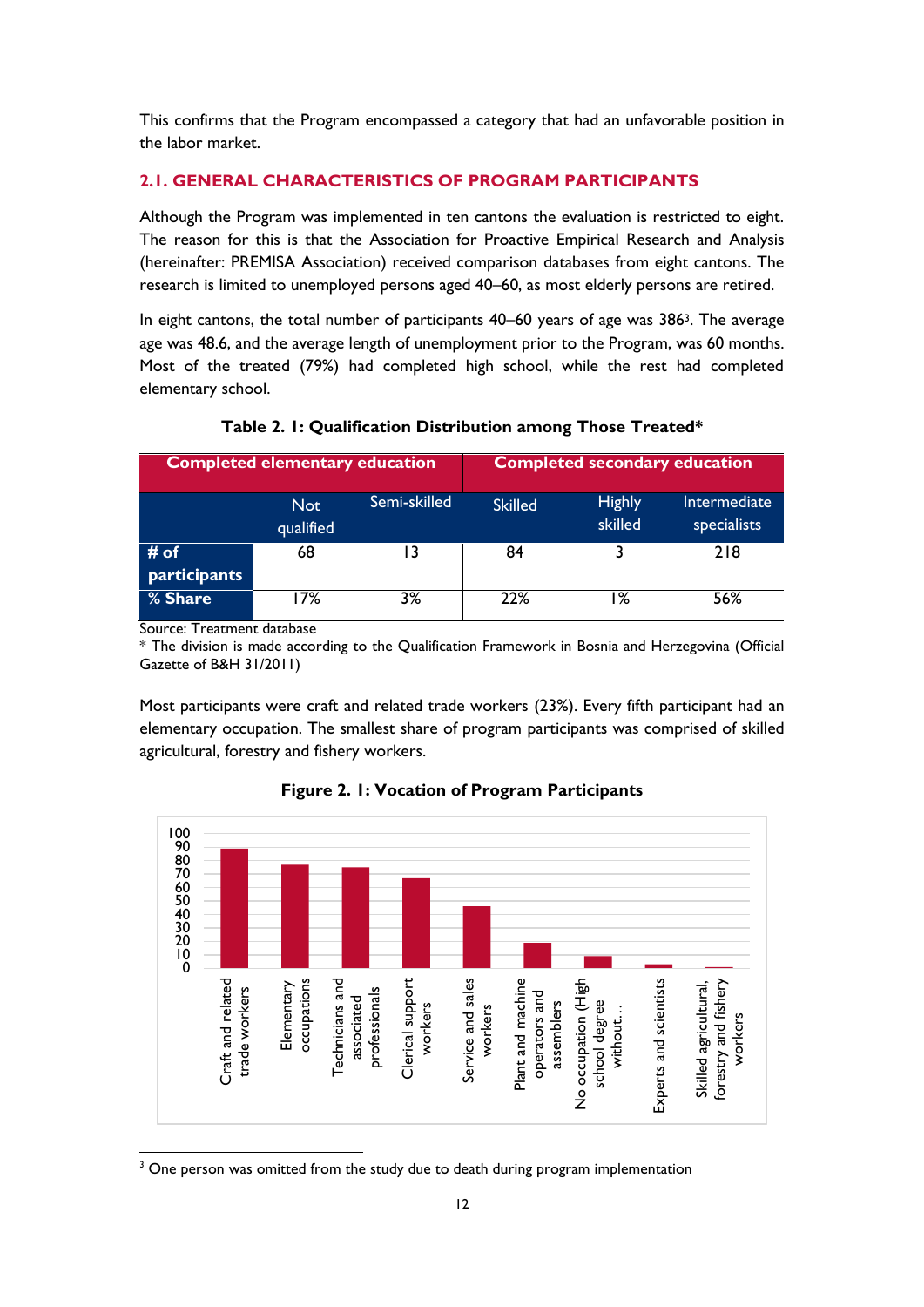Note: Qualifications are grouped according to the Law on Standardized Occupation Qualification, Official Gazette of FB&H 22-04, Decision Addendum 183

Differences between participants were observed in prior work experience, whether they were demobilized soldiers, and their place of residence four out of five participants had prior work experience; every fourth participant was a demobilized soldier; and two out of three had urban residence (see Table 2.2).

<span id="page-13-0"></span>

|   | <b>Prior work</b><br><b>Gender</b><br>experience |      |     | <b>Demobilized</b><br>soldier |     | Urban/Rural |       |       |
|---|--------------------------------------------------|------|-----|-------------------------------|-----|-------------|-------|-------|
|   | female                                           | male | ves | no                            | ves | no          | Urban | Rural |
| % | 51%                                              | 49%  | 82% | 8%                            | 25% | 75%         | 66%   | 34%   |
| # | 95                                               | 91   | 316 | 70                            | 95  | 29 I        | 254   | ∣32   |

**Table 2. 2: Additional Characteristics of the Treatment (N = 386):**

#### **Company characteristics**

There were 338 companies, employing 386 participants. In private companies, 364 participants were employed; in public bodies 15; and in NGOs 7. Every fourth participant was employed in the wholesale and retail sector (see Table 2. 3).

#### **Table 2. 3: Companies by NACE (Statistical Classification of Economic Activities in the European Community)4, and Number of Participants**

|                                                             |                         | <b>#of Vouchers</b><br>participants | %share in total   |
|-------------------------------------------------------------|-------------------------|-------------------------------------|-------------------|
| Agriculture, forestry, fishery                              | A                       | Ħ                                   | 3%                |
| Manufacturing                                               | $\mathsf{C}$            | 8 <sub>1</sub>                      | $\overline{2}1\%$ |
| Water supply                                                | E                       | 3                                   | 1%                |
| <b>Construction</b>                                         | F                       | 54                                  | 14%               |
| Wholesale and retail; repair of<br>motor vehicles           | $\overline{\mathsf{G}}$ | 102                                 | 26%               |
| Transportation and storage                                  | Н                       | 15                                  | 4%                |
| Accommodation and food service<br><i>activities</i>         |                         | 39                                  | 10%               |
| Information and communication<br>services                   |                         | $\overline{2}$                      | 1%                |
| Professional, scientific and technical<br><i>activities</i> | M                       | 25                                  | 6%                |
| Administrative and support service<br><i>activities</i>     | N                       | 10                                  | 3%                |

1 <sup>4</sup>NACE (Nomenclature des Activités Économiques dans la Communauté Européenne) is a European industry standard **classification system** similar in function to Standard

Industry **Classification** (SIC) and **North American Industry Classification System** (NAICS) for classifying business activities.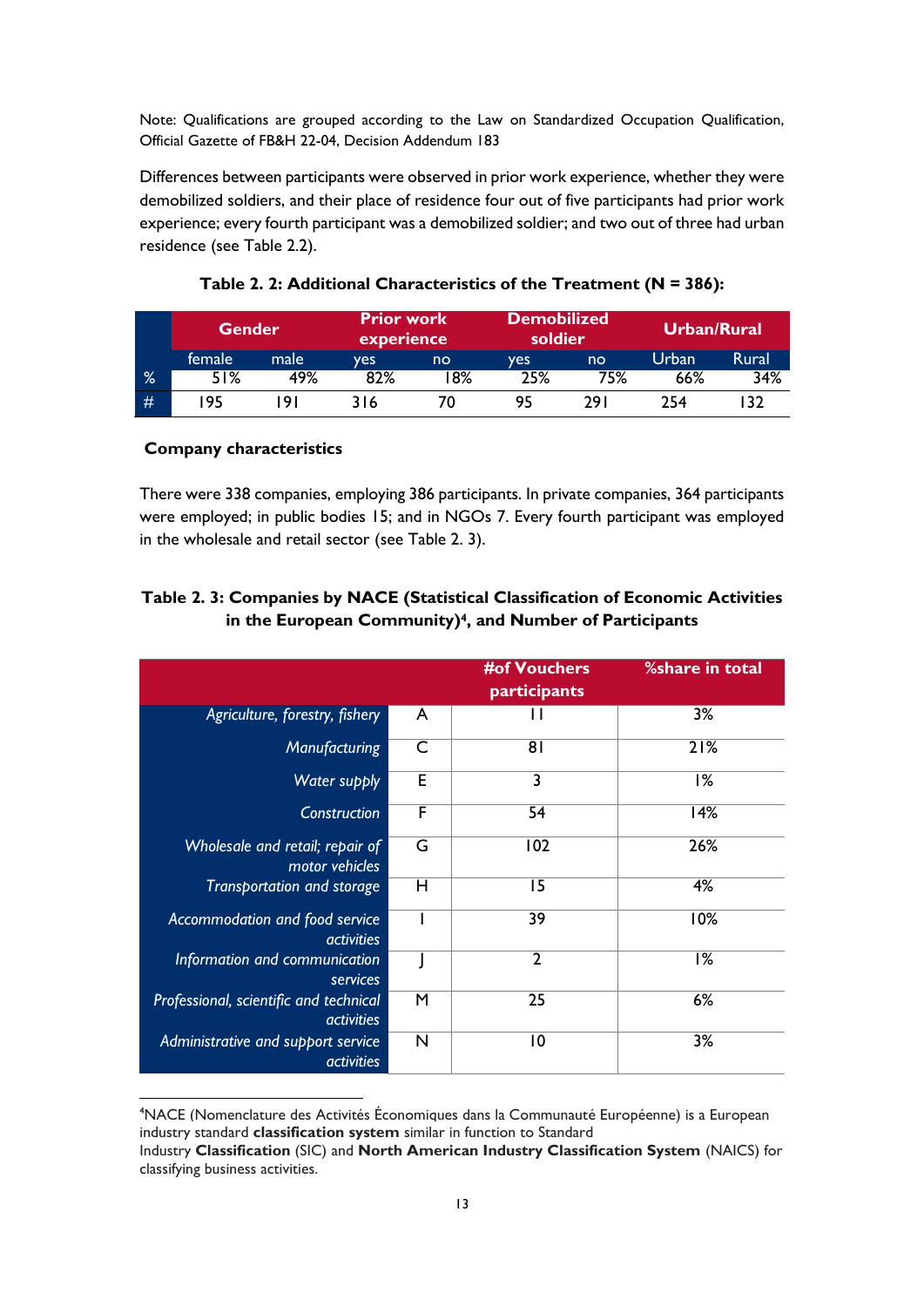| Public administration and defense                 | O |   | 0% |
|---------------------------------------------------|---|---|----|
| <b>Education</b>                                  | Р |   | 2% |
| Human health and social work<br><i>activities</i> | Ő |   | 2% |
| Arts, entertainment and recreation                | R | 6 | 2% |
| Other services                                    |   |   | 5% |

Note: "Law on Classification of Activities in Bosnia and Herzegovina" ("Official Gazette of B&H", no. 76/06, 100/08 and 32/10)

Data source: Federal Employment Institute treatment database

Companies employed a maximum of five participants, but this was rare. In most cases, one company employed one participant.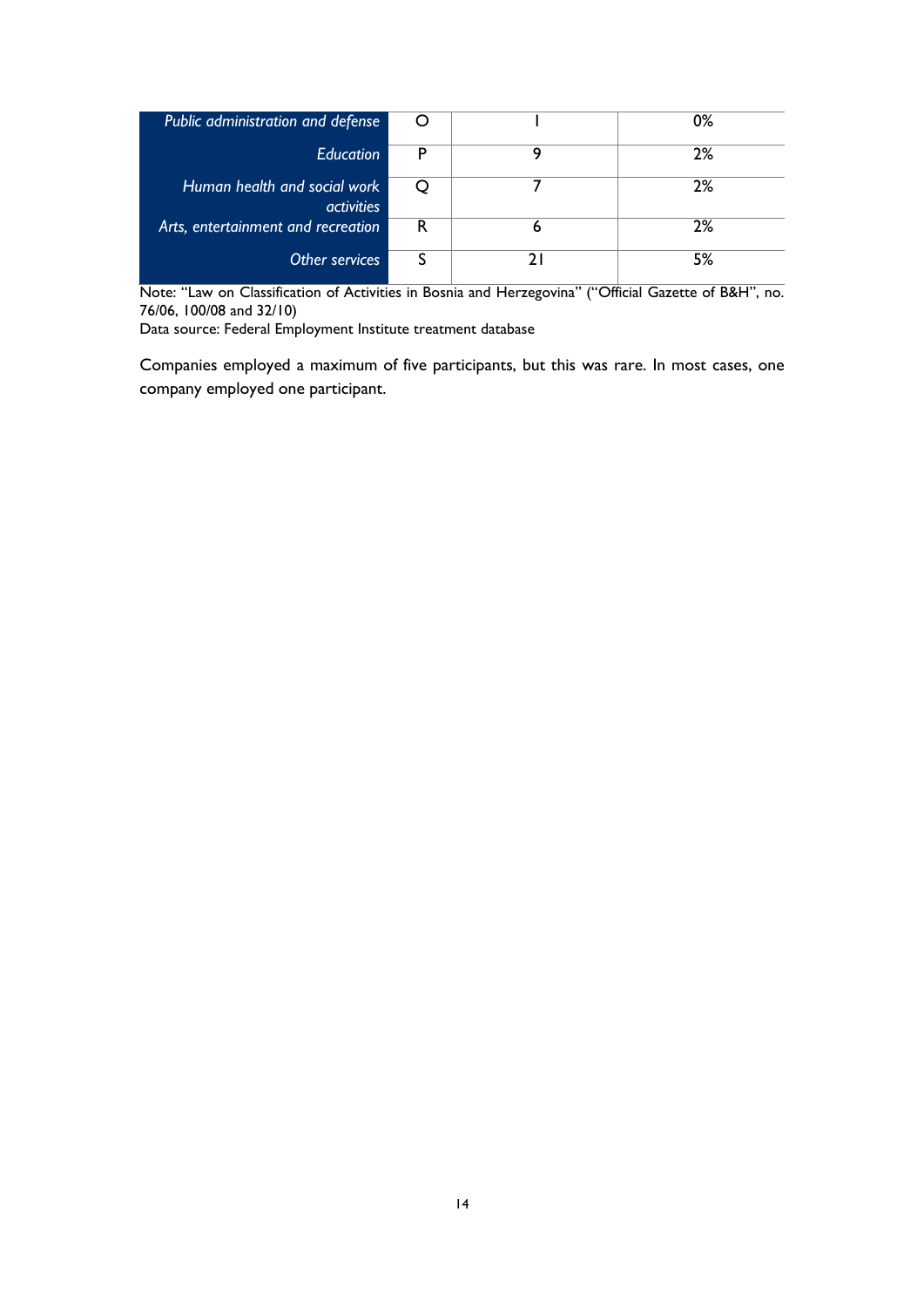# <span id="page-15-0"></span>**3. METHODS, DATA AND LIMITATIONS**

#### <span id="page-15-1"></span>**3.1. IMPACT EVALUATION**

#### <span id="page-15-2"></span>**3.1.1. Method description: Propensity Score Matching and Average Treatment Effect**

Propensity Score Matching (hereinafter: PSM) is widely used to create a matched sample. It is a technique that helps us estimate the effect of the Program against the counterfactual. Since we did not have randomly selected treatment and control groups, we created an untreated group using PSM. The goal is to estimate the effect of the Program on those treated, taking into account what would have happened if these persons hadn't participated in the Program. After creating a matched comparison group, we estimated the effect using the Average Treatment Effect.

The propensity score is a number that depicts the conditional probability of being assigned or not assigned to a particular treatment.

It can be presented as:

e(x*i*) = P(D*i*=1|**X**) => probability of being treated given **X**

 $e(x)$  => represents the propensity scores

 $P \Rightarrow$  is probability

**.** 

 $D=1 \Rightarrow$  stands for treated

 $X \Rightarrow$  is a set of observed covariates

To estimate propensity scores we used the covariates presented in Table 3. 1. Our dependent variable, treatment, was binary: 1 for treated and 0 for not treated (Annex: A).

<span id="page-15-3"></span>

| <b>Variable</b>                    | <b>Type of variable</b>                                                                |
|------------------------------------|----------------------------------------------------------------------------------------|
| Cantonal employment service        | Factor variable, name of canton                                                        |
| Age interval                       | Factor variable, five-year interval                                                    |
| Occupation*                        | Grouped into nine categories according to the official<br>classification of occupation |
| Level of education / Qualification | Factor variable                                                                        |
| First time employment              | Binary variable                                                                        |

#### **Table 3. 1: Covariates Used for the Model<sup>5</sup>**

*\*Note: in the CES database "finished high school" was a category, under "occupation". We listed this as a separate occupation, since we could not match it with an occupation from the official classification.* 

<sup>&</sup>lt;sup>5</sup> Details of the model are in Annex A. The VIF was calculated using "car" (John Fox and Sanford Weisberg (2011). An {R} Companion to Applied Regression, Second Edition. Thousand Oaks CA: Sage. URL: [http://socserv.socsci.mcmaster.ca/jfox/Books/Companion\)](http://socserv.socsci.mcmaster.ca/jfox/Books/Companion)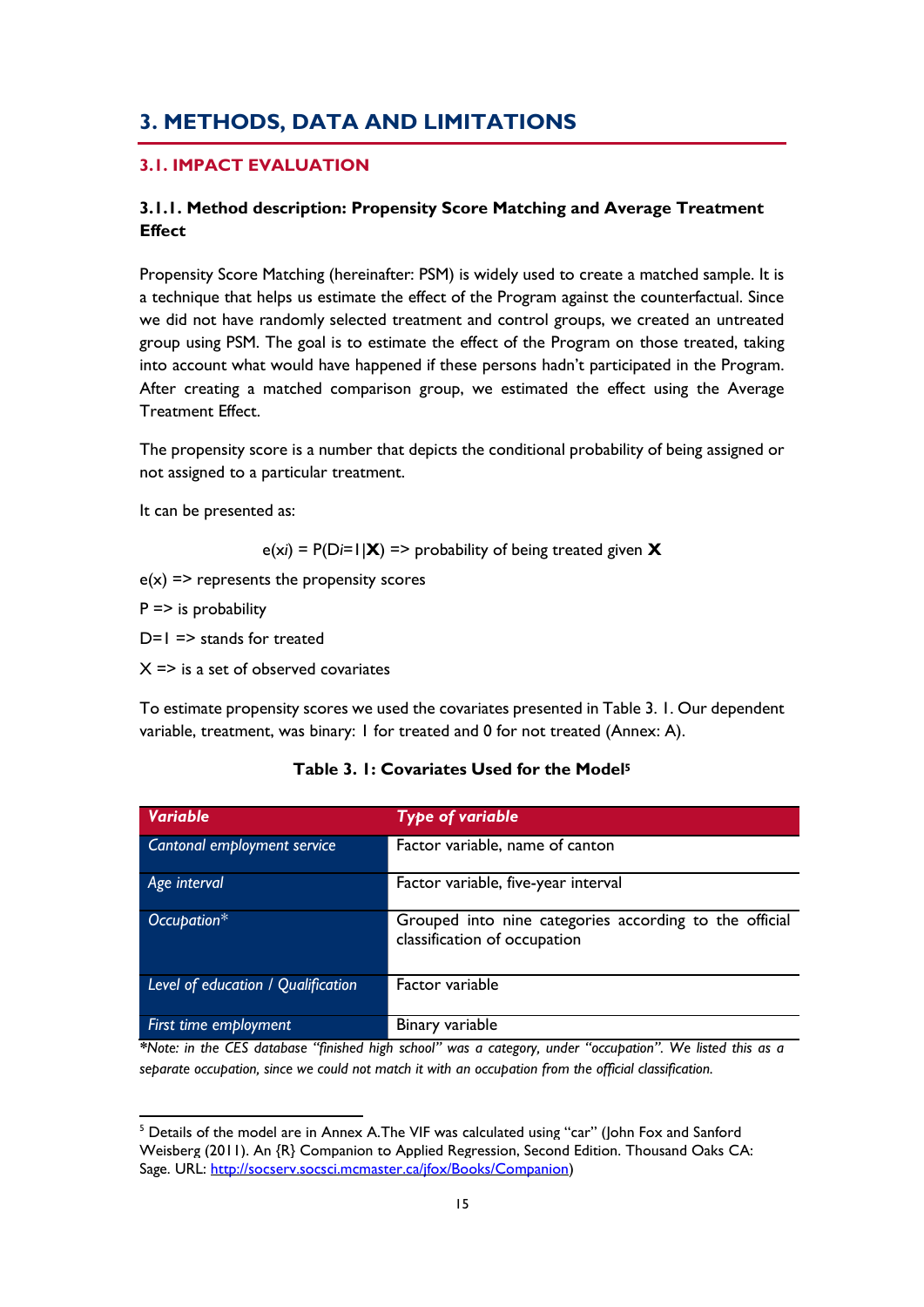| disabled person | Disabled war veterans and other Two joint variables (I for yes, 0 for no)                                                                                                  |
|-----------------|----------------------------------------------------------------------------------------------------------------------------------------------------------------------------|
| Rural/Urban     | Factor variable<br>Transformed according to the addresses we received.<br>We used a document from the Federal Office of Statistics<br>to determine rural or urban location |

To create a matched sample, we used the "MatchIt"<sup>6</sup> package, with the method of nearest neighbor, ratio = 2 and caliper = 0.1 (see Annex A for output tables and the balance between matched and unmatched samples) in R version 3.5.0.

The initial database consisted of 72,015 comparison and 386 treated. After discarding the outliers and the Vouchers 2016 and Vouchers 2017 treatments, the sizes of databases for estimating propensity scores were 68,662 in comparison and 369 in treated.

Before matching, the Standardized Mean Difference was 0.4978, and after matching it was 0.0007. The ratio of variance of propensity scores in the matched sample is 1.23 (see Annex A for balanced covariates, before and after matching).

<span id="page-16-0"></span>The matched sample consisted of 684 from the comparison/untreated group and 348 from the treated group, which means 67,978 were discarded from comparison and 21 from treated. (see Figure 3.1).





After obtaining the matched sample, we cross-checked the tax office database for follow-up information on unsubsidized employment. We checked each month after the Program was supposed to terminate, for a twelve-month period. This means we followed up twelve outcomes for 1,093 individuals. For the comparison/untreated groups we referenced the data according to their matched treated pair (Figure 3.2 on follow-up).

**.** 

<sup>6</sup>Daniel Ho; Kosuke Imai; Gary King; and Elizabeth Stuart (2007b) "MatchIt: Nonparametric Preprocessing for Parametric Causal Inference," Journal of Statistical Software, [http://gking.harvard.edu/matchit/.](http://gking.harvard.edu/matchit/)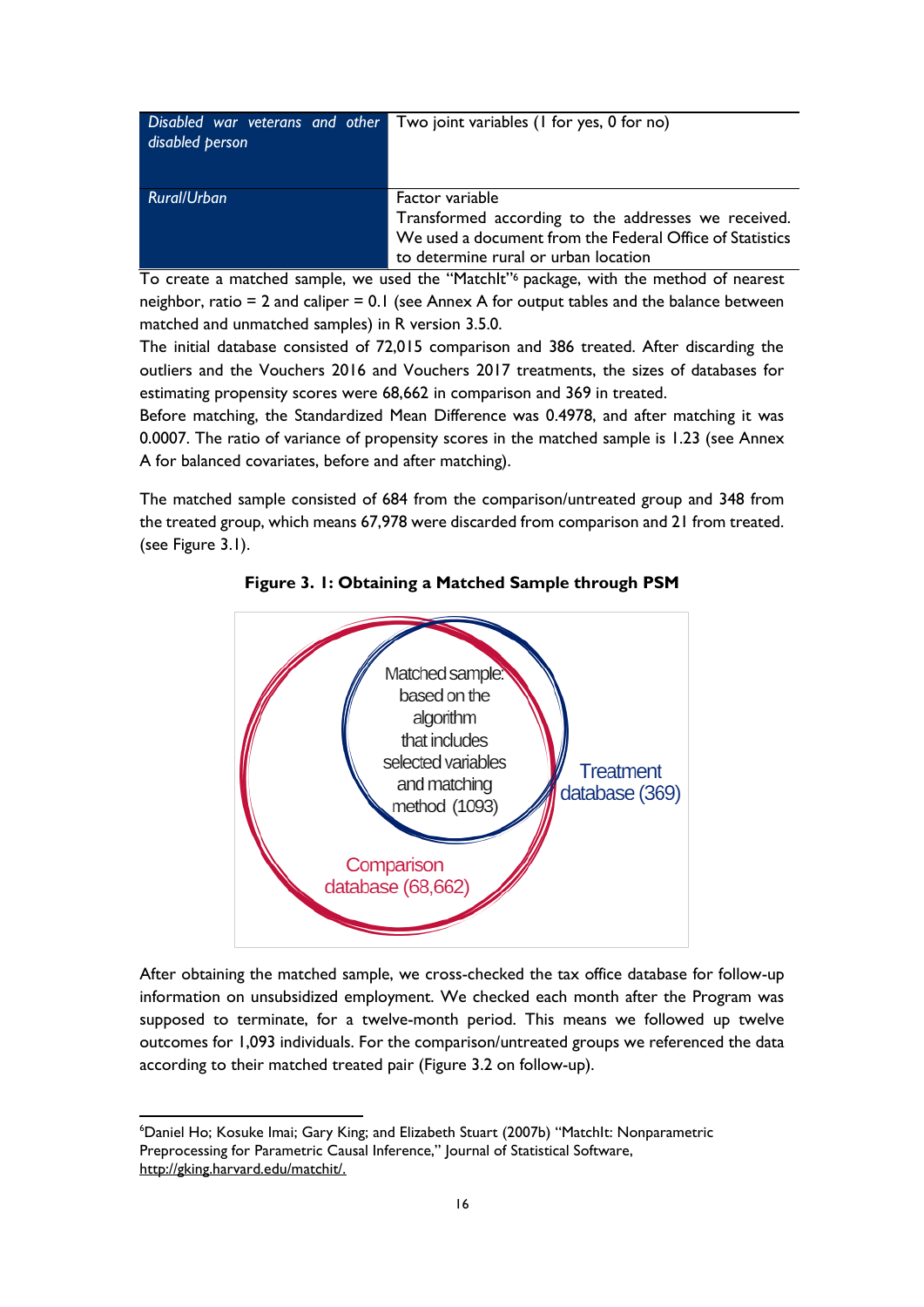

<span id="page-17-1"></span>**Figure 3. 2: Follow-up on Unsubsidized Employment for Two Cases**

Note\*: dates refer to start of the voucher. The dates are chosen provisionally for the purpose of this example

After obtaining the outcome variable (unsubsidized employment) for all twelve months, we calculated the conditional average treatment effect of the Vouchers program, based on the linear regression model via the Zelig<sup>7</sup> package in R. This package calculates the predicted and expected values of the model. Their first difference presents the average treatment effect.<sup>8</sup>

The average treatment effect was estimated using the matched treatment database ( $N = 348$ ), and the matched comparison database. For some individuals there were no data for a particular month, so they were omitted from the observation for that month. Because of this, the size of the sample varied from month to month (see Annex F)

#### <span id="page-17-0"></span>**3.1.2 Databases for Impact Evaluation**

Impact evaluation uses administrative databases.

The **treatment database** is the database on Voucher 2014 participants. The FEI is in charge of this database, which contains socio-demographic information (date of birth, gender, length of unemployment, participation in other active programs, level of education and occupation) about Program participants. The database consists of 429 program participants, but due to restrictions this study uses 386 participants.

We collected **comparison database**s from 8 cantonal offices (all cantons except SBC and BPC). The total comparison database had 72,015 unemployed persons. The additional variables that were collected through comparison databases were:

**<sup>.</sup>**  $^7$ Choirat C, Honaker J, Imai K, King G, Lau O (2018). \_Zelig: Everyone's Statistical Software\_. Version 5.1.6, <URL: http://zeligproject.org/>.

<sup>&</sup>lt;sup>8</sup>For more on this see: https://zeligproject.org/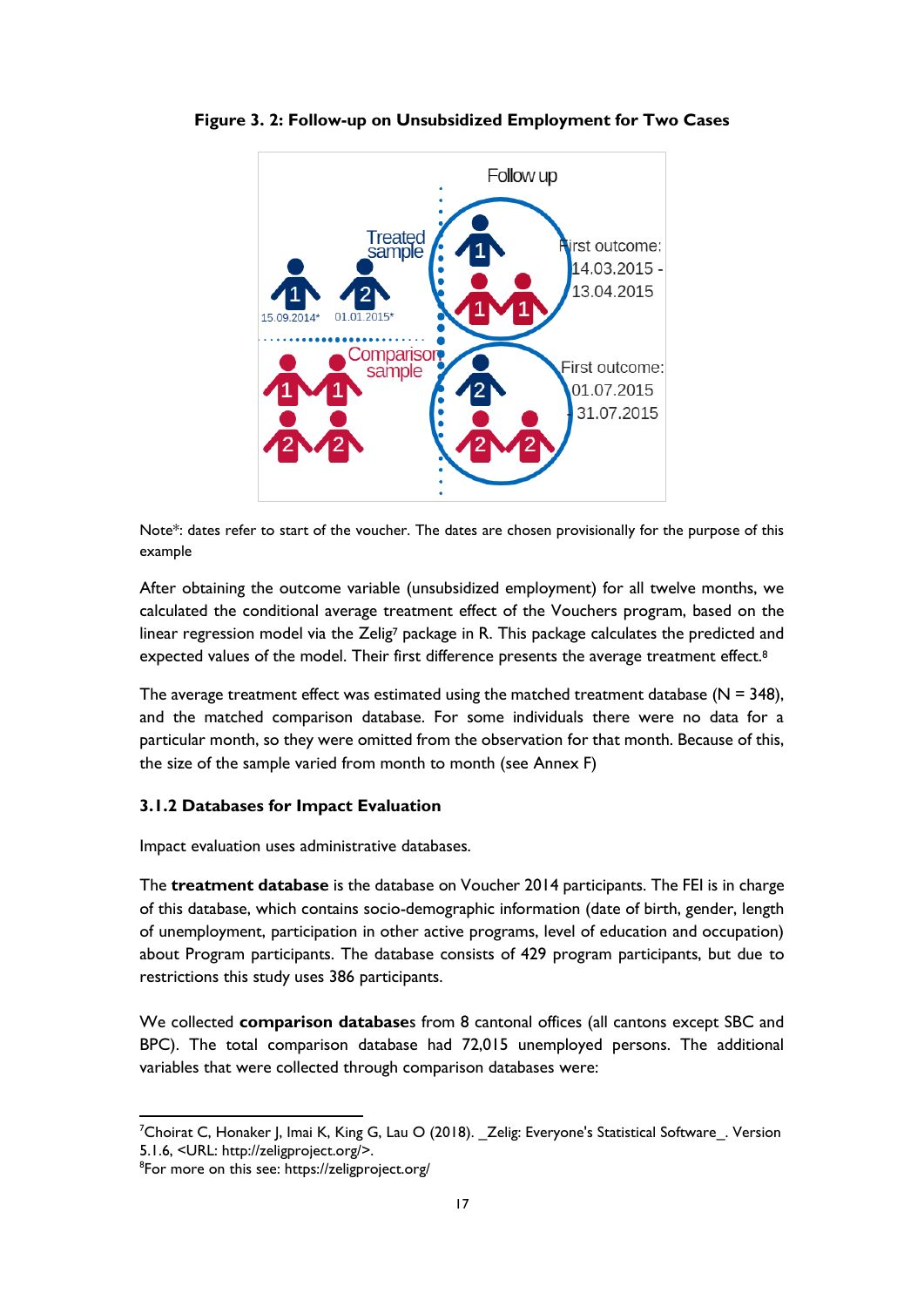- first time job seekers;
- length of employment;
- urban/rural;
- families of fallen soldiers;
- demobilized conscripts;
- disabled war veterans;
- other disabled persons;
- members of an ethnic minority Roma;
- previously participated in a wage subsidy program;
- previously participated in a training program.

The evaluators transformed the Occupation and Rural/Urban variable. The occupation variable was grouped according to the Standardized Qualification of the Occupation<sup>9</sup> in ten occupation genres. The Standardized Qualification Occupation is created according to the principals and system of the International Qualification Occupation (ISCO - 88), more specifically its European version (ISCO-88 COM) (see Annex A).

The Rural/Urban variable was created using addresses on one side, and the Systematic List of Municipalities and Settlements in FB&H<sup>10</sup> on the other. The Systematic List recognizes two types of residence: urban and other. For this evaluation report, we denoted other as rural.

After Voucher 2014, two more Vouchers programs were implemented: Voucher 2016 and Voucher 2017.<sup>11</sup> We gathered 8 cantonal **databases on the treatment of Vouchers 2016** and 8 cantonal **databases on the treatment of Vouchers 2017.** The aim of this was to extract subsidized employment from the comparison group. In total, 337 participants from Vouchers 2016 and Vouchers 2017 were extracted from the comparison group. An overview of the databases is shown in Table 3.2.

Finally, we used the **Federal tax office database** to checking employment status for the matched sample. In total we checked 1,032 persons for unsubsidized employment status in the 12 month period after the Program was supposed to end. We looked at each month (12 outcomes) to check whether or not the person was in unsubsidized employed.

<span id="page-18-0"></span>

| <b>Name of database</b>            | Source of<br>database | <b>Purpose of database</b>                            |
|------------------------------------|-----------------------|-------------------------------------------------------|
| Voucher 2014 treatment<br>database | FEI                   | PSM, ATE and output analysis                          |
| Comparison 2014                    | CES                   | Obtaining Comparison database used for<br>PSM and ATE |
| Voucher 2016                       | CES                   |                                                       |

#### **Table 3. 2: Overview of Administrative Databases**

1

<sup>&</sup>lt;sup>9</sup> Law on Classification of Activities in Bosnia and Herzegovina ("Official Gazette of BiH ", No. 76/06, 100/08 and 32/10)

 $10$  Systematic list of Municipalities and Settlements in the Federation of Bosnia and Herzegovina, Census 2013, Federal Institute of Statistics

<sup>&</sup>lt;sup>11</sup> Voucher 2018 is in the phase of implementation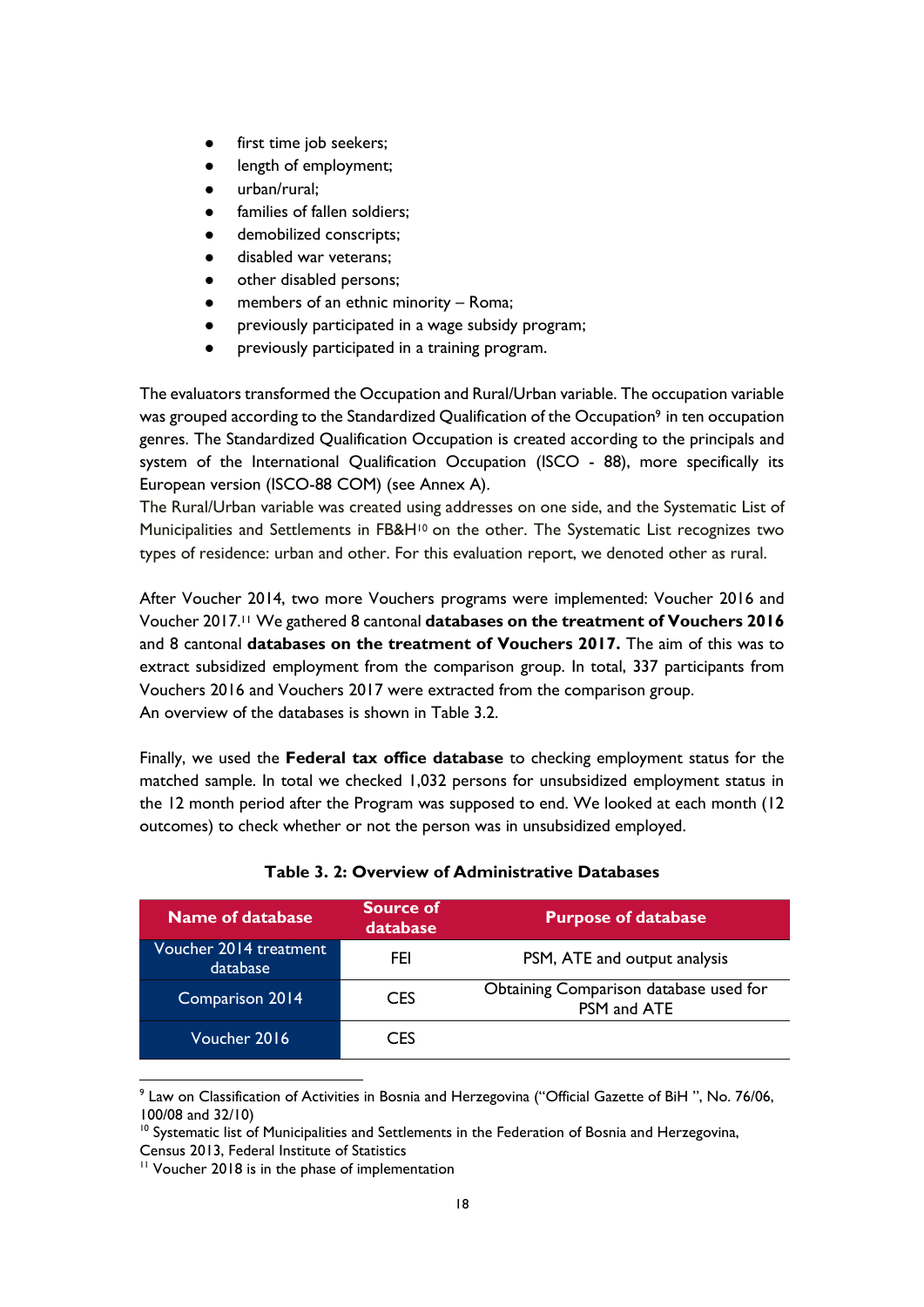| Voucher 2017             | <b>CES</b>             | Comparison = Comparison 2014 – Voucher<br>$2016 - V$ oucher $2017$               |
|--------------------------|------------------------|----------------------------------------------------------------------------------|
| <b>Employment Status</b> | Tax Office<br>database | Obtaining outcome variable: unsubsidized<br>employment status for matched sample |

#### <span id="page-19-0"></span>**3.2. PERFORMANCE EVALUATION**

#### <span id="page-19-1"></span>**3.2.1. Methods**

Besides the quantitative analysis of the treatment database, we conducted and analyzed interviews and surveys to evaluate the Program's performance.

To guide the interview discussions, the PREMISA Association developed a semi-structured interview protocol, attached in Annex B. Surveys were developed in parallel with the work plan after the design was accepted. They are attached in Annex C. The open-ended questions in the surveys were analyzed qualitatively, along with the interviews, according to the implementation evaluation questions. We gave appropriate descriptive codes, and the findings were organized into themes according to the performance evaluation questions.

We quantitatively analyzed multiple choice questions, rank order questions, and dichotomous questions.

In order to ascertain whether the recommendations were employed in the second and third vouchers programs, we reviewed the appropriate documentation.

#### <span id="page-19-2"></span>**3.2.2. Input for Performance Evaluation**

The goal of **the interviews** was to investigate how activities were implemented, discover the officials' perspective on the Program, and to ascertain possible reasons for the different distribution of beneficiaries, even though each canton should have had a coverage of 60 beneficiaries. The interviews were conducted with eight cantonal employment services and with FEI officials in the period July–September 2018 (see Annex B: Interview Protocol).

All interviews were conducted in person except one, which was conducted by phone (Canton 10). The average length of the interviews was 35 minutes.

The goal of the **surveys** was to identify the positive and negative aspects of program implementation, and to suggest improvements to the Program. We also wanted to assess whether participants were satisfied with employers, and vice versa.

We constructed a stratified random sample, with a sample size of 50 unemployed persons (natural entities) and 50 companies (legal entities). The conditions for stratification were: the proportion of beneficiaries who did not complete the Program; the proportion of beneficiaries who completed the program but were not employed after the Program; and the proportion of beneficiaries who worked after the Program. Officials from Cantonal Employment Services conducted the surveys in the period May–September 2018.

The response rate was 70% for natural entities and 65.3% for legal entities (see Annex C):

We analyzed **documentation** from Voucher 2014 and subsequent Vouchers, in order to see if changes were made to the Program design and program implementation, such as target group, general conditions, and process of realization.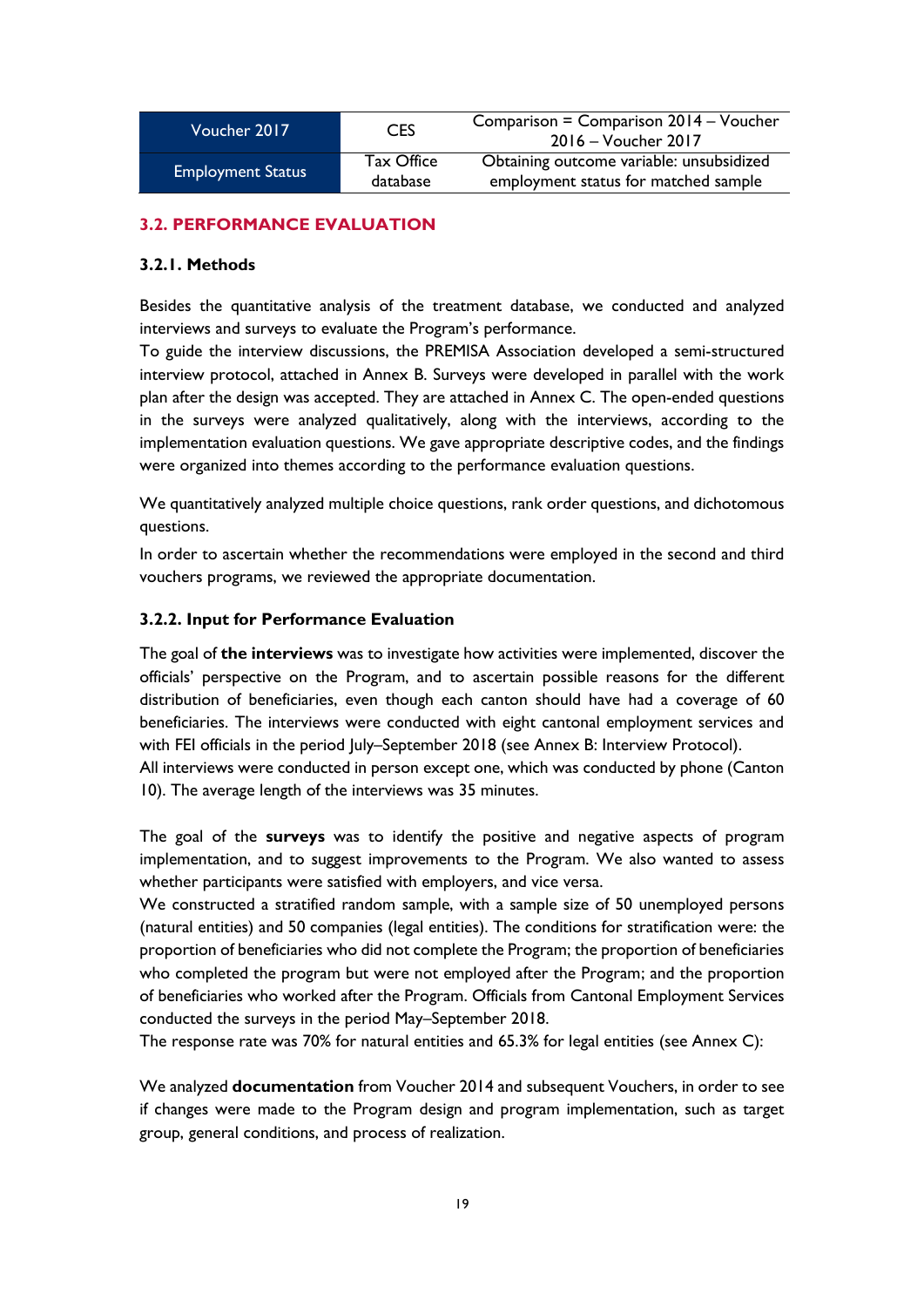We wanted to establish if some recommendations had already changed in subsequent Vouchers programs.

#### <span id="page-20-0"></span>**3.3. EVALUATION LIMITATION**

The impact evaluation uses a quasi-experimental research design to test the causal effect of an intervention. Like any other quasi-experimental design, it lacks the random assignment that characterizes RCTs. Propensity Score Matching was used to estimate the comparison group.

The other limitation was the validity of the comparison database.

In B&H the discrepancy is often discussed between labor market measures reported by the Federal Employment Institute (administrative data), and by the Agency for Statistics (survey data, based on ILO methodology). The cantonal databases on unemployment registries contain LFS inactive populations. This means that cantonal databases contain populations that are motivated to register at bureaus in order to access social and health benefits.

When we were designing this Evaluation Study, we asked FEI officials for their position on a comparison database that would contain inactive and employed populations. The FEI informed us that municipal bureaus delete persons from their database on a daily basis if they neglect to register, or refuse a job that the bureau offers. Because of this, they strongly believe that the database is valid. The database should not include a significant number from the inactive population that might drastically influence the results.

<span id="page-20-1"></span>We also used a PSM that would decrease potential bias.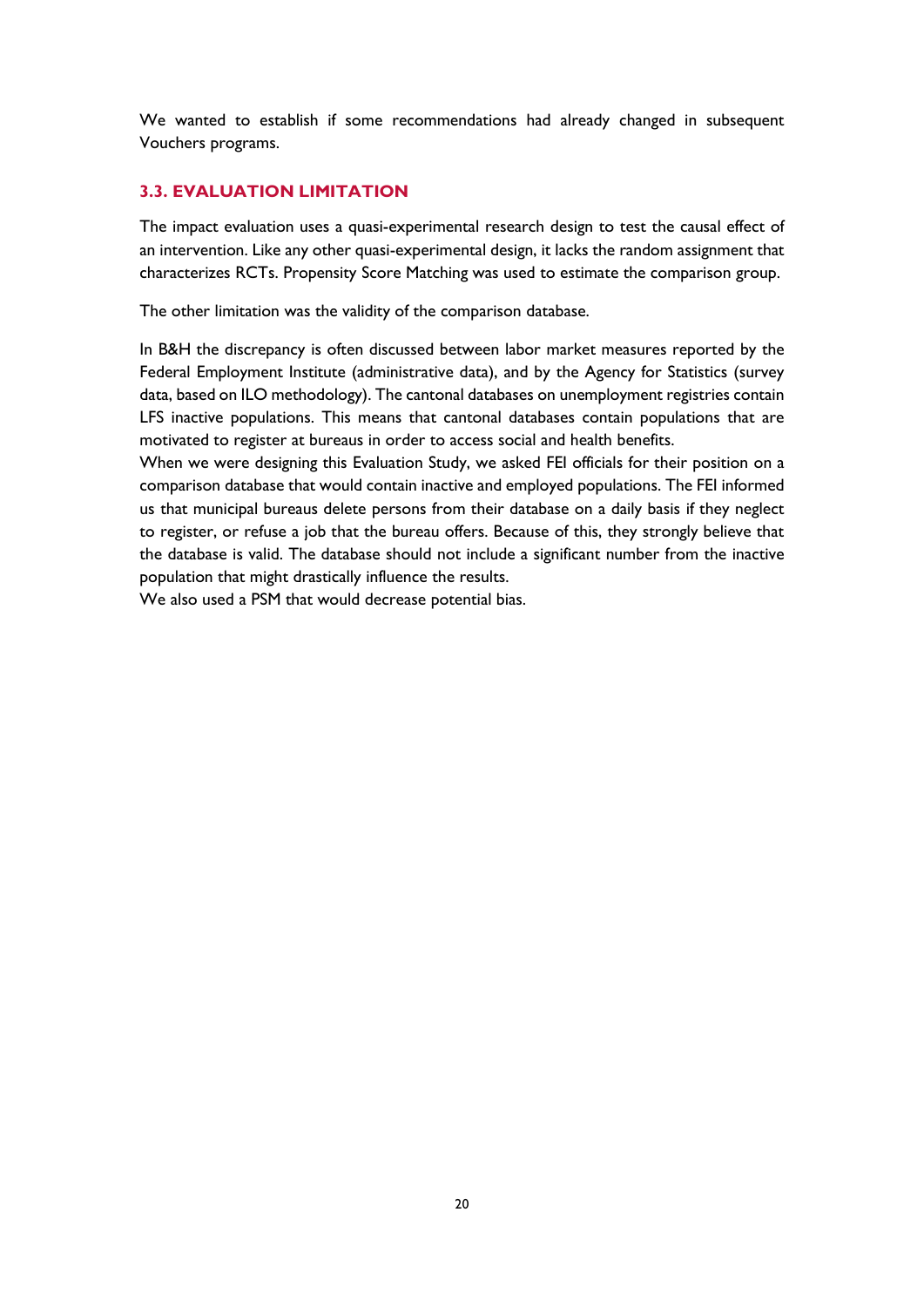### **4. FINDINGS**

#### <span id="page-21-0"></span>**4.1. IMPACT OF THE PROGRAM**

We examined the effect of the intervention on unsubsidized employment month by month, over a twelve-month period. The first month for which we estimated the effect was the seventh month after the start of the Program.

As recommended by the MatchIt authors<sup>12</sup>, we used the Zelig package to estimate the Average Treatment Effect.

We used a conditional Average Treatment Effect for the Vouchers program, based on a linear regression model. The effects for all twelve months are presented in Figure 4. 1.

<span id="page-21-1"></span>

**Figure 4. 1: Effect Size of the Program**

\*\*\*  $p$  < 0.001

 $\overline{a}$ 

The impact of the intervention was highest in the first two months after the Program ended, with a mean effect of .77.In the third month, the effect dropped to .58. In other words, in the third month the Program increased the mean employment rate by 782% (see Annex E: table for mean employment rates for treatment and comparison groups.)

The effect for the first two months is not a "real" effect. According to the Law on Employment, Mediation and Social Security Offices of Unemployed Persons <sup>13</sup> , if a person works continuously for eight months, he/she will receive 30% of the average FB&H salary (calculated in the three months before termination of the contract) in benefits, for the next 6 months.

<sup>&</sup>lt;sup>12</sup> https://r.iq.harvard.edu/docs/matchit/2.4-20/matchit.pdf

<sup>&</sup>lt;sup>13</sup> Law on Employment and Social Security Offices of Unemployed Persons (Official Gazette of FB&H, 2.10.2001.)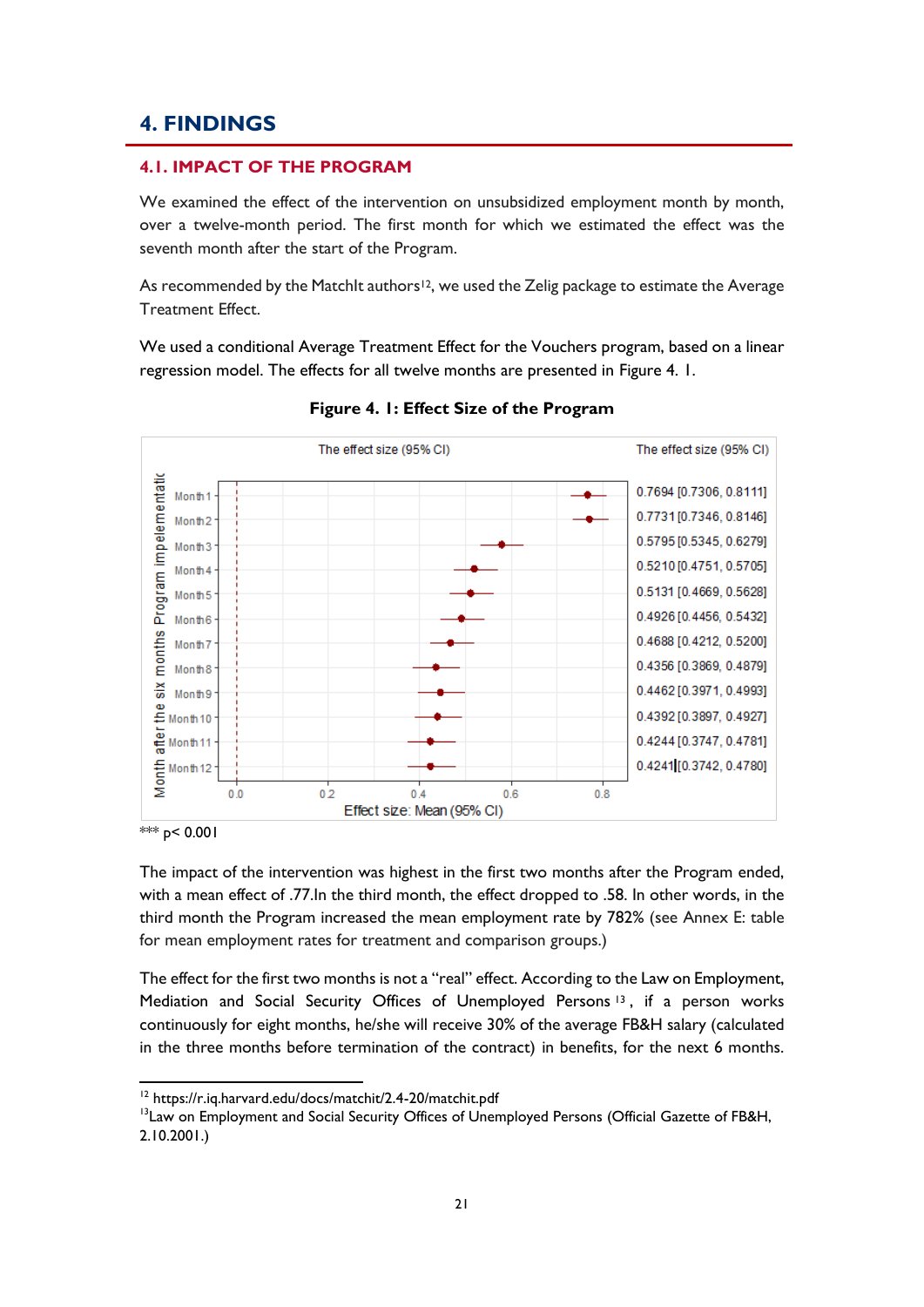This means that after the 6 months of Voucher 2014, some participants arranged with an employer (a Voucher employer or another legal entity) to put him/her on the payroll for an additional two months so that s/he could receive social benefits from the bureau for the next 6 months. This explains the big difference between the effect size in the first two months, and in the third month. The mean difference in effect between the second and third months is 0.2521.

On average, the effect for all twelve months was 0.5239 (0.4776, 0.5739), and for last ten months 0.48 (0.4312, 0.5304). This means that in the last ten observed months, the Program increased the mean employment rate by an average of 551%.

Concerning gender, a significant difference in effect size was observed only in the third month. The size of the effect was higher for males than for females by  $5\%$  (p<0.05). (See Annex: E for regression results for all months).

#### <span id="page-22-0"></span>**4.2. PERFORMANCE EVALUATION OF VOUCHER 2014**

#### <span id="page-22-1"></span>**4.2.1 Implementation of the Program**

The FEI published the Program's Public Call for Applications on 5th May 2014. The first contract that an employer signed with an unemployed person was on June 1 2014, and the last one was almost a year later (1 March 2015). In total, 95.6% of participants completed the Program. One person died during implementation, and was no longer considered for further analysis. Three of the persons who dropped out of the program found a job with another employer. Thirteen persons dropped out without providing a reason. Since the Program was not characterized by participants who dropped out, we did not investigate this further.

Most of the natural entities surveyed reported that they found out about the Program through the media, the employment bureau, or the FEI web page (24 out of 35). The rest reported that they had found out about the program through the employer, or from friends or relatives.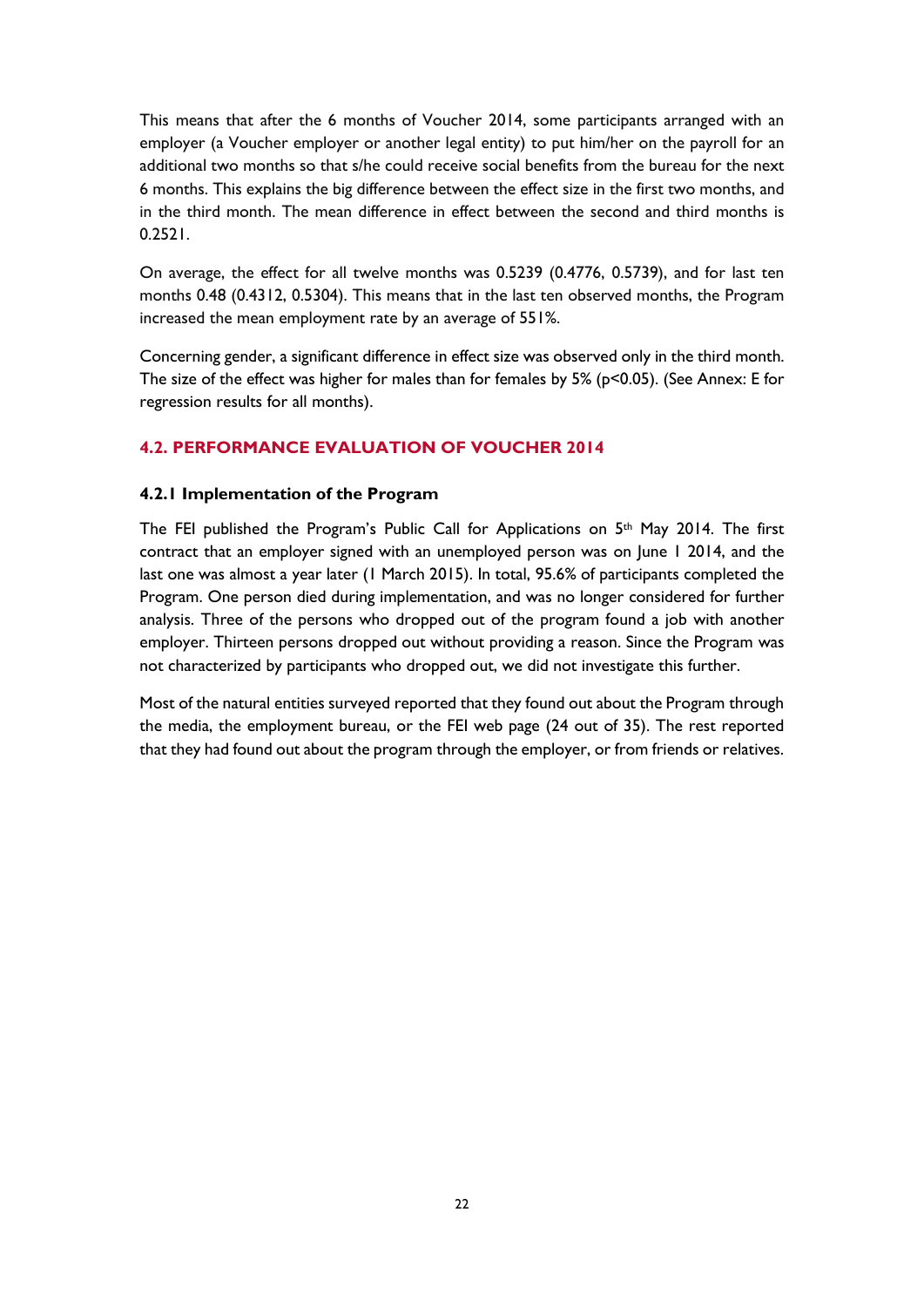<span id="page-23-0"></span>**Figure 4. 2: How Participants were Informed about the Program (Results by Gender)**



The quota assigned to each canton for Vouchers implementation was 60 unemployed beneficiaries. Five cantons successfully filled their quotas, and three did not. Figure 4.3 represents the distribution among cantons.

<span id="page-23-1"></span>

**Figure 4. 3: Distribution among Eight Cantons**

Source: FEI treatment database, Voucher 2014

Note: This distribution is restricted to 40–60 years of age, so not all Vouchers participants were counted

In order to obtain information on the difference in implementation across cantons, we conducted an interview with each cantonal officer involved in the implementation of the measure, and with the FEI.

#### **Reasons for under implementation**

The lowest Program participation was in C10, HNC and PC.

The reasons for the unequal distribution among cantons reported during the interviews could be the **economic activity** in the canton. If a canton was not economically active, it was not interested in employing someone from the disadvantaged group. We checked this argument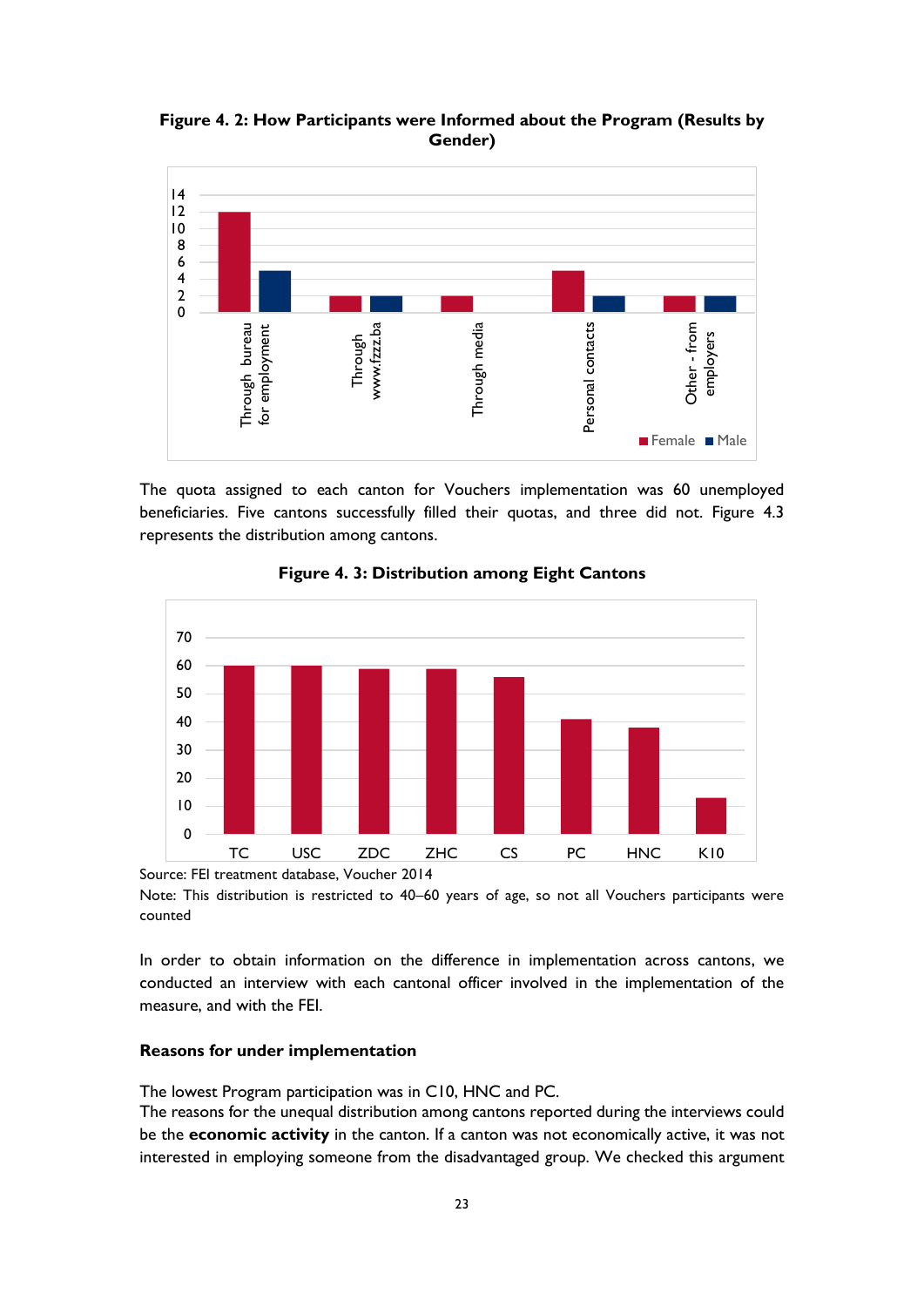against the Development Index in FB&H. Although PC and C10 score poorly, it cannot explain why HNC did not implement all 60 vouchers.

<span id="page-24-0"></span>

**Figure 4. 4: Development Index in FB&H, 2014 (FB&H = 100)**

Source: Socioeconomic indicators across municipalities in FB&H in 2014, April 2015, Federal Institute for Programming Development

In May 2014, B&H was dealing with severe **floods**. During interviews in some cantons (namely PC and ZDC), cantonal officials reported flooding as a possible obstacle to program implementation. However, ZDC fulfilled its quota with the other municipalities (most of the flooding was in Maglaj). In PC most participants were from Odžak, except one from Orašje and two from Domljanovac-Šamac, the two municipalities that suffered the most during the floods.

The third factor that could have influenced Program implementation was that **the target group was defined too narrow and equally across the cantons,** and what is a disadvantage in one canton is not necessarily in another. During their interview, HNC representatives reported that programs implemented across all cantons should have some flexibility in defining what a disadvantaged group means for each specific canton. They feel that a situation analysis should be conducted in each canton to check whether it is applicable to all, and whether any changes should be made to accommodate cantonal specifics.

#### **Matching unemployed persons with companies**

The surveys showed us that companies and the unemployed were matched in several ways. Relationships and levels of satisfaction between the employers and beneficiaries who took part in Voucher 2014 were assessed in a survey. Twenty-five of the employers surveyed employed 1 beneficiary, five employed two beneficiaries, one employed three, and one employed five. In total, placements were found for 43 persons.

The employers reported that 31 persons in the Program were employed though the employer's incentive and 7 were not. Eighteen of 35 unemployed persons reported that they got in touch with employers through personal contacts and 12 through mediation from the municipal bureau. Only 4 out of 35 reported that they sought information about the company independently, and made contact with it themselves.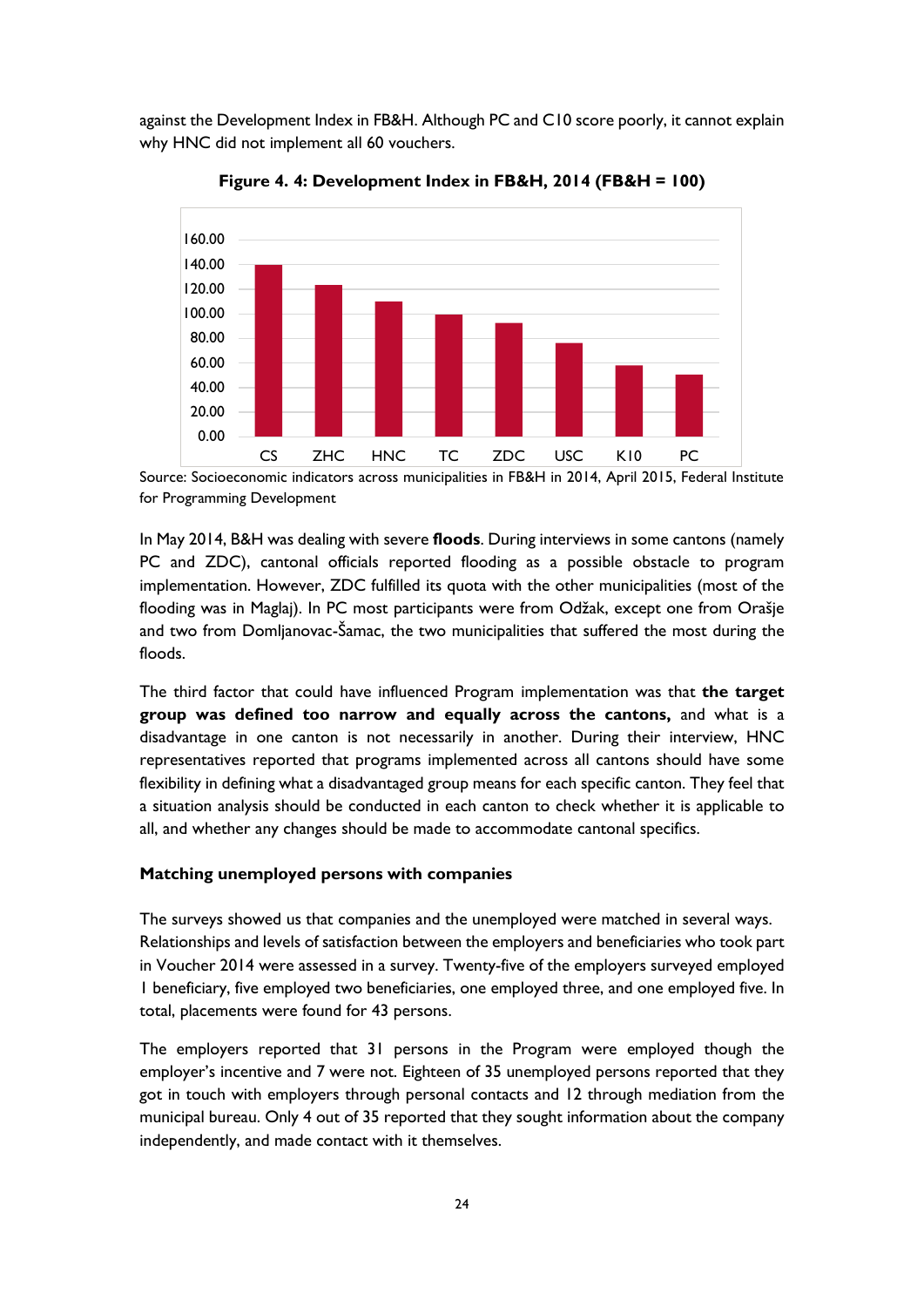<span id="page-25-0"></span>

**Figure 4. 5: Method of Contacting the Employer (Results by Gender)**

**Relationships between employers and employees during and after the program**

Information on the relationships between employers and employees was established using the treatment database and the surveys.

The 32 surveyed employers were providing answers for 43 treated persons. The employers were very satisfied with the voucher participants 26/43, satisfied 12/43, for two persons they were not satisfied and for two there were neither satisfied nor unsatisfied. Not a single employer reported to be completely dissatisfied.

<span id="page-25-1"></span>**Figure 4. 6: Employer Satisfaction with the Choice of Vouchers Employee, and His or Her Level of Commitment**



The employers surveyed reported that 27 out of 41 participants (65.9%) stayed employed after termination of the Program, and 14 did not.

The treatment database analysis shows that 95.6% participants completed the Program (N=386). The first month after the Program ended 82.9% participants were employed, and the last observed month indicates that 45.6% of participants were employed. During the observation period (the 12 month period after the Program was supposed to end), 90–95%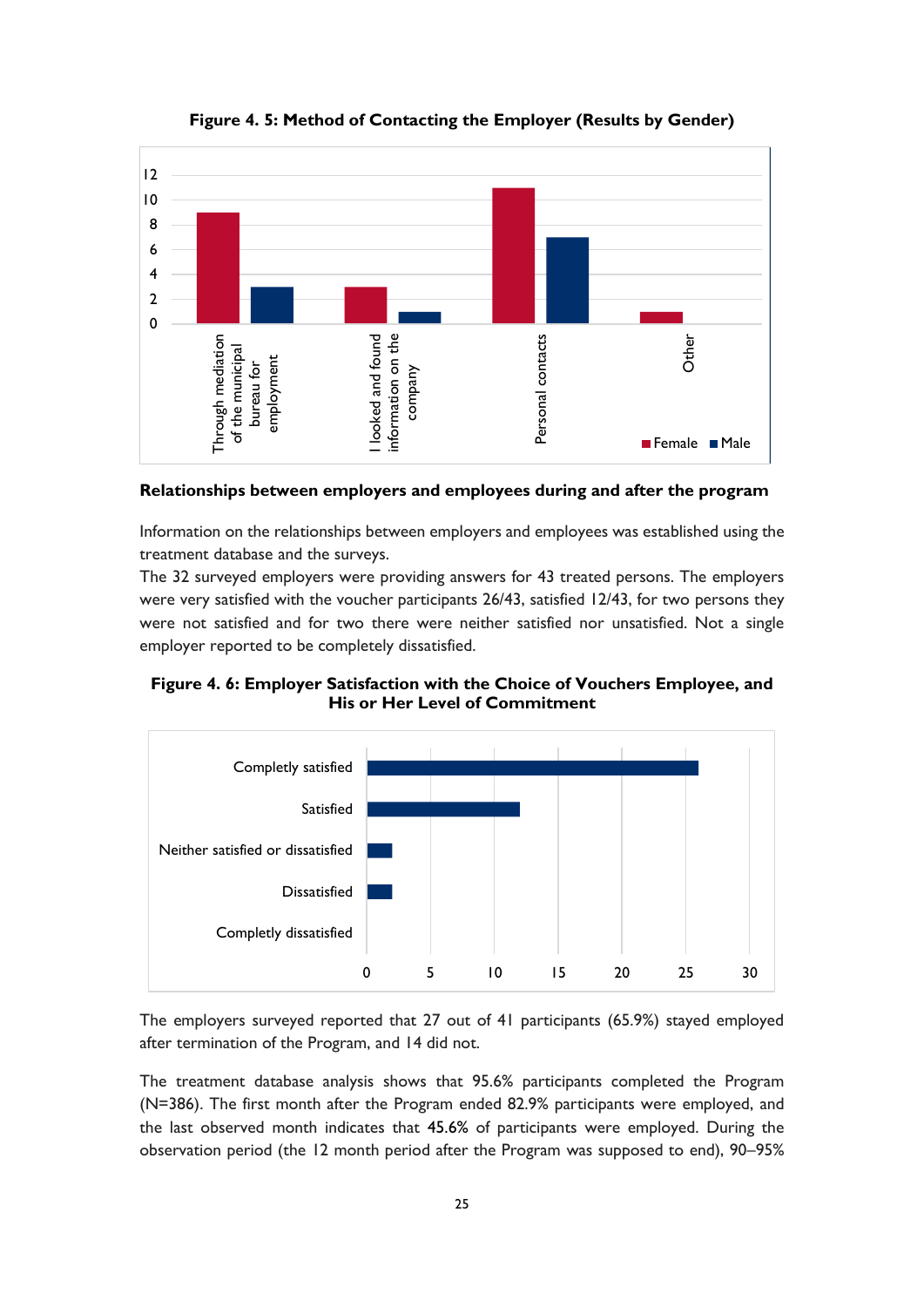of those treated who were in unsubsidized employment were employed with their Vouchers employer.

The reasons for not accepting Voucher participants after the termination of the program are listed in Table 4. 1. The answers were categorized into four groups: employer incentive, worker incentive, both, and other.

#### <span id="page-26-1"></span>**Table 4. 1: Reasons for Not Accepting Vouchers Participants after the Termination of the Program**

| <b>Category</b>           | <b>#of Cases</b> | <b>Examples</b>                                                                                                                  |
|---------------------------|------------------|----------------------------------------------------------------------------------------------------------------------------------|
| <b>Employer incentive</b> | 6                | "Because of the reduction in the volume of<br>work, there was no need for further<br>employment." (Private company, Agriculture) |
| <b>Worker incentive</b>   |                  | "The employee stopped working to pursue an<br>opportunity to work abroad." (Private company,<br>Industry)                        |
| <b>Both</b>               |                  | "She did not express any desire to remain in<br>the workplace-cleaner." (Private company,<br>Services)                           |
| Other                     |                  | "We re-employed the person later, and that<br>person is still working for us." (Private<br>company, Services)                    |

#### **Cost of the Program**

This section analyses the cost of the Program for all participants, but also per participant who completed the Program, and those who remained employed after their contracts ended.

The program provided financing for six months in the amount of 490 BAM per month per person, or a total of 2,940 BAM per person. Funds are paid to the employer after signing a contract with the FEI and CES, and after the employer provides evidence that the salary has been paid to the co-financed person.

The Law on Employment and Social Security Offices of Unemployed Persons contains a provision that after eight months' employment an unemployed person receives a financial benefit of approximately 250 BAM per month for six months. Because of this, there was a drop in unsubsidized employment in the third month after the end of the Program.

#### <span id="page-26-0"></span>**Figure 4. 7: BAM per Person Employed and by Number of Persons Employed**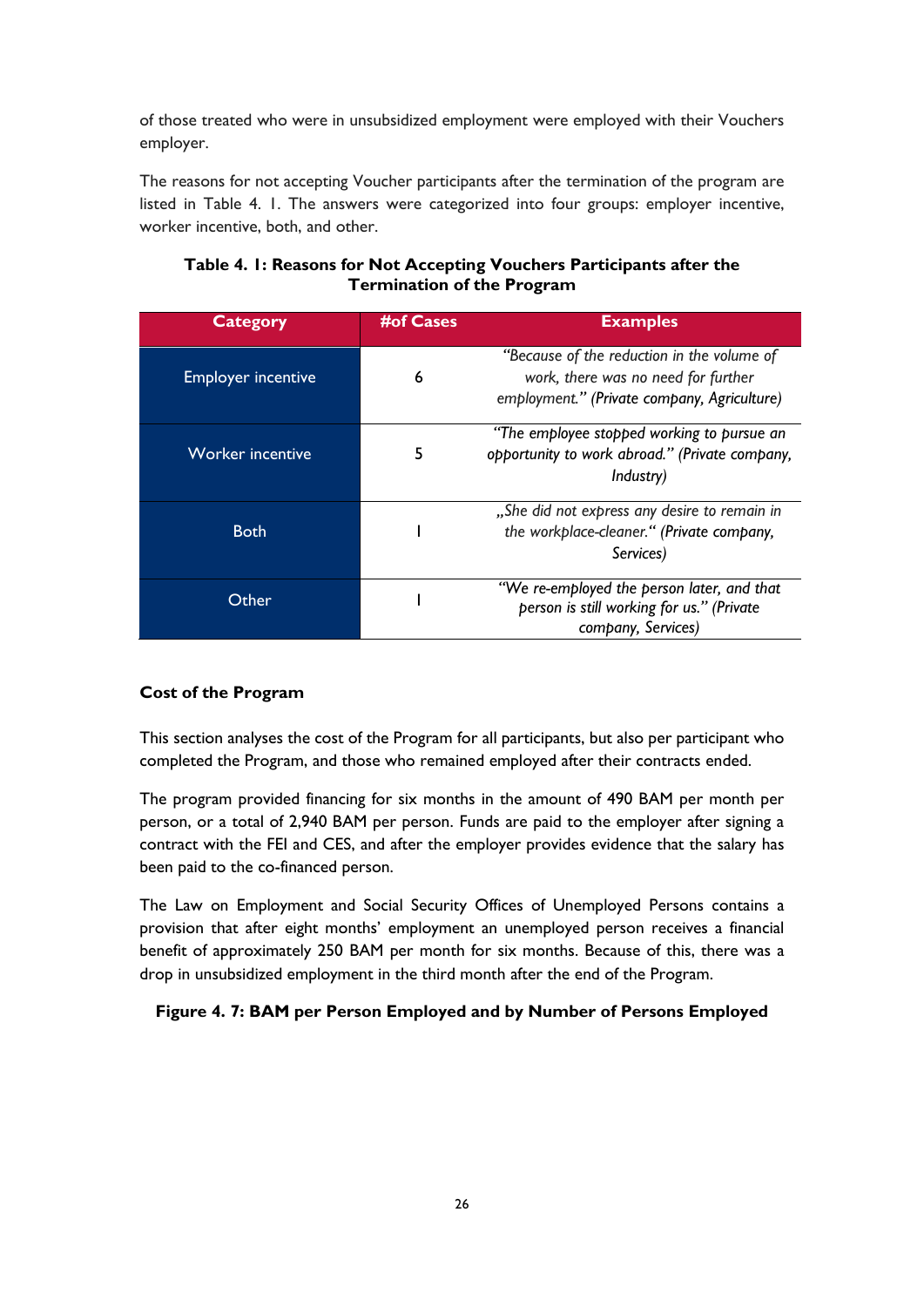

#### <span id="page-27-0"></span>**4.2.2 Positive aspects and challenges of program implementation**

#### **Positive aspects of the program**

Employers rated the Program with an average score of 4.33 (on a scale from 1 to 5). Generally, the employers surveyed were satisfied with the program, and 32 of them declared that they would participate again in the same or a similar program. The positive aspects mentioned were conditions, communication, and the timely manner in which resources were distributed.

During the survey, 16 out of 35 natural entities were satisfied with the benefit they gained during the Program, 11 of them were completely satisfied and 8 were neither satisfied nor dissatisfied. None were dissatisfied or completely dissatisfied. For gender disaggregation, see Figure 4. 8.



<span id="page-27-1"></span>**Figure 4. 8: Employee Ratings of Benefits Gained through the Program (Results by Gender)**

Natural entities mostly reported that the Program was adequate for their level of education and skills.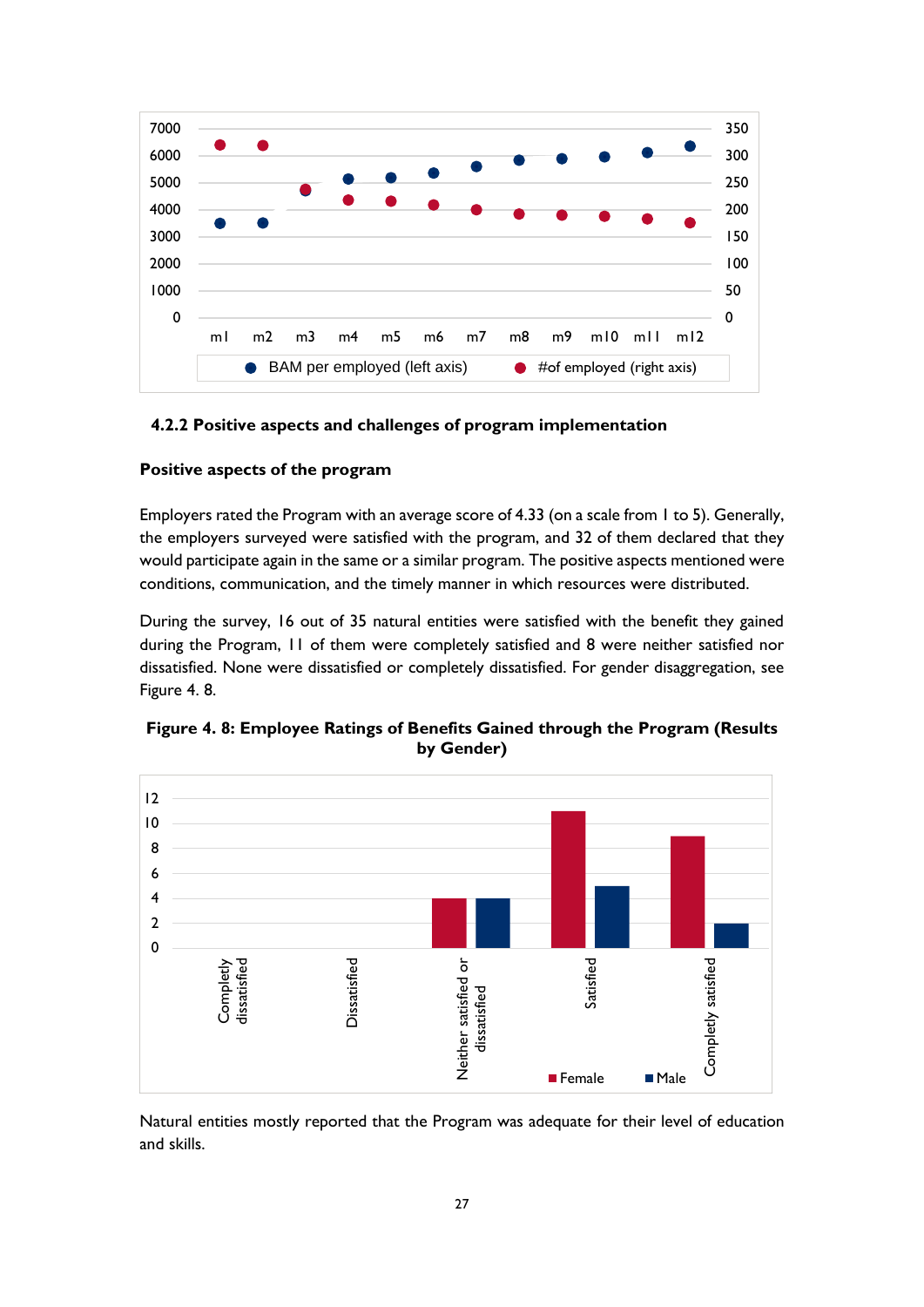

<span id="page-28-0"></span>**Figure 4. 9: The Extent of the Program's Adequacy Based on Participants' Level of Education and Skills (Results by Gender)**

Positive aspects from the participants' perspective were: income (mentioned nine times), the Program's target group (mentioned three times), the gaining of new skills, and the award of an internship (mentioned once each).

|                      | Code          | Frequency of<br>code | <b>Examples</b>                                                                                                                               |  |  |
|----------------------|---------------|----------------------|-----------------------------------------------------------------------------------------------------------------------------------------------|--|--|
|                      | Conditions    | 5                    | "Everything was great, cooperation, consulting,<br>communication etc." (Private company, Services)                                            |  |  |
| Employer             | Timely manner |                      | "the contract was fully respected, and<br>subventions were paid on time" (Private<br>company, Industry)                                       |  |  |
|                      | Communication | $\overline{2}$       | "Affability and readiness to help in line with<br>competencies." (Private company, Services)                                                  |  |  |
|                      | Income        | 9                    | The Program was good. It enabled me to be<br>active again, with an income, after being<br>unemployed for a long time. (Female,<br>unemployed) |  |  |
| Vouchers participant | <b>Skills</b> |                      | With this job, I renewed my knowledge and skills<br>in my profession. (Female, unemployed)                                                    |  |  |
|                      | Target group  | 3                    | Great program, addressing disadvantaged<br>groups (Female, unemployed)                                                                        |  |  |

<span id="page-28-1"></span>**Table 4. 2: Positive Aspects of the Program and Program Implementation**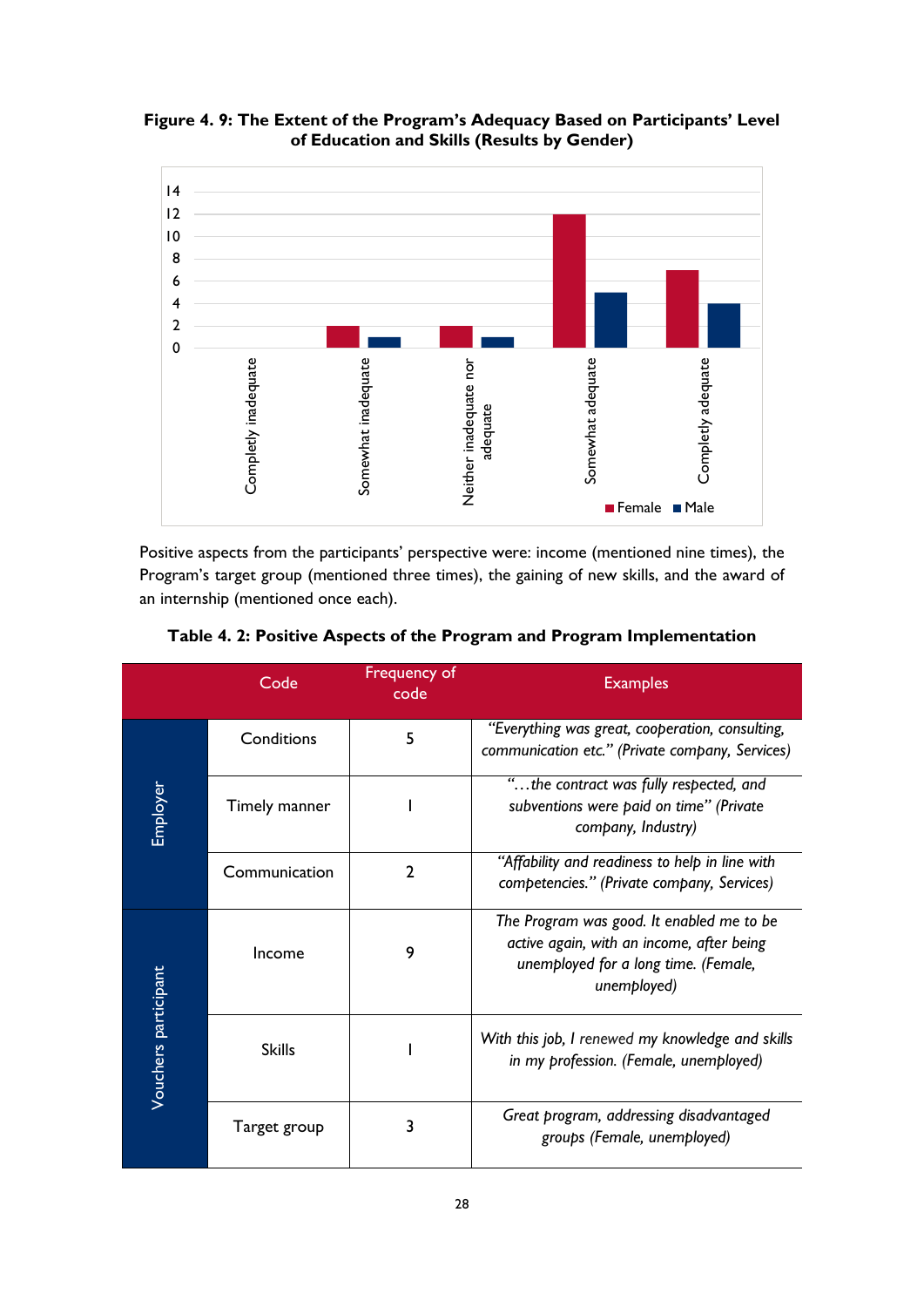|           | Internship                   |   | Opportunity to gain at least a 6-month<br>internship. (Female, unemployed)                                                                                                                                                                                                                                          |
|-----------|------------------------------|---|---------------------------------------------------------------------------------------------------------------------------------------------------------------------------------------------------------------------------------------------------------------------------------------------------------------------|
| nterviews | Motivation to<br>participate | 6 | "The Vouchers Program was special for both the<br>employers and the unemployed. It is financially<br>significant for the employers, and also for the<br>unemployed disadvantaged group" (PC, Q6:<br>According to your experience, was this Program<br>special, and if so what set it apart from other<br>Projects?) |

Although some natural entities surveyed were dissatisfied with some elements of the Program, 32 out of 35 declared that they would stay in the company after the Program if given the opportunity. Additionally, 32 employers declared that they would participate in the realization of the same or a similar Program.

#### **Challenges of program implementation**

The Program was implemented for the first time by the FEI with CES cooperation.

One of the biggest challenges was to connect entrepreneurs and the disadvantaged population, who are actually discouraged from finding employment.

The FEI experienced pressure from the entrepreneurs' side to change the conditions for workers. This was the first time a program like this has been implemented, and the financial inputs were considered to be "the motivating factor for employers and employees", as mentioned several times during the interviews.

Employers outlined the challenges in the open-ended question of the survey (Comments and recommendations), and the open-ended question on reasons for not being satisfied with the FEI.

Participants described their challenges in open-ended questions, where they were given the opportunity to explain why they were not satisfied with particular aspects of the program.

Challenges mentioned by employers were late payments, and a slow and badly informed contract procedure. It is important to mention that only three persons directed criticism at the Program.

<span id="page-29-0"></span>

|                                                         | Code                       | Freque<br>ncy | <b>Examples</b>                                                                                                |
|---------------------------------------------------------|----------------------------|---------------|----------------------------------------------------------------------------------------------------------------|
| $\begin{bmatrix} 1 & 1 \\ 1 & 1 \\ 1 & 1 \end{bmatrix}$ | Slow contract<br>procedure |               | "signing the contract on wage subsidy took too long.<br>Three months is too slow." (Private company, Services) |

**Table 4. 3: Challenges Outlined by Employers, Participants and Officials**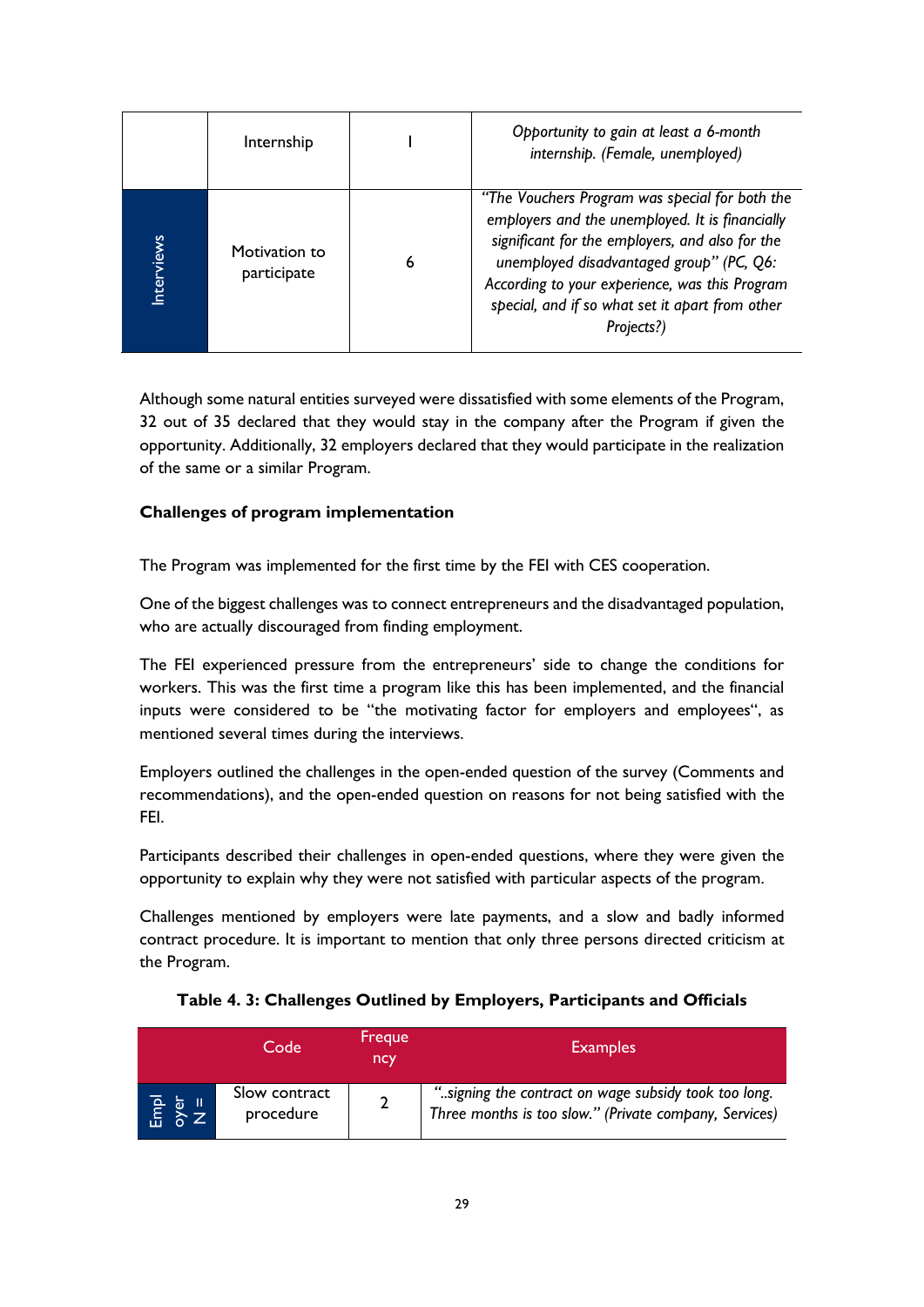|                                                      | Poorly informed                       | ı              | "I wasn't well informed about the services available."<br>(Private company, Services)                                                                                                                                          |  |  |  |  |
|------------------------------------------------------|---------------------------------------|----------------|--------------------------------------------------------------------------------------------------------------------------------------------------------------------------------------------------------------------------------|--|--|--|--|
|                                                      | Late payments                         | $\overline{2}$ | "The payments were delayed." (Private company,<br>Services)                                                                                                                                                                    |  |  |  |  |
|                                                      | Income                                | 3              | "Persons without work experience often have to<br>return the subvention to the employer." (Female,<br>employed)                                                                                                                |  |  |  |  |
| Participant N=35                                     | <b>Skills</b>                         | $3*$           | "I had extensive previous work experience, so did not<br>learn new skills." (Female, employed)                                                                                                                                 |  |  |  |  |
|                                                      | Program<br>criteria***                | 3              | "Employers seek younger persons."<br>(Female, unemployed, 61 years old) <sup>14</sup>                                                                                                                                          |  |  |  |  |
|                                                      | Program<br>criteria**                 | $\overline{2}$ | "There were no measures to cover unemployed<br>persons from 30-40 years of age with several years<br>of unemployment, although those people are also<br>disadvantaged" (USC, Q8, what would you change in<br>this Program?)*** |  |  |  |  |
| Interviews (8 with CES officials and 1 with the FEI) | Application<br>procedure              | 5              | "The electronic application and certain details  that<br>were later adopted in other measures." (TC, Q8, what<br>would you change about this Program?)                                                                         |  |  |  |  |
|                                                      | Economic<br>weakness of the<br>canton | $\overline{2}$ | "The capacities of each canton in terms of their<br>business activity significantly influenced the Program's<br>realization." (FEI, Q9: In your opinion why was there a<br>discrepancy in implementation between cantons?)     |  |  |  |  |
|                                                      | Floods 2014                           | 3              | "There were some cases in the Orašje and Maglaj<br>municipalities." (FEI, Q10: Did the floods influence the<br>Program's implementation?)                                                                                      |  |  |  |  |

\*5 participants declared they did not acquire new skills, and three of them explained why. The explanations are shown in column 4

\*\*3 participants felt that their chances of finding a job did not increase, due to their age \*\*\*These criteria were changed later

Three Vouchers participants out of 35 named income as a negative aspect of the program. From their comments, it was evident that their employers did not fully respect the conditions of the Program, and these employees did not receive the full amount allocated to them by the Program. When asked about gaining new skills, 5 out of 35 responded that they did not acquire new skills, and 30 reported that they did. Disaggregated by gender, 3 out of 24 females and 2 out of 11 males responded that they did not acquire new skills.

1

<sup>&</sup>lt;sup>14</sup> The carachteristics at the time when surveys were conducted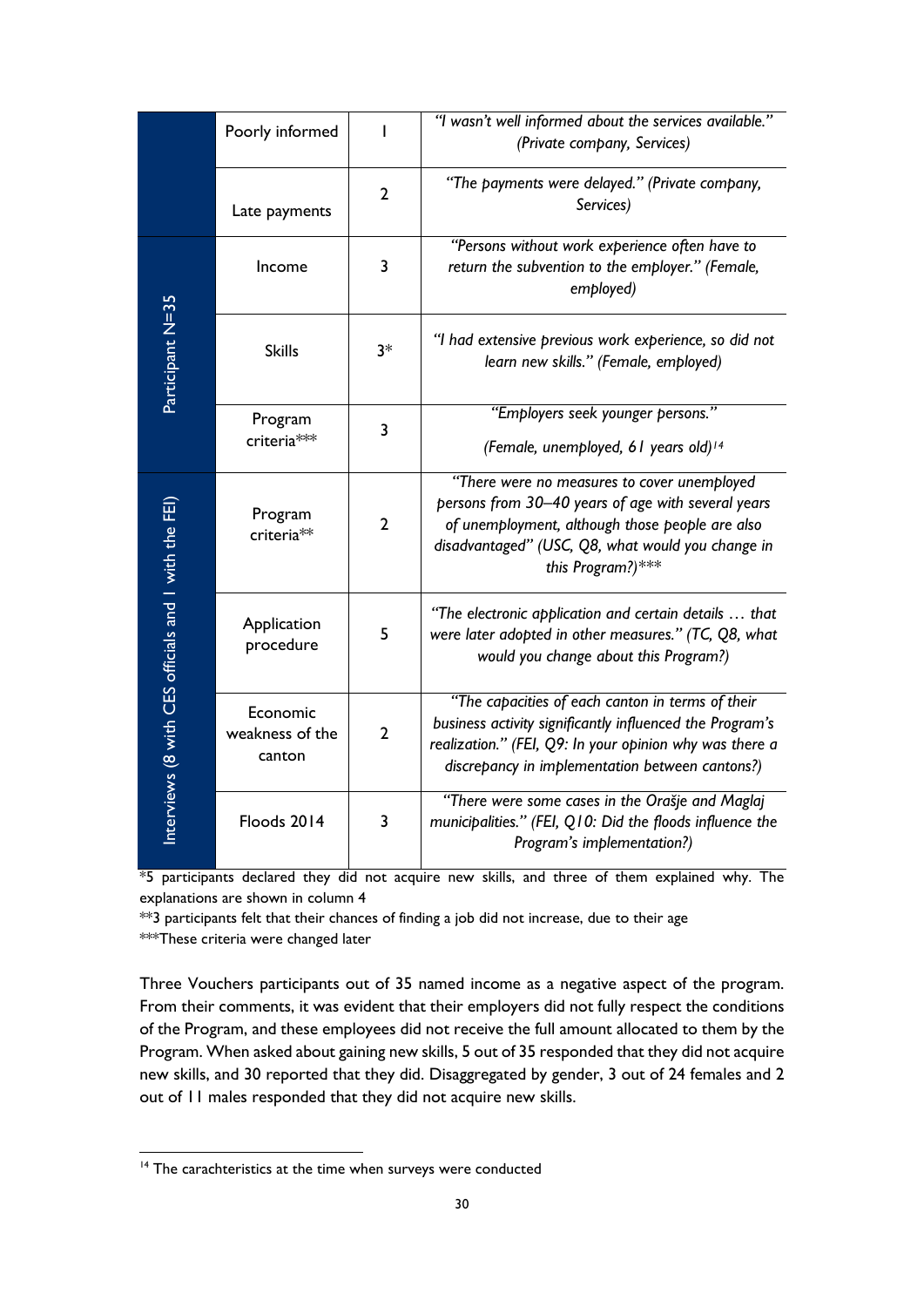#### <span id="page-31-0"></span>**4.2.3 Lessons learned**

This section is the result of qualitative analyses (interviews and surveys). All three sides (employers, participants, and cantonal officials) gave recommendations for the Program's improvement (see Table 4. 4).

|                          | Code                                                          | Freque<br>ncy | Evaluator's comments                                                                                                                                                                                     |
|--------------------------|---------------------------------------------------------------|---------------|----------------------------------------------------------------------------------------------------------------------------------------------------------------------------------------------------------|
|                          | the<br>Improve<br>contract<br>procedure                       | 3             | It wasn't clearly stated which segment of the<br>procedure                                                                                                                                               |
|                          |                                                               |               | Last Vouchers <sup>15</sup> targets:                                                                                                                                                                     |
| Employer s               | <b>Different</b>                                              |               | I. Unemployed persons over 40 years old registered for<br>at least six months at the employment bureau before<br>the employer submitted the application                                                  |
|                          | conditions to<br>consider (age,<br>length of<br>unemployment) |               | 2. Women between 30 and 40 years of age registered<br>for at least six months at the employment bureau<br>before the employer submitted the application                                                  |
|                          |                                                               |               | 3. Long term unemployed persons from 30 to 40 years<br>of age registered for at least 12 months at the<br>employment bureau before the employer submitted the<br>application                             |
|                          | Limit number of<br>unemployed per<br>firm                     |               | Not applicable for Voucher 2014, because although<br>companies employed a maximum of five persons,<br>most only employed one. In the last Vouchers, the<br>limit was set to 30 per company in one canton |
|                          | Increase financial<br>resources                               | ı             | Nine Vouchers beneficiaries mentioned income as a<br>positive aspect of the Program, and employers<br>mentioned conditions as a positive aspect 5 times                                                  |
|                          | the<br><b>Increase</b><br>of<br>length<br>I<br>program        |               | The length should not be increased, since after<br>Vouchers ended, many participants worked an<br>additional two months in order to access social<br>benefits                                            |
|                          | Repeat<br>everything in the<br>same way                       | 6             |                                                                                                                                                                                                          |
| participants<br>Vouchers | Ensure contract<br>is respected by<br>all parties             |               | It is not clearly stated which part of the contract was<br>not respected by all parties                                                                                                                  |

#### <span id="page-31-1"></span>**Table 4. 4: Recommendations Given by Employers, Program Participants and FEI and CES Officials**

1

<sup>&</sup>lt;sup>15</sup> Eligibitly for the Program, Federal Employment Institute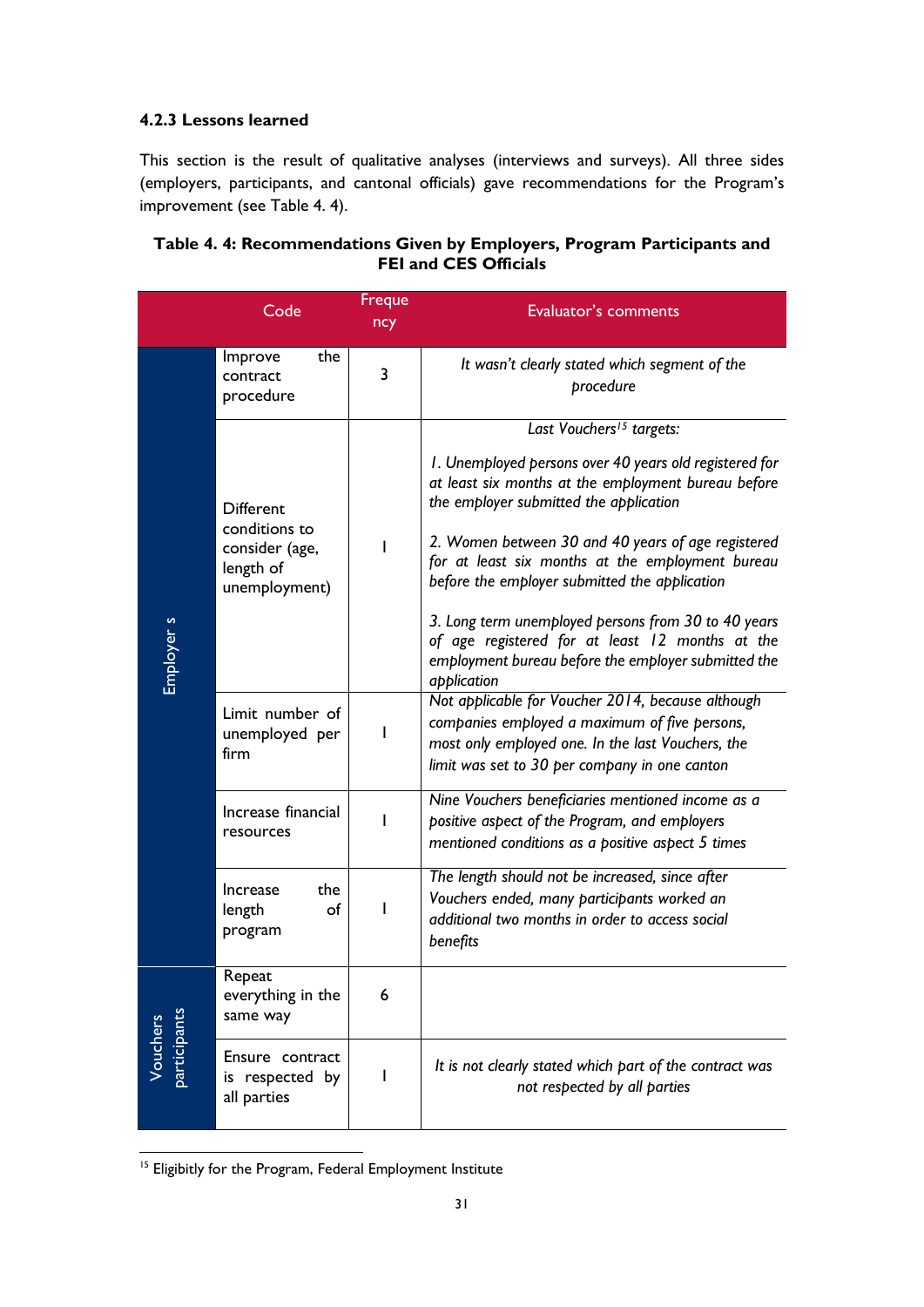|                            | Focus on<br>each<br>individual<br>not<br>program                                                                                                                        |                | The Program already widen the range of what<br>disadvantaged means                                                                                                                                                                                                                                                                                            |
|----------------------------|-------------------------------------------------------------------------------------------------------------------------------------------------------------------------|----------------|---------------------------------------------------------------------------------------------------------------------------------------------------------------------------------------------------------------------------------------------------------------------------------------------------------------------------------------------------------------|
|                            | Increase the<br>length of<br>program                                                                                                                                    | 3              | The length should not be increased, since after<br>Vouchers ended, many participants worked an<br>additional two months in order to access social<br>benefits                                                                                                                                                                                                 |
|                            | Keep worker<br>after<br>termination of<br>the subvention                                                                                                                |                | Some Programs oblige companies to keep a worker<br>after the termination of the subvention. However, we<br>don't know the impact of these measures, especially<br>in the case of the disadvantaged population                                                                                                                                                 |
|                            | <b>Different</b><br>conditions to<br>consider (age,<br>length of<br>unemployment)                                                                                       | $\overline{2}$ | The last Voucher <sup>16</sup> targets*:<br>I. Unemployed persons over 40 years old registered for<br>at least six months at the employment bureau before<br>the employer submitted the application                                                                                                                                                           |
| Officials' recommendations | To recognize<br>the specifics for<br>each cantonal<br>office and to<br>define the<br>disadvantaged<br>group according<br>to the specificity<br>of individual<br>cantons |                | 2. Women between 30 and 40 years of age registered<br>for at least six months at the employment bureau<br>before the employer submitted the application<br>3. Long term unemployed persons between 30 and 40<br>years of age registered for at least 12 months at the<br>employment bureau before the employer submitted the<br>Public Call for Applications. |

\*The FEI added special conditions for this particular target group:

- persons with secondary education (III and IV degree) and lower education;
- disabled persons, as well as special needs persons with low to moderate intellectual disabilities
- families of fallen soldiers
- unemployed war veterans
- children of unemployed war veterans,
- children and spouses of persons with a disability rated at more than 60%
- households in which all members are unemployed
- members of an ethnic minority Roma,
- single parents, persons with custody, and caregivers and their children
- parents to disabled children and parents to children with a serious illness
- victims of violence: civilian war victims, victims of domestic violence, and others
- former addicts
- former users of children's residential care institutions.

<sup>1</sup> <sup>16</sup> Eligibitly for the Program, Federal Employment Institute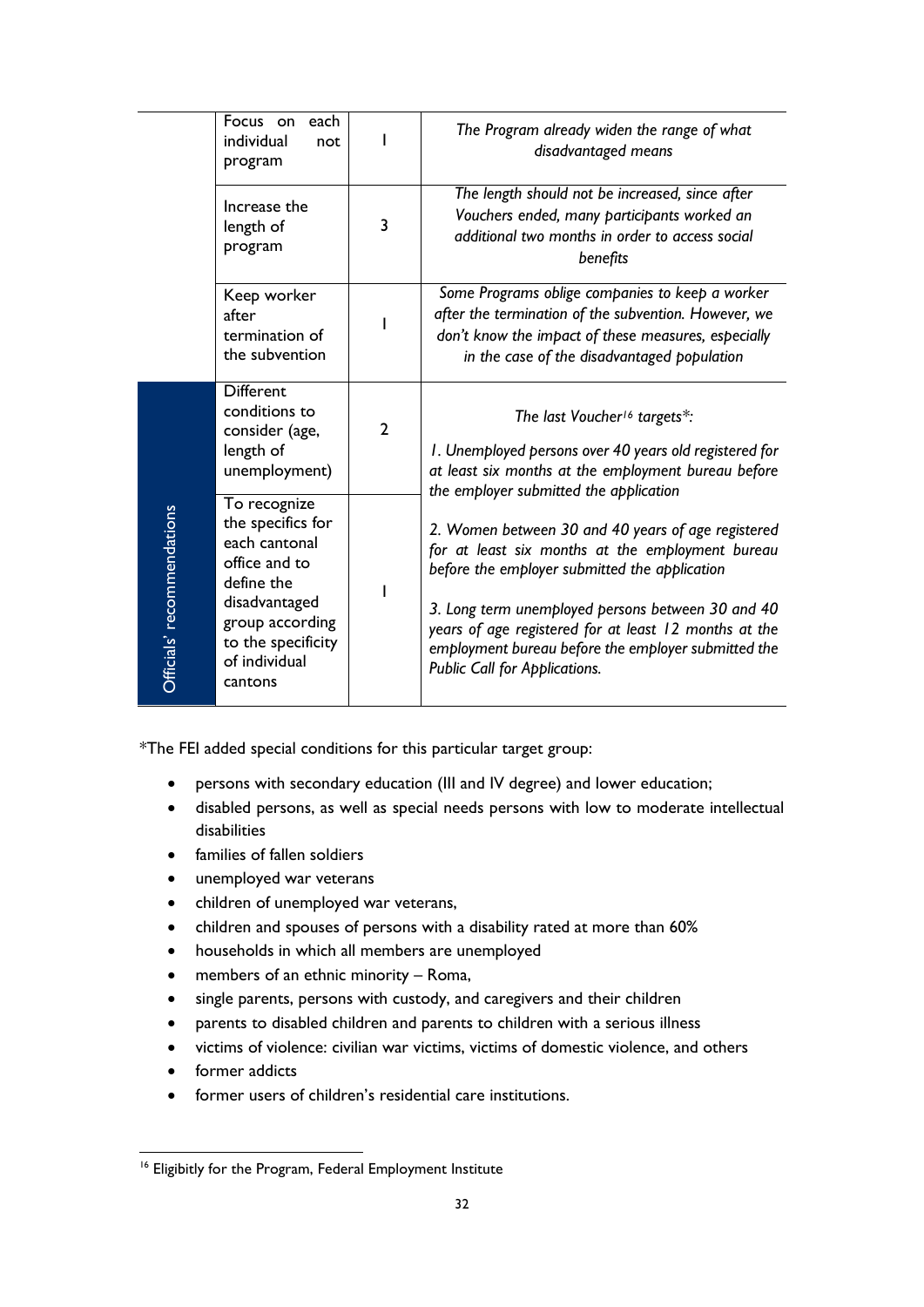# <span id="page-33-0"></span>**5. CONCLUSIONS AND RECOMMENDATIONS**

The FEI implemented the wage subsidy program Job Vouchers in cooperation with the CES and municipal bureaus, to improve the employability of the long-term unemployed. The intervention was implemented for six months. This evaluation of the Program contributes to the knowledge of the wage subsidy program in the short-term (twelve months), by providing rigorous evidence of the effects, and an in-depth analysis.

Job Vouchers proved to be a very successful intervention in transitioning the unemployed to employment. The effect was largest in the first two months after the Program ended. This effect is not the "real effect"; due to a provision in the Law, participants are eligible to receive social benefits after being employed for eight months. The time they spent in subsidized employment counted as work experience, so they only needed two more months' employment to be able to access these benefits. Despite this, the Program had a significant effect, as we can see by observing the ten months that were not affected by the provision in the Law. On average, in the last ten months the intervention increased employability by 551%, which is an indicator of significant Program success. The Program not only increased mean employment rates, it also helped the unemployed to look for a job independently, to receive an income, to gain knowledge, and to increase work experience. The program only had a significantly different effect between the genders in the third month of the twelve observed. In the third month, a greater effect was observed for men.

Although the FEI reported that they experienced pressure from employees to lower the "disadvantage threshold", in general most employers were satisfied with the Vouchers participants.

Although the Program was largely perceived as positive, our qualitative findings revealed some challenges in its implementation, e.g.: the canton's economic activity could not accommodate labor by disadvantaged groups (C10); the 2014 floods (PC); and the definition of the target group (HNC).

The Program was rated with an average score of 4.33 on a scale of 1 to 5. Almost all employers surveyed declared that they would take part in the Program again.

The in-depth analysis showed that 45.6% of participants were in unsubsidized employment in the last (twelfth) observed month, and 90% of those were employed with their Vouchers employer. Six employers reported that they didn't continue to employ the person due to their own incentive, 5 due to the worker's incentive and one reported both.

While almost all participants we surveyed reported that the Program augmented their income, skills, work experience etc., participants expressed a few concerns about contract violation by employers. However, neither we nor the FEI could prove that the employer violated those rules. This is the jurisdiction of the Federal and Cantonal Administrations for Inspection Affairs, and does not fall within the scope of the Program.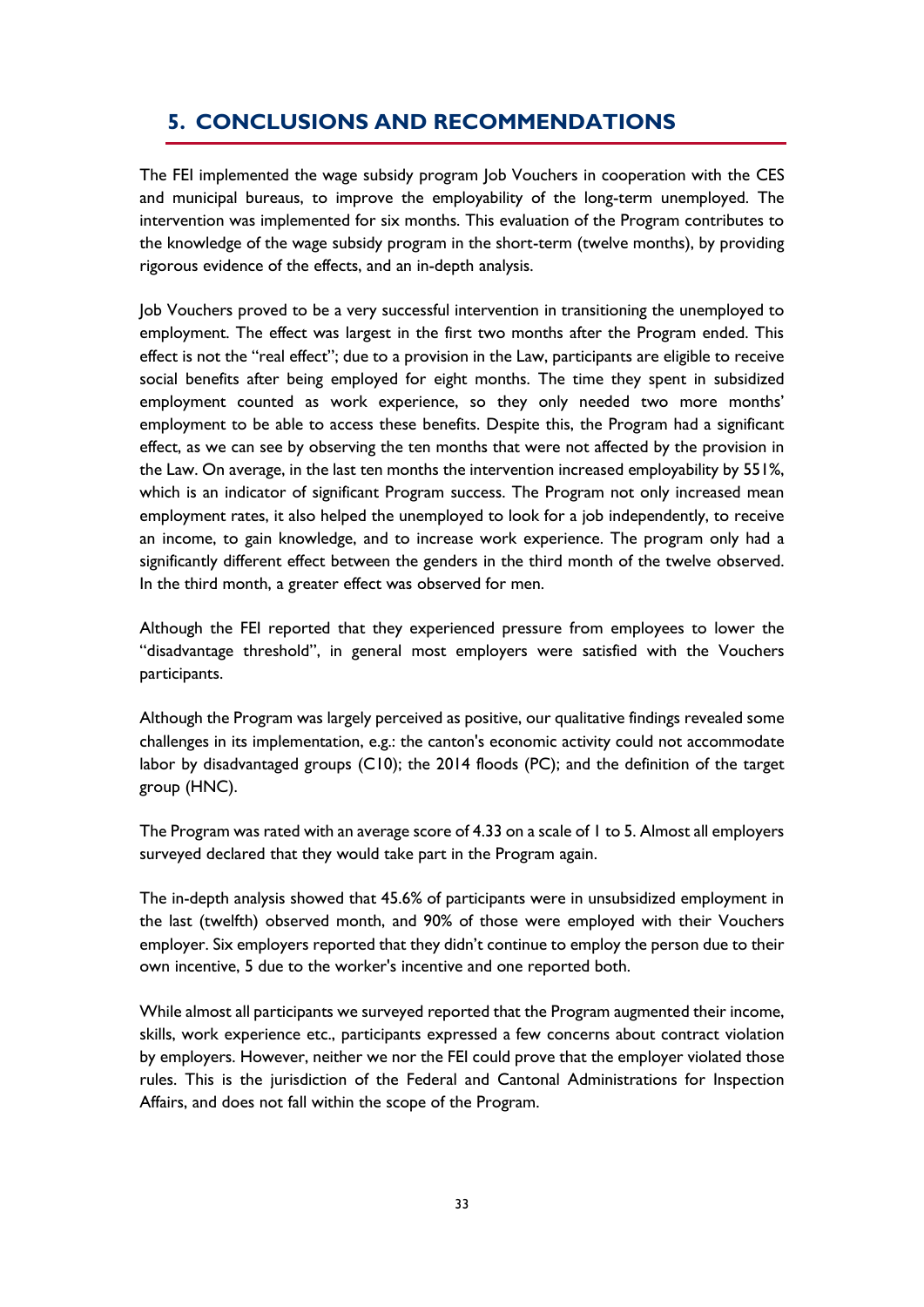It is important to point out that more research is needed to understand the Program's midand long-term effects on employment. Taking into consideration that the target groups of Voucher 2016 and 2017 differ from that of Voucher 2014, it would be useful to conduct a rigorous evaluation of the former two, to contribute to the knowledge of the Program's effect. Although an increase in the length of the Program has been recommended four times, it should remain unchanged.

Due to the Program's success, it should consider a higher coverage to include more unemployed persons.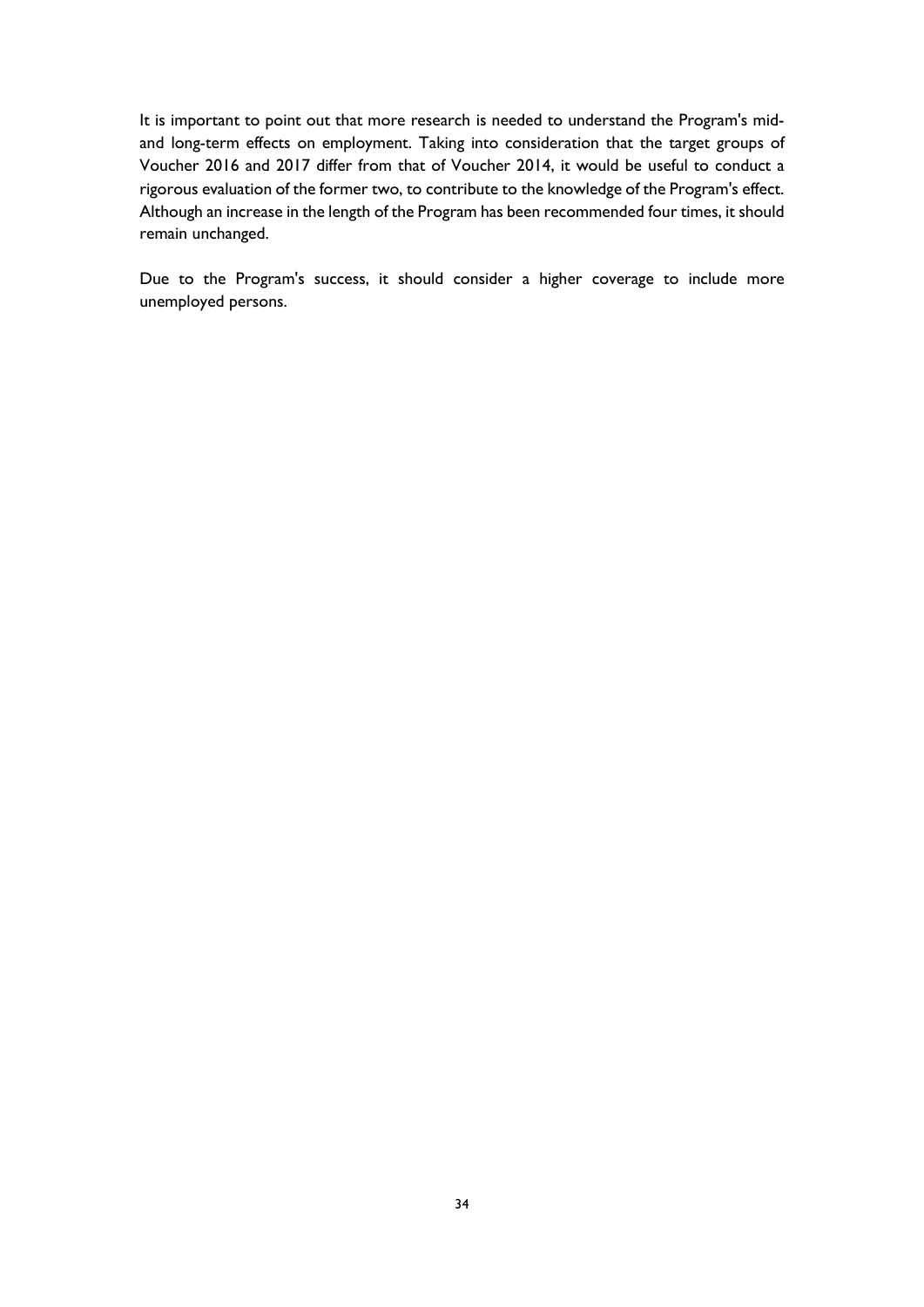### **LITERATURE**

1. Choirat C, Honaker J, Imai K, King G, Lau O (2018). \_Zelig: Everyone's Statistical Software. Version 5.1.6, <URL: http://zeligproject.org/>.

2. Daniel Ho; Kosuke Imai; Gary King; and Elizabeth Stuart (2007), "Matching as Nonparametric Preprocessing for Reducing Model Dependence in Parametric Causal Inference," Political Analysis 15(3): 199-236, http://gking.harvard.edu/files/abs/matchpabs.shtml

3. Daniel Ho; Kosuke Imai; Gary King; and Elizabeth Stuart (2007b) "MatchIt: Nonparametric Preprocessing for Parametric Causal Inference," Journal of Statistical Software, [http://gking.harvard.edu/matchit/.](http://j.mp/msE15c%3E.)

4. Imai K, King G, Lau O (2008). "Toward A Common Framework for Statistical Analysis and Development." Journal of Computational Graphics and Statistics, \*17\*(4), 892-913. <URL: [http://j.mp/msE15c>.](http://socserv.socsci.mcmaster.ca/jfox/Books/Companion)

5. John Fox and Sanford Weisberg (2011). An {R} Companion to Applied Regression, Second Edition. Thousand Oaks CA: Sage.

URL: [http://socserv.socsci.mcmaster.ca/jfox/Books/Companion](http://www.fzzz.ba/)

6. King, G., M. Tomz, Wittenberg, J. 2000. "Making the most of Statistical Analyses: Improving Interpretation and Presentation". American Journal of Political Science. 44 (2): 347-361

7. Labor Force Survey (2014), Agency for Statistics B&H

8. Law on Classification of Activities in Bosnia and Herzegovina ("Official Gazette of B&H", no. 76/06, 100/08 and 32/10"

9. Law on Employment and Social Security Offices of Unemployed Persons (Official Gazette of FB&H, 2.10.2001.)

10. Law on Standardized Occupation Qualification, Official Gazette of FB&H 22-04, Decision Addendum 183

11. Qualification Framework in Bosnia and Herzegovina (Official Gazette of the B&H 31/2011)

12. R Core Team (2018).R: A language and environment for statistical computing. R Foundation for Statistical Computing, Vienna, Austria. URL: [https://www.R-project.org/.](https://www.r-project.org/)

13. Report on Social Inclusion (2014) Directorate for Economic Planning, [www.dep.gov.ba](http://www.fzzz.ba/projekti/programi-zapoljavanja-2014)

14. Socioeconomic indicators across municipalities in FB&H in 2014, April 2015, Federal Institute for Programming Development

15. Systematic list of Municipalities and Settlements in the Federation of Bosnia and Herzegovina, Census 2013, Federal Institute of Statistics

<span id="page-35-0"></span>16. [http://www.fzzz.ba/projekti/programi-zapoljavanja-2014](http://gking.harvard.edu/matchit/)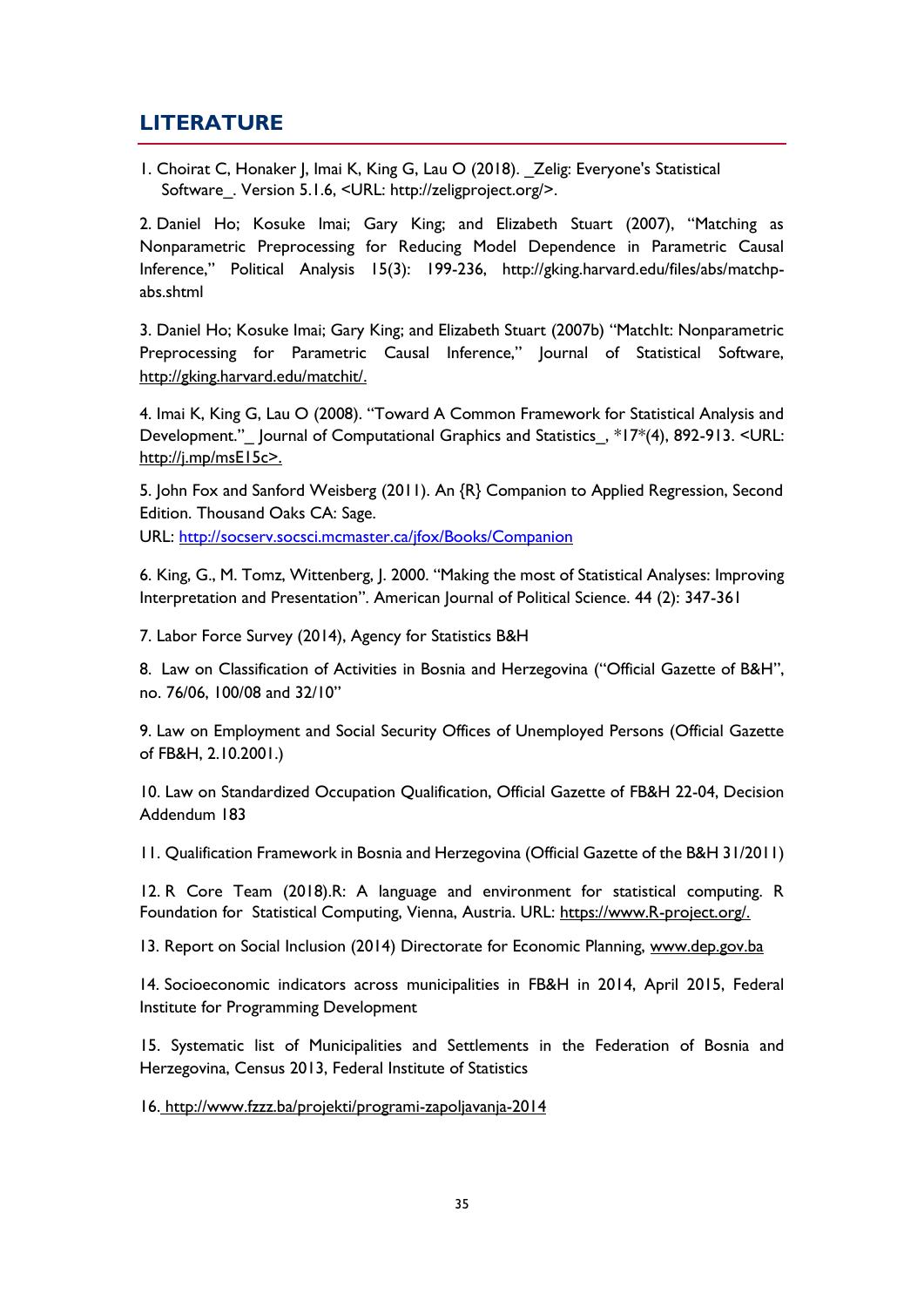# **ANNEX A Tables and graphs**

<span id="page-36-0"></span>

|                         |          |            |           | Pr                 |                      |
|-------------------------|----------|------------|-----------|--------------------|----------------------|
|                         | Estimate | Std. Error | z value   | $(>\vert z \vert)$ |                      |
| (Intercept)             | $-8.456$ | 0.684      | $-12.366$ | 0.000              | ***                  |
| <b>CoBurCS</b>          | $-0.784$ | 0.318      | $-2.468$  | 0.014              | $\ast$               |
| <b>CoBurHNC</b>         | $-0.302$ | 0.326      | $-0.929$  | 0.353              |                      |
| <b>CoBurPC</b>          | 1.407    | 0.329      | 4.275     | 0.000              | ***                  |
| CoBurTC                 | 0.678    | 0.312      | 2.172     | 0.030              | *                    |
| CoBurUSC                | 0.178    | 0.312      | 0.569     | 0.569              |                      |
| CoBurZDC                | 1.033    | 0.315      | 3.278     | 0.001              | **                   |
| <b>CoBurZHC</b>         | 1.781    | 0.315      | 5.654     | 0.000              | ***                  |
| Occupation_corrected I0 | $-0.535$ | 0.689      | $-0.776$  | 0.438              |                      |
| Occupation corrected3   | 0.053    | 0.600      | 0.088     | 0.930              |                      |
| Occupation_corrected4   | 0.781    | 0.603      | 1.296     | 0.195              |                      |
| Occupation_corrected5   | 2.365    | 0.612      | 3.861     | 0.000              | ***                  |
| Occupation_corrected6   | 1.548    | 1.194      | 1.296     | 0.195              |                      |
| Occupation_corrected7   | 2.578    | 0.611      | 4.219     | 0.000              | ***                  |
| Occupation_corrected8   | 2.744    | 0.646      | 4.247     | 0.000              | ***                  |
| Occupation_corrected9   | 4.064    | 0.680      | 5.977     | 0.000              | ***                  |
| <b>RUUrban</b>          | 0.522    | 0.118      | 4.429     | 0.000              | ***                  |
| age.int45-49            | $-0.161$ | 0.140      | $-1.146$  | 0.252              |                      |
| age.int50-54            | $-0.280$ | 0.154      | $-1.820$  | 0.069              | $\ddot{\phantom{0}}$ |
| age.int55-60            | $-0.044$ | 0.171      | $-0.259$  | 0.796              |                      |
| LoENKV                  | $-1.793$ | 0.371      | $-4.837$  | 0.000              | ***                  |
| LoENSS                  | 3.419    | 0.507      | 6.744     | 0.000              | ***                  |
| LoEPKV                  | $-0.218$ | 0.320      | $-0.682$  | 0.495              |                      |
| LoESSS                  | 3.404    | 0.183      | 18.621    | 0.000              | ***                  |
| LoEVKV                  | 1.215    | 0.601      | 2.022     | 0.043              | $\ast$               |
| FirstTimeEmploymentYes  | $-0.894$ | 0.141      | $-6.346$  | 0.000              | ***                  |
| Hend.RVIYes             | $-1.226$ | 0.586      | $-2.092$  | 0.036              | *                    |

**Table A. 1: Logit model**

**Table A. 2: VIF of the Model (Variation Inflation Factor)**

<span id="page-36-1"></span>

| <b>Variable</b>                 | <b>GVI</b> | Df | <b>GVIF</b><br>$^{\prime}$ (1/(2)<br>$*Df)$ |
|---------------------------------|------------|----|---------------------------------------------|
| <b>CoBur</b>                    | 1.28       |    | .02                                         |
| <b>Occupation_correct</b><br>ed | 14.33      | 8  | I.I8                                        |
| <b>RU</b>                       | l.ll       |    | 1.05                                        |
| age.int                         | .20        |    | .03                                         |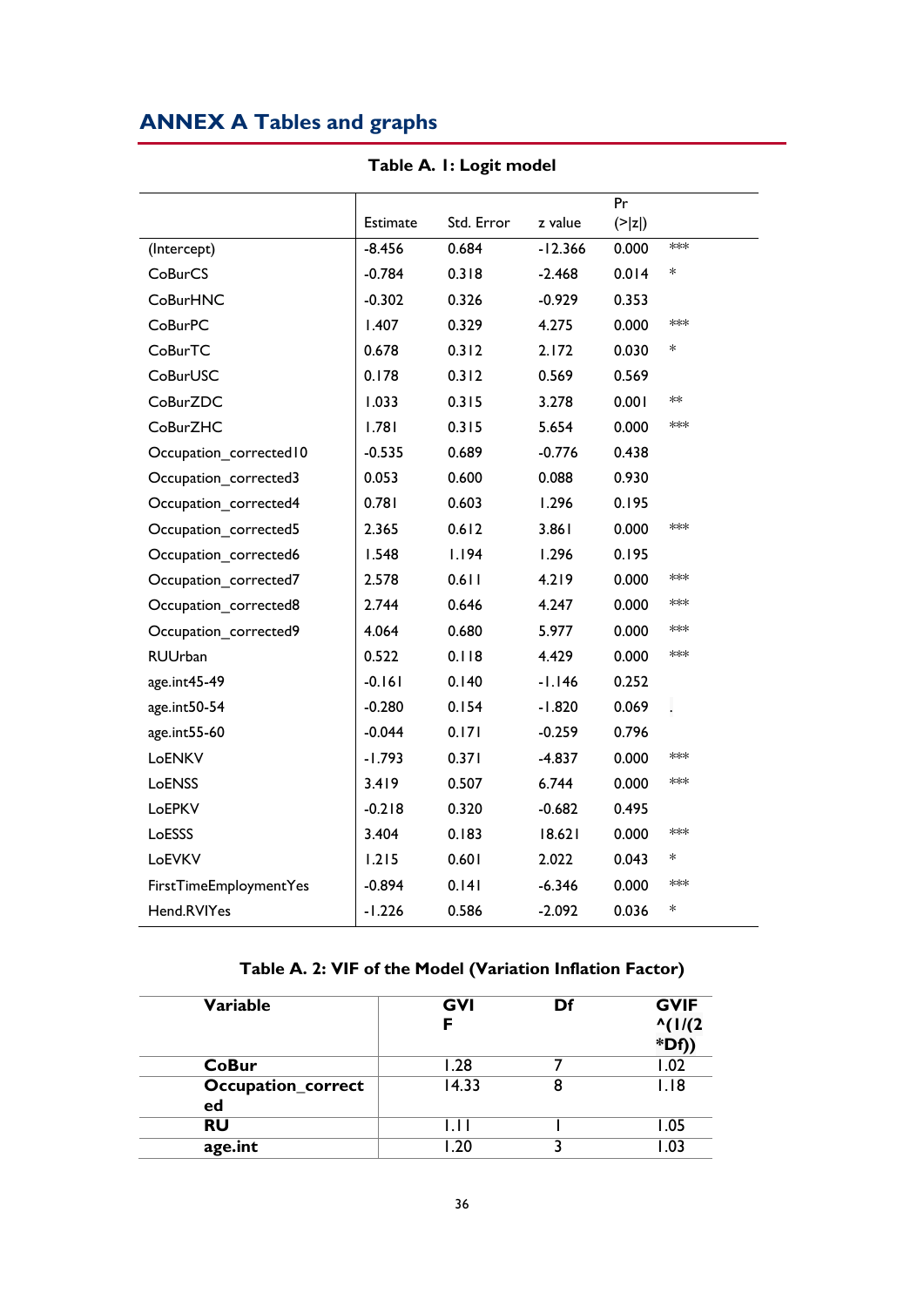|    | LoE     |                                                                                                      | 14.14                                                                                      |                               | .30   |       |      |
|----|---------|------------------------------------------------------------------------------------------------------|--------------------------------------------------------------------------------------------|-------------------------------|-------|-------|------|
|    |         | <b>FirstTimeEmployme</b>                                                                             | 1.08                                                                                       |                               | l .04 |       |      |
|    | nt      |                                                                                                      |                                                                                            |                               |       |       |      |
|    |         | <b>Hend.RVI</b>                                                                                      | LOI                                                                                        |                               | L 00. |       |      |
|    |         | Note: VIF was calculated using R package car. John Fox and Sanford Weisberg (2011). An {R} Companion |                                                                                            |                               |       |       |      |
| to | Applied | Regression,                                                                                          |                                                                                            | Second Edition. Thousand Oaks | CA:   | Sage. | URL: |
|    |         |                                                                                                      | $\mathbf{r}$ $\mathbf{r}$ $\mathbf{r}$ $\mathbf{r}$ $\mathbf{r}$ $\mathbf{r}$ $\mathbf{r}$ |                               |       |       |      |

<span id="page-37-0"></span><http://socserv.socsci.mcmaster.ca/jfox/Books/Companion>

### **Table A. 3: Summary of Balance all Data Versus Matched Data**

|                        | Summary of balance for all data (before<br>matching) |          |           | Summary of balance for matched data (<br>after matching) |          |           |  |
|------------------------|------------------------------------------------------|----------|-----------|----------------------------------------------------------|----------|-----------|--|
|                        | Means Tre                                            | Means Co | SMD       | Means Tr                                                 | Means Co | SMD       |  |
|                        | ated                                                 | ntrol    |           | eated                                                    | ntrol    |           |  |
| distance               | 0.0526                                               | 0.0051   | 0.4978    | 0.0379                                                   | 0.0379   | 0.0007    |  |
| CoBurC10               | 0.0352                                               | 0.0487   | $-0.0731$ | 0.0316                                                   | 0.0431   | $-0.0623$ |  |
| CoBurCS                | 0.1382                                               | 0.3081   | $-0.4915$ | 0.1351                                                   | 0.1523   | $-0.0499$ |  |
| <b>CoBurHNC</b>        | 0.1030                                               | 0.1652   | $-0.2043$ | 0.1063                                                   | 0.1149   | $-0.0283$ |  |
| <b>CoBurPC</b>         | 0.1057                                               | 0.0371   | 0.2227    | 0.1063                                                   | 0.1020   | 0.0140    |  |
| CoBurTC                | 0.1572                                               | 0.1224   | 0.0954    | 0.1667                                                   | 0.1408   | 0.0710    |  |
| CoBurUSC               | 0.1572                                               | 0.2033   | $-0.1265$ | 0.1609                                                   | 0.1609   | 0.0000    |  |
| CoBurZDC               | 0.1463                                               | 0.0803   | 0.1866    | 0.1494                                                   | 0.1279   | 0.0609    |  |
| <b>CoBurZHC</b>        | 0.1572                                               | 0.0349   | 0.3354    | 0.1437                                                   | 0.1580   | $-0.0394$ |  |
| Occupation_corrected10 | 0.0217                                               | 0.025    | $-0.0288$ | 0.0230                                                   | 0.0187   | 0.0296    |  |
| Occupation_corrected3  | 0.1816                                               | 0.1210   | 0.1570    | 0.1925                                                   | 0.1796   | 0.0335    |  |
| Occupation_corrected4  | 0.1762                                               | 0.0651   | 0.2912    | 0.1868                                                   | 0.1853   | 0.0038    |  |
| Occupation_corrected5  | 0.1220                                               | 0.0790   | 0.1311    | 0.1207                                                   | 0.1121   | 0.0263    |  |
| Occupation_corrected6  | 0.0027                                               | 0.0046   | $-0.0366$ | 0.0000                                                   | 0.0014   | $-0.0276$ |  |
| Occupation_corrected7  | 0.2358                                               | 0.2131   | 0.0533    | 0.2328                                                   | 0.1983   | 0.0811    |  |
| Occupation corrected8  | 0.0515                                               | 0.0392   | 0.0555    | 0.0489                                                   | 0.0560   | $-0.0325$ |  |
| Occupation_corrected9  | 0.2005                                               | 0.4469   | $-0.6143$ | 0.1868                                                   | 0.2428   | $-0.1398$ |  |
| <b>RUUrban</b>         | 0.6531                                               | 0.5764   | 0.1609    | 0.6408                                                   | 0.6264   | 0.0301    |  |
| age.int45-49           | 0.2981                                               | 0.2804   | 0.0386    | 0.2989                                                   | 0.2615   | 0.0816    |  |
| age.int50-54           | 0.2358                                               | 0.2511   | $-0.0361$ | 0.2385                                                   | 0.2414   | $-0.0068$ |  |
| age.int55-60           | 0.1653                                               | 0.1982   | $-0.0883$ | 0.1638                                                   | 0.1868   | $-0.0618$ |  |
| LoENKV                 | 0.1653                                               | 0.4424   | $-0.7449$ | 0.1753                                                   | 0.2141   | $-0.1043$ |  |
| LoENSS                 | 0.0136                                               | 0.0051   | 0.0734    | 0.0086                                                   | 0.0129   | $-0.0372$ |  |
| LoEPKV                 | 0.0352                                               | 0.0362   | $-0.0052$ | 0.0374                                                   | 0.0374   | 0.0000    |  |
| LoESSS                 | 0.5583                                               | 0.1990   | 0.7225    | 0.5374                                                   | 0.5244   | 0.0260    |  |
| LoEVKV                 | 0.0081                                               | 0.0045   | 0.0407    | 0.0086                                                   | 0.0057   | 0.0320    |  |
| FirstTimeEmploymentYes | 0.1897                                               | 0.3858   | $-0.4995$ | 0.1925                                                   | 0.1997   | $-0.0183$ |  |
| Hend.RVIYes            | 0.0081                                               | 0.0307   | $-0.2510$ | 0.0086                                                   | 0.0129   | $-0.0479$ |  |

### **Table A. 4: Vocation of the Program participants**

<span id="page-37-1"></span>

| Elementary occupations                           | Program<br>#of | %share in  |
|--------------------------------------------------|----------------|------------|
|                                                  | participants   | total      |
| No occupation (Grammar school degree)            | 77             | <b>20%</b> |
| Skilled agriculture, forestry and fishery worker | 9              | 2%         |
| Plant and machines operators and assemblers      |                | $0\%$      |
| <b>Experts and scientists</b>                    | 19             | 5%         |
| Technicians and associate professionals          |                | ا%         |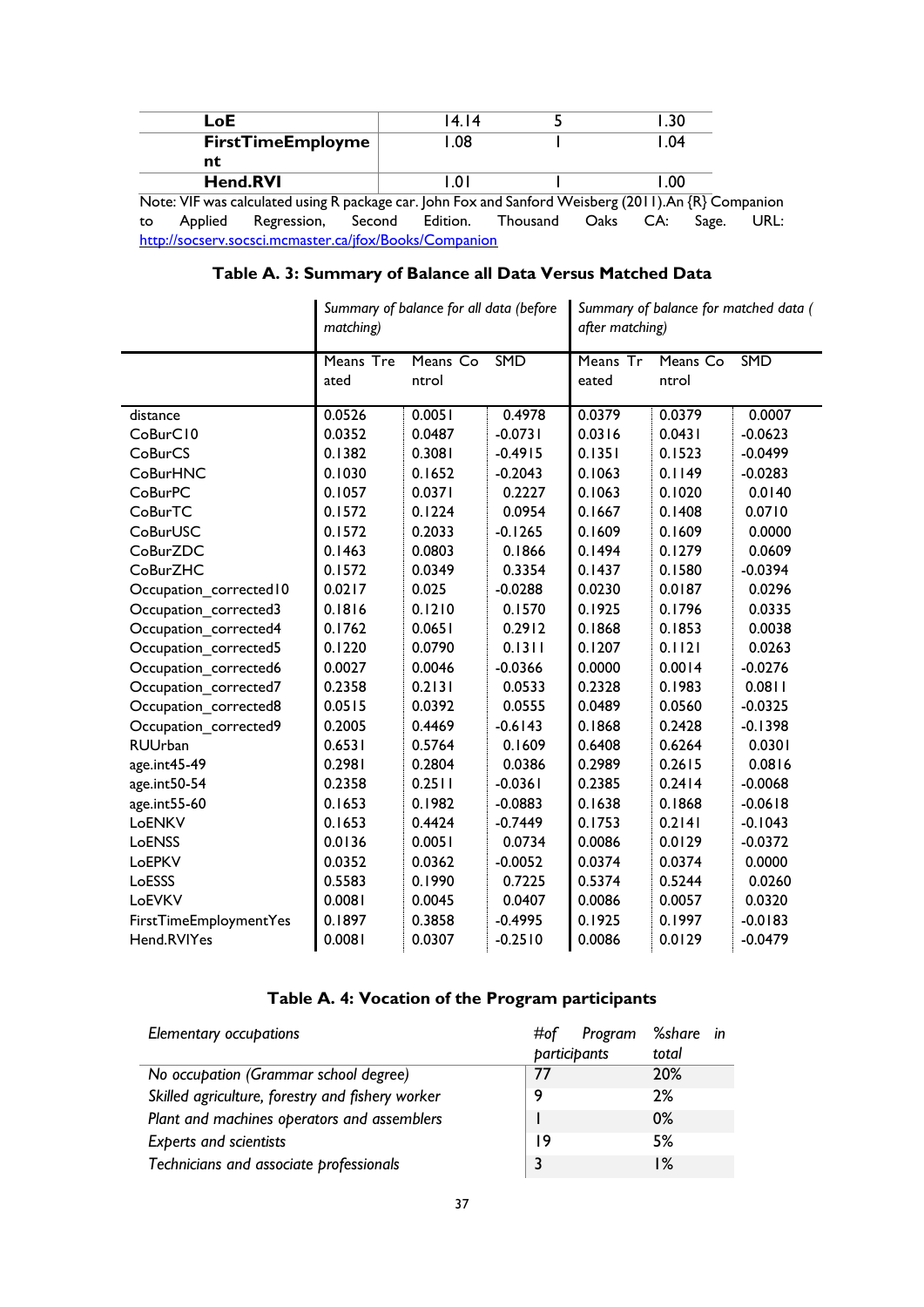| Clerical support workers        |     | 19% |
|---------------------------------|-----|-----|
| Service and sales workers       | -67 | 17% |
| Craft and related trade workers | -46 | 12% |
|                                 | 89  | 23% |

Note: Qualifications are grouped according the Law on Standardized Occupation Qualification, Official Gazette of FB&H 22-04, Decision Addendum 183

#### **Table A. 5: List of available variables**

<span id="page-38-0"></span>

| Name of variable                                                      | Tvbe<br>of<br>variable |
|-----------------------------------------------------------------------|------------------------|
| Age<br>Ι.                                                             | continues              |
| Gender:<br>2.                                                         | factor                 |
| Rural/Urban<br>3                                                      | factor                 |
| Level of education $-$ qualifications<br>4.                           | factor                 |
| 5.<br>Vacation                                                        | factor                 |
| Length of employment in months<br>6.                                  | continues              |
| First time job seekers (Yes/No)<br>7.                                 | factor                 |
| Work experience in months prior the Program<br>8.                     | continues              |
| 9.<br>Demobilized conscripts (Yes/No)                                 | binary                 |
| 10. Families of fallen soldiers (Yes/No)                              | binary                 |
| 11. Disabled war veterans (Yes/No)                                    | binary                 |
| 12. Other disabled person (Yes/No)                                    | binary                 |
| 13. Belongs to ethnic minority - Roma (Yes/No)                        | binary                 |
| 14. Had he/she previously participated in a wage – subsidy<br>program | binary                 |
| 15. Had he/she previously participated in a training program          | binary                 |

### **Table A. 6: Occupation according to standard qualification of occupation**

<span id="page-38-1"></span>*Code of occupation Type of occupation*

|          | Functionalists and members of legislative bodies |
|----------|--------------------------------------------------|
|          | Experts and scientists                           |
|          | Technicians and associate professionals          |
|          | Clerical support workers                         |
| .5       | Service and sales workers                        |
| 6        | Skilled agriculture, forestry and fishery worker |
|          | Craft and related trade workers                  |
| 8        | Plant and machines operators and assemblers      |
| 9        | Elementary occupations                           |
| $\Omega$ | Military                                         |
|          | Finished high school/grammar school*             |
|          |                                                  |

Note: \*Added by the evaluator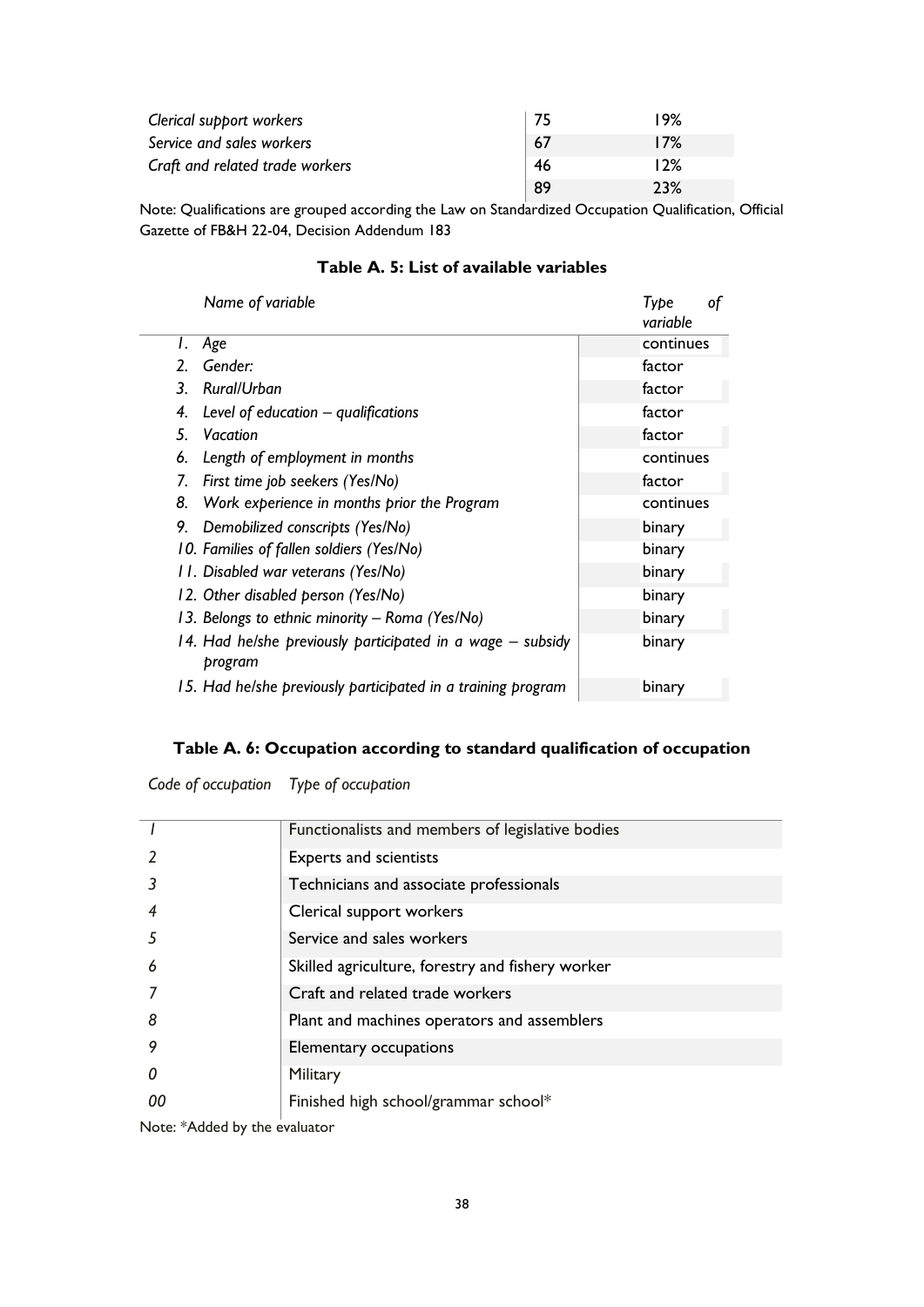## <span id="page-39-0"></span>**ANNEX B: Interview Protocol**

Through the FEI, we intend to obtain telephone contacts from people who were directly involved in the implementation of Voucher 2014 in cantonal offices.

We will present ourselves over the telephone, and suggest a date, place and time to meet. **General (factual) questions that we will ask the FEI:**

**Q1** What documentation was required to apply to the program/measure "Job Voucher 2014" (hereinafter: the Program)?

**Q2** How was the Call for the Program announced? (web, posters, newspaper, radio, TV …)?

**Q2** How many Calls for Proposal were there?

**Q3** When was the Program announced, and how long was the Call open?

| Table B.I.I: Voucher completed<br>by canton (only for 60+) I for yes 0 for n<br>$\mathbf o$ |                | Table B.I.2: Unsubsidized employmen<br>t I month after finishing voucher (only<br>for $60+$ )<br>I for yes 0 for no |                          |                                      |                 |
|---------------------------------------------------------------------------------------------|----------------|---------------------------------------------------------------------------------------------------------------------|--------------------------|--------------------------------------|-----------------|
|                                                                                             | 0              |                                                                                                                     |                          | $\bf{0}$                             |                 |
| <b>HNC</b>                                                                                  | $\overline{2}$ | 36                                                                                                                  | <b>HNC</b>               | $\overline{5}$                       | 33              |
| $\overline{C10}$                                                                            | $\overline{0}$ | $\overline{12}$                                                                                                     | C10                      | $\overline{0}$                       | $\overline{12}$ |
| $\overline{\text{cs}}$                                                                      | $\overline{5}$ | 51                                                                                                                  | $\overline{\text{cs}}$   | $\overline{10}$                      | 46              |
| PC                                                                                          | $\overline{2}$ | 40                                                                                                                  | PC                       | $\overline{10}$                      | $\overline{32}$ |
| TC                                                                                          |                | $\overline{59}$                                                                                                     | $\overline{\mathsf{TC}}$ | $\overline{13}$                      | $\overline{47}$ |
| <b>USC</b>                                                                                  | $\overline{5}$ | $\overline{55}$                                                                                                     | <b>USC</b>               | $\overline{12}$                      | 48              |
| <b>ZDC</b>                                                                                  | $\overline{5}$ | 54                                                                                                                  | <b>ZDC</b>               | $\overline{\mathbf{1}}$              | 48              |
| <b>WHC</b>                                                                                  | $\overline{0}$ | $\overline{59}$                                                                                                     | <b>WHC</b>               | $\overline{5}$                       | 54              |
| Table B.I.3. Unsubsidized employment                                                        |                |                                                                                                                     |                          | Table B.1.4. Unsubsidized employment |                 |
| 6 months after Voucher                                                                      |                | 13-18 months after Voucher                                                                                          |                          |                                      |                 |
| I for yes 0 for no                                                                          |                | I for yes 0 for no                                                                                                  |                          |                                      |                 |

**Q4** How many requests for participation were received?

**Q5** If there were any rejections, what were the reasons?

**Q6** How much money was spent on Vouchers, by canton?

**Q7** Distribution of Vouchers after 2014 (refers only to completed Vouchers. What was the limit, and what was the implementation by canton)?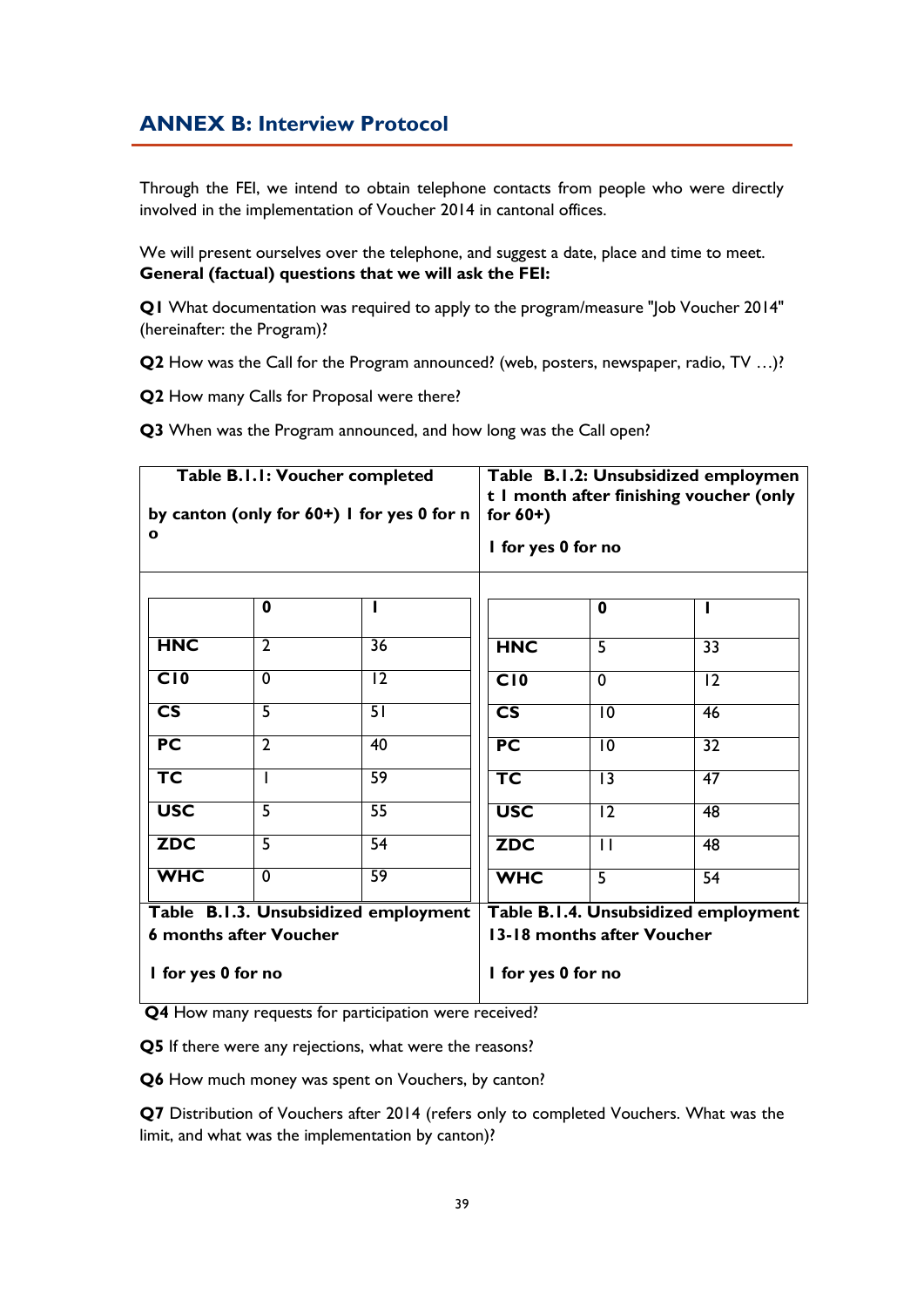|                          | $\boldsymbol{0}$ |                 |                          | $\mathbf 0$     |                 |
|--------------------------|------------------|-----------------|--------------------------|-----------------|-----------------|
| <b>HNC</b>               | 5                | $\overline{33}$ | <b>HNC</b>               | 12              | 26              |
| C10                      | $\mathbf 0$      | 12              | C10                      | $\overline{4}$  | $\overline{8}$  |
| $\overline{\text{cs}}$   | $\overline{8}$   | 48              | $\overline{\text{cs}}$   | $\overline{22}$ | $\overline{34}$ |
| PC                       | 8                | 34              | PC                       | 24              | 18              |
| $\overline{\mathsf{TC}}$ | 10               | 50              | $\overline{\mathsf{TC}}$ | $\overline{28}$ | 32              |
| <b>USC</b>               | 10               | 50              | <b>USC</b>               | 30              | 30              |
| <b>ZDC</b>               | $\mathbf{I}$     | 48              | <b>ZDC</b>               | $\overline{24}$ | $\overline{35}$ |
| <b>WHC</b>               | 5                | 54              | <b>WHC</b>               | 34              | 25              |

**Table B.1. Key preliminary treatment statistics (for interviewer)**

#### **Introduction**

**Thank you** for taking the time to speak with me. I greatly appreciate the insight you are sharing today. As you may already know, PREMISA is conducting an impact evaluation of the Voucher 2014 Program. We want to assess how successful the Program was, and to give recommendations to the FEI in order to improve it.

**Analysis of the treatment identified** that there were differences between cantons in their implementation. For example, one canton had 13 beneficiaries and another had 60. We want to identify why these differences occurred, and whether anything could be done to improve the Program. We have also checked in employment of the beneficiaries after the end of Vouchers. In total (Table B.1) had kept their jobs one month after Vouchers ended.

We will also survey 50 beneficiaries and 50 companies. Additionally, we will interview officials in each cantonal office, because we believe that your perspective of the Program is valuable.

At any point during our conversation, please feel free to ask me questions, especially if a question I ask is unclear.

**Q1 The Program was implemented for the first time in 2014.** Please walk me through the process. What did you do first, and what were the next steps? (**FEI + canton**)

**Q2 How active were you in this Program?** Did the offices contact entrepreneurs and the unemployed to apply, or did you rely on the Public Call for Applications? If you can recall, were you occupied with other activities, or could you be committed to this program? Did you have other active programs, projects, or activities that occupied too much of your time?

**Q3 Were you in direct contact with the beneficiaries?** How would you describe your communication with the beneficiaries? Did they understand the terms of reference? How did they submit their applications? Were they alone, or accompanied by someone else (a member of the family)?

**Q4 To what extent were contractual obligations respected during Program implementation?** Were the activities conducted in a timely manner (application deadline)? If there were delays, what caused them?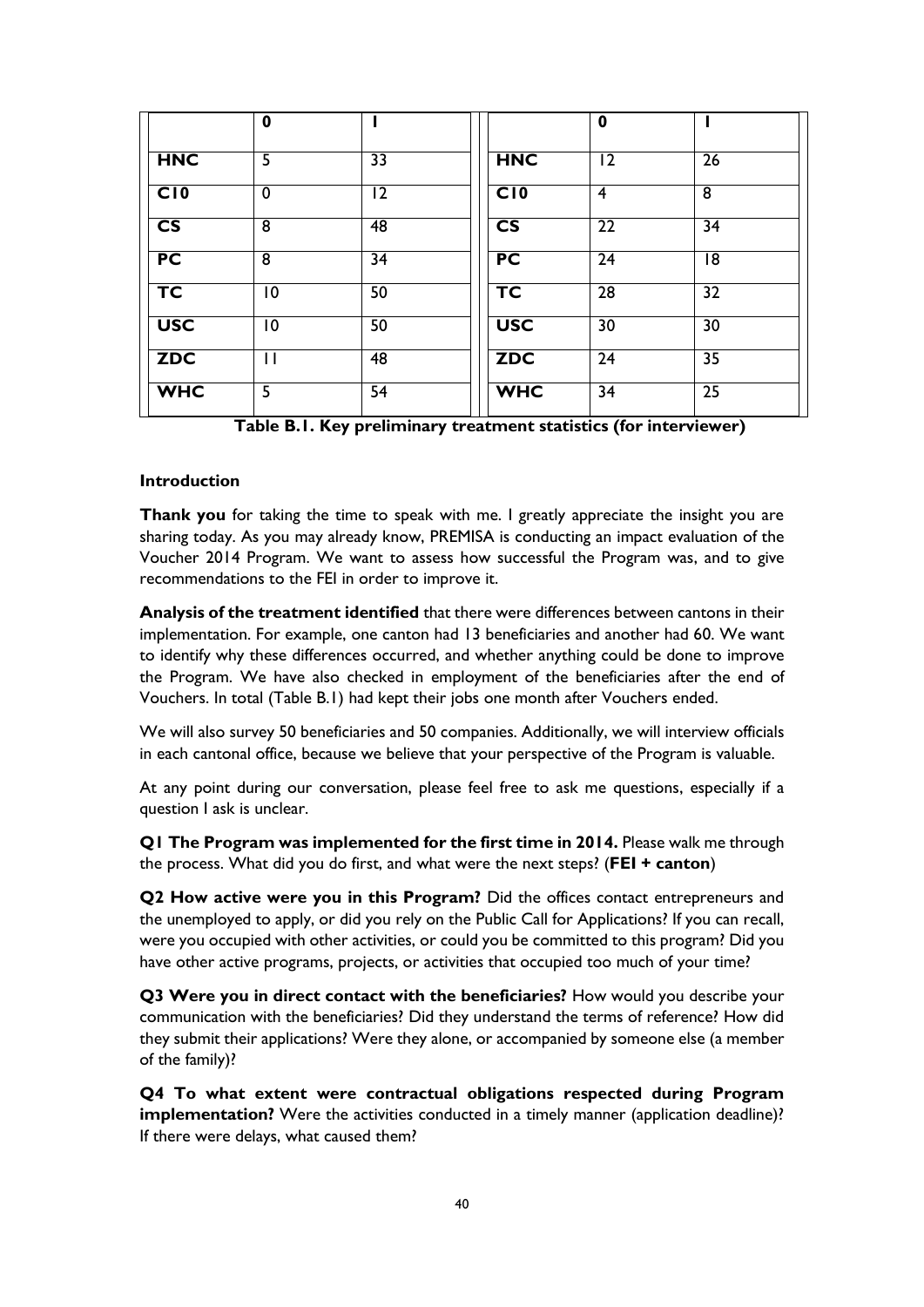**Q5 Were you in direct contact with officials in municipal bureaus?** What were their comments on the Program? Did they report any challenges, and if so how did they overcome them?

**Q6 Reflecting on** your experience to date, what have the high points of the Program been? Did you feel that you made a difference, that you helped people? Was this Program different to other Programs? Was it special in any way? Could you recall a specific situation, and describe it to me?

**Q7** In your opinion, what were the main challenges of the Program? How were they overcome? Did you learn any lessons that you could apply to the following Vouchers?

**Q8** What would you change about this Program? Do you have any suggestions, in terms of the process, target population, procedure, etc.? In your opinion, what could be improved?

**Q9** How would you explain the difference between maximum coverage of 60 and the coverage implemented in your canton?

**Q10** The spring of 2014 (the time of the first Call for Applications) in B&H is associated with the floods. In your opinion, did they have an influence on the Program's implementation?

#### **Closing**

**Thank you for the** interview. If you have any questions, please don't hesitate to ask.

If any questions arise while I am reviewing your answers, could I contact you?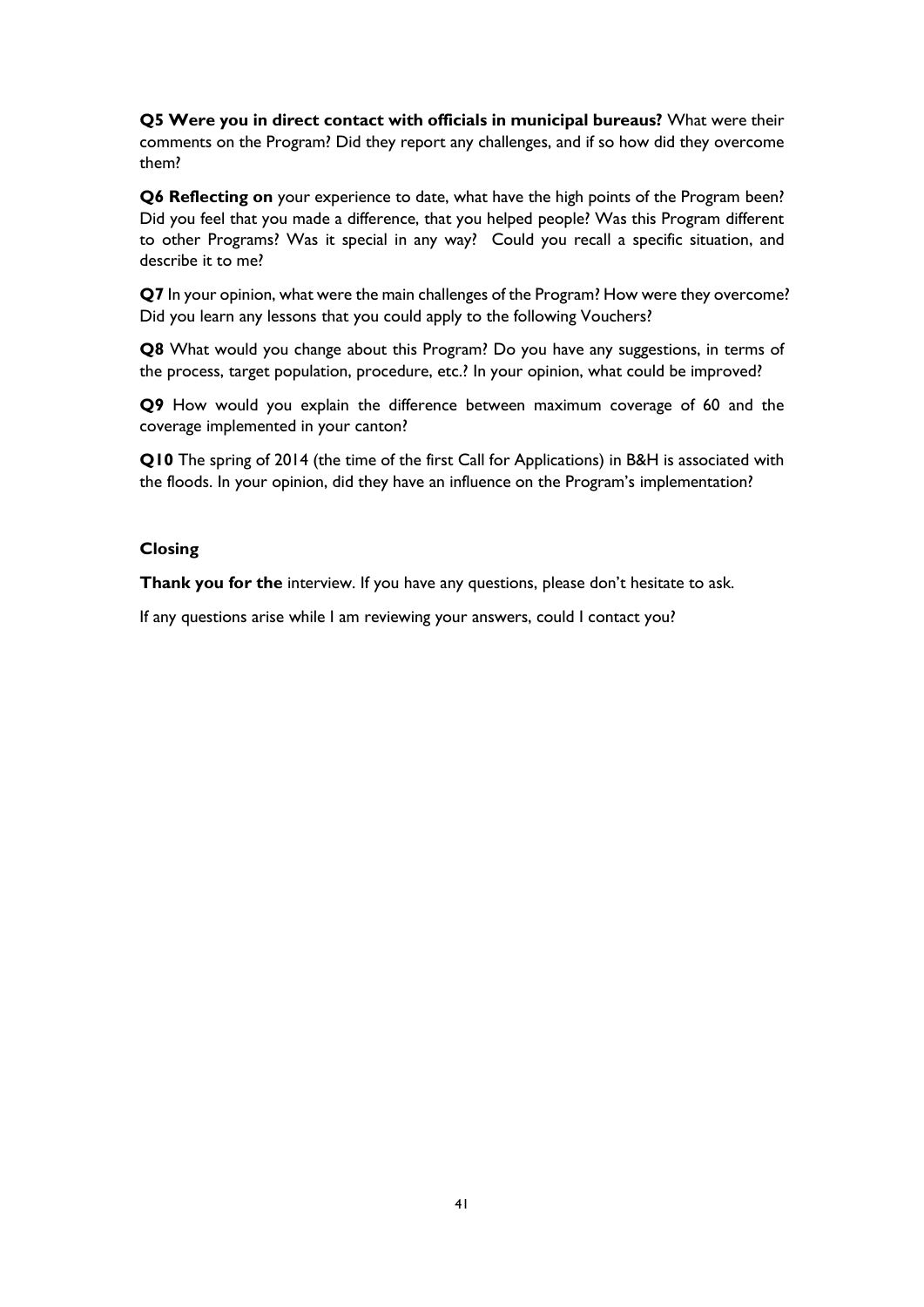# <span id="page-42-0"></span>**ANNEX C: Surveys**

# **1. Survey for natural entity**

| <b>Evaluation form for the beneficiaries: NATURAL ENTITY</b>                                                                                                                                                                   |
|--------------------------------------------------------------------------------------------------------------------------------------------------------------------------------------------------------------------------------|
| "Co-financing the employment of hard-to-employ - Job Voucher 2014"                                                                                                                                                             |
| Date of survey: (D/M/Y)                                                                                                                                                                                                        |
| Method of conducting the survey:                                                                                                                                                                                               |
| By phone                                                                                                                                                                                                                       |
| In person                                                                                                                                                                                                                      |
| Information on person that conducts the survey                                                                                                                                                                                 |
|                                                                                                                                                                                                                                |
|                                                                                                                                                                                                                                |
|                                                                                                                                                                                                                                |
|                                                                                                                                                                                                                                |
| Information on the co-financed person                                                                                                                                                                                          |
|                                                                                                                                                                                                                                |
|                                                                                                                                                                                                                                |
| Phone Phone and the contract of the contract of the contract of the contract of the contract of the contract of the contract of the contract of the contract of the contract of the contract of the contract of the contract o |
| email email and the contract of the contract of the contract of the contract of the contract of the contract of                                                                                                                |
| Information on the company                                                                                                                                                                                                     |
|                                                                                                                                                                                                                                |
| Address                                                                                                                                                                                                                        |
|                                                                                                                                                                                                                                |
|                                                                                                                                                                                                                                |
| <u> 1980 - Johann Barnett, fransk politik (</u><br>Distance in km between residence of beneficiary and the company: _______________                                                                                            |
| Demographic characteristics                                                                                                                                                                                                    |
| Age (current age):                                                                                                                                                                                                             |
| Gender: □M□F                                                                                                                                                                                                                   |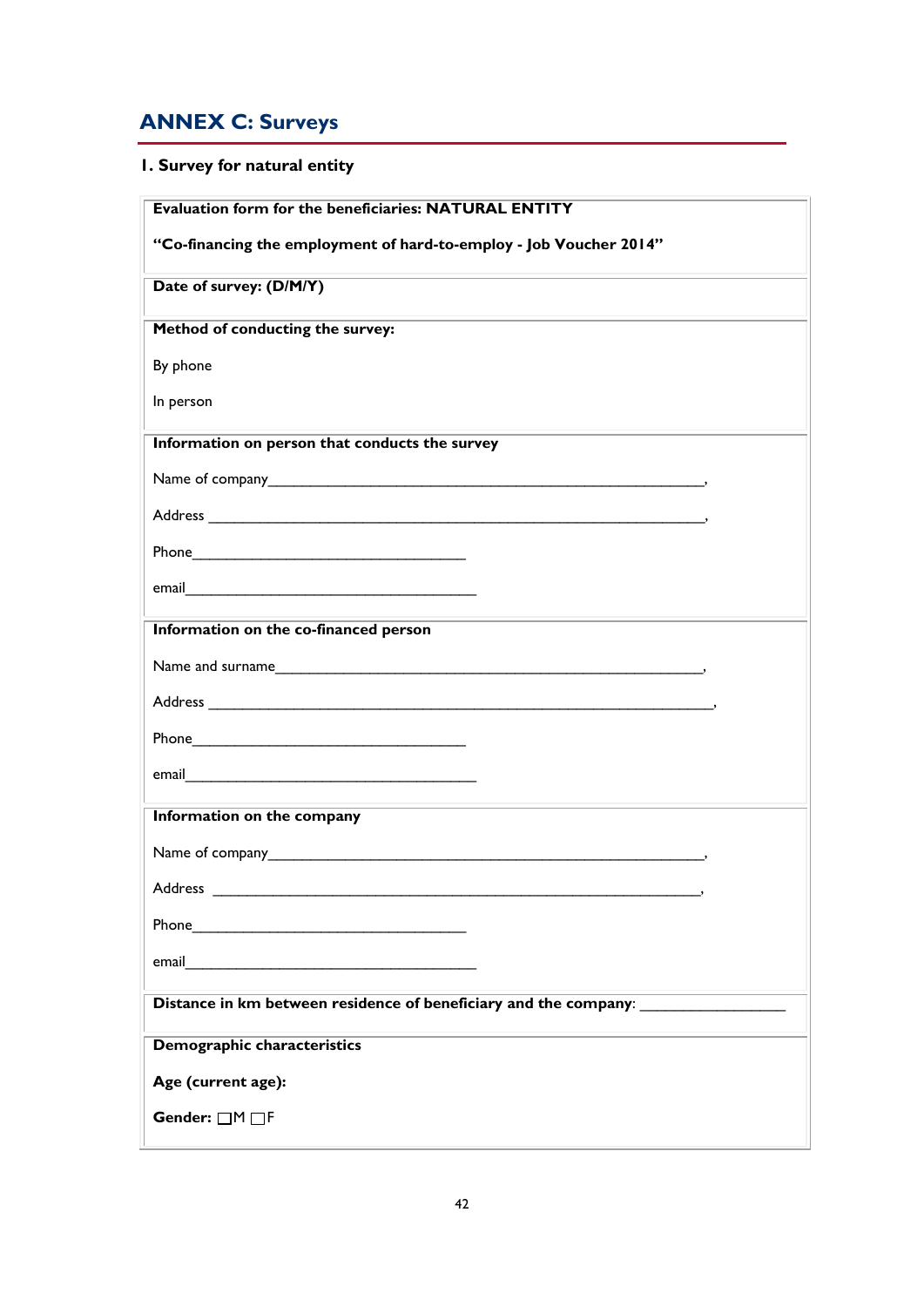| Residence: Urban <sub>Rural</sub>                                             |            |           |  |  |  |  |
|-------------------------------------------------------------------------------|------------|-----------|--|--|--|--|
| Marital status: Married<br>$\Box$ Single<br>Divorced<br>Widow                 |            |           |  |  |  |  |
| What is your current net monthly income from all sources? _                   | KM         |           |  |  |  |  |
| The highest level of education:                                               |            |           |  |  |  |  |
| $\Box$ No education                                                           |            |           |  |  |  |  |
| $\Box$ Completed Elementary school                                            |            |           |  |  |  |  |
| □ Completed Secondary school 3 year program                                   |            |           |  |  |  |  |
| □ Completed Secondary school 4 year program                                   |            |           |  |  |  |  |
| Length of unemployment in months prior program:                               |            |           |  |  |  |  |
| Did you complete the Program (all six months)?<br><b>YES</b>                  | <b>NO</b>  |           |  |  |  |  |
| If no, what are the reasons?                                                  |            |           |  |  |  |  |
| a) Dismissed /due to different reasons                                        |            |           |  |  |  |  |
| b) A job of limited duration / seasonal or temporary duration                 |            |           |  |  |  |  |
| c) Education or training                                                      |            |           |  |  |  |  |
| d) Own illness or disability                                                  |            |           |  |  |  |  |
| e) I was not satisfied with the job. Please specify                           |            |           |  |  |  |  |
|                                                                               |            |           |  |  |  |  |
| Other reasons. Please specify                                                 |            |           |  |  |  |  |
|                                                                               |            |           |  |  |  |  |
|                                                                               |            |           |  |  |  |  |
| Were you employed one month after completing the Program?                     | <b>YES</b> | <b>NO</b> |  |  |  |  |
| 4. If YES to the Question 3, were you employed with the same employer?        |            |           |  |  |  |  |
|                                                                               | <b>YES</b> | <b>NO</b> |  |  |  |  |
| 5. Are you currently employed?<br><b>YES</b><br>$\overline{NO}$               |            |           |  |  |  |  |
| 6. If YES to the Question 5, are you employed with the same employer from the |            |           |  |  |  |  |
| Program?                                                                      | <b>YES</b> | NO        |  |  |  |  |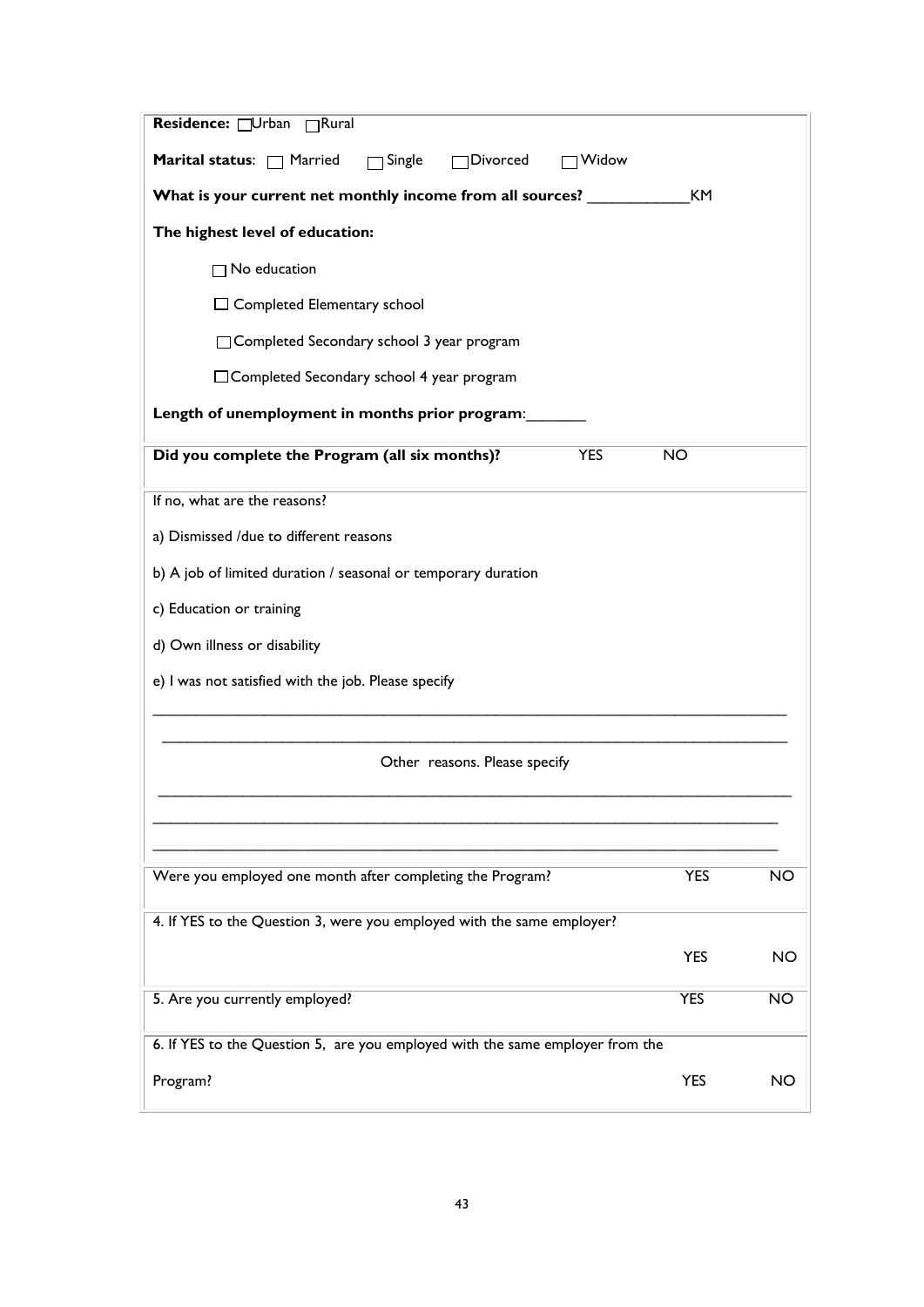| 7. How did you get informed about the Program for co-financing employment and co-<br>financing the acquisition of the first work experience - "Co-financing the employment of<br>hard-to-employ - Job Voucher 2014"? |            |                                       |           |                         |  |
|----------------------------------------------------------------------------------------------------------------------------------------------------------------------------------------------------------------------|------------|---------------------------------------|-----------|-------------------------|--|
| a) Through the municipal Employment Bureau / Employment Advisor                                                                                                                                                      |            |                                       |           |                         |  |
| b) Through the web portal: www.fzzz.ba                                                                                                                                                                               |            |                                       |           |                         |  |
| c) Through media                                                                                                                                                                                                     |            |                                       |           |                         |  |
| d) Through personal contacts (family, friends, relatives )                                                                                                                                                           |            |                                       |           |                         |  |
| e) Other – please specify: $\frac{1}{2}$                                                                                                                                                                             |            |                                       |           |                         |  |
| 8. How did you get in touch with an employer with whom you got the opportunity to work<br>with this program?                                                                                                         |            |                                       |           |                         |  |
| a) With the mediation of the municipal employment office                                                                                                                                                             |            |                                       |           |                         |  |
| b) I looked up and found information about this company and applied                                                                                                                                                  |            |                                       |           |                         |  |
| c) Knowledge / contacts (family, friends, relatives )                                                                                                                                                                |            |                                       |           |                         |  |
|                                                                                                                                                                                                                      |            |                                       |           |                         |  |
| 9. Do you think that with the support of this program you have acquired your skills /<br>improved your knowledge?                                                                                                    |            |                                       |           |                         |  |
|                                                                                                                                                                                                                      | <b>YES</b> |                                       | NO        |                         |  |
| If your answer is NO, please explain:                                                                                                                                                                                |            |                                       |           |                         |  |
| 10. Do you feel that you have more chances to find a (new) job than you had before you<br>entered the Voucher 2014 program?                                                                                          |            |                                       |           |                         |  |
|                                                                                                                                                                                                                      | <b>YES</b> |                                       | <b>NO</b> |                         |  |
| If your answer is NO, please explain:                                                                                                                                                                                |            |                                       |           |                         |  |
| 11. In order to evaluate benefits you received through the implementation of this<br>program, how would you rate it using the following scale                                                                        |            |                                       |           |                         |  |
| Completely<br><b>Dissatisfied</b><br>dissatisfied                                                                                                                                                                    |            | Neither satisfied<br>nor dissatisfied | Satisfied | Completely<br>satisfied |  |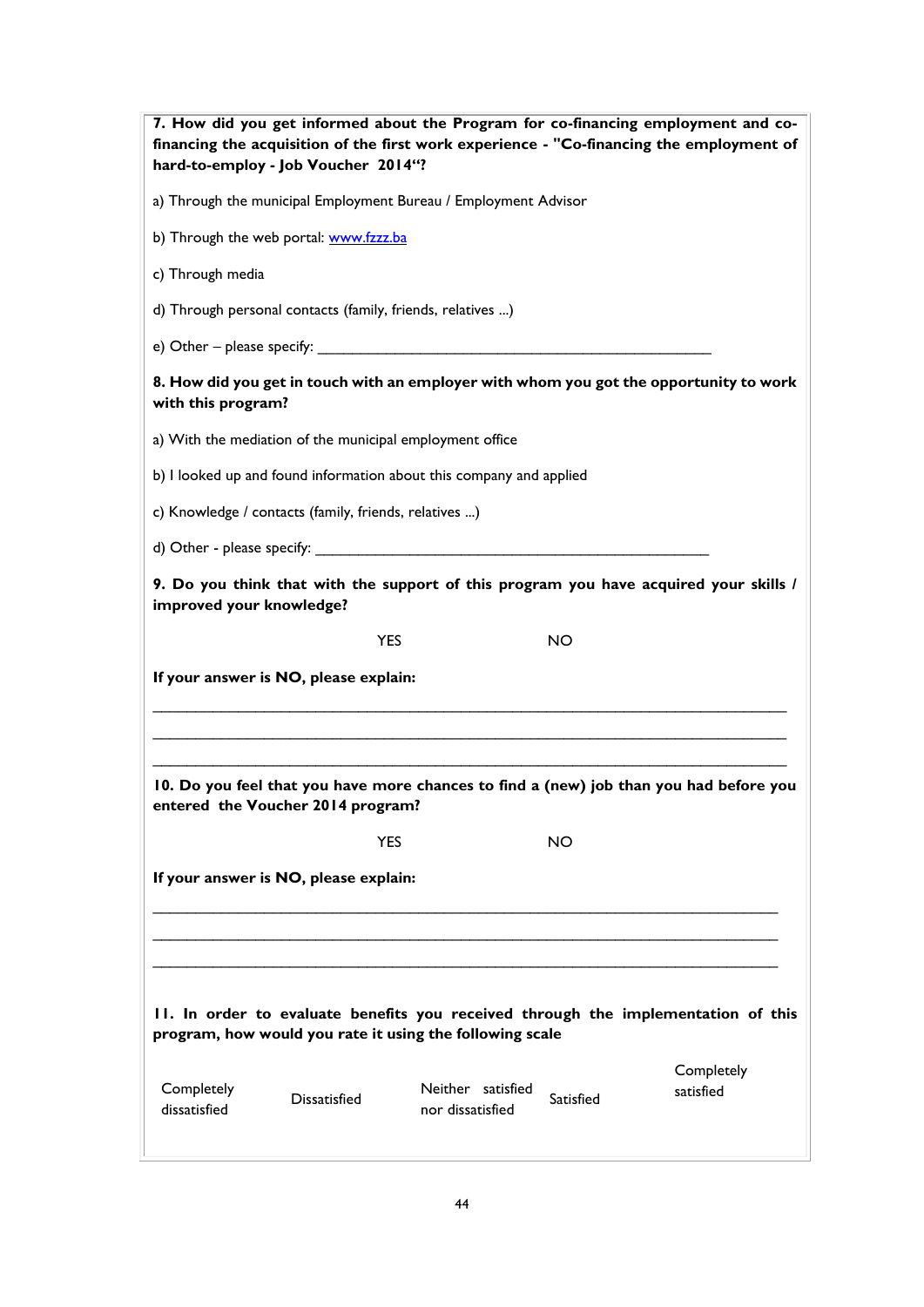**Please explain your score descriptively** \_\_\_\_\_\_\_\_\_\_\_\_\_\_\_\_\_\_\_\_\_\_\_\_\_\_\_\_\_\_\_\_\_\_\_\_\_\_\_\_\_\_\_\_\_\_\_\_\_\_\_\_\_\_\_\_\_\_\_\_\_\_\_\_\_\_\_\_\_\_\_\_\_ **12. What would you say, to what extent was this Program (the Voucher 2014 ) adequate for a person with your education and skills?**  Completely inadequate Somewhat inadequate Neither inadequate nor adequate Somewhat adequate **Completely** adequate **13. Do you think that with the support of this Program (the Voucher 2014) you become more competitive/employable in the labor market?** Completely inadequate Somewhat inadequate **Neither** inadequate nor adequate Somewhat adequate **Completely** adequate **14. Do you think that your socio-economic status has been improved through the realization of this program?** YES NO PARTLY **15. . If you had an opportunity, would you have stayed in the company after the expiration of the co-financing contract?<sup>17</sup> YES** NO If your answer is NO, please explain: \_\_\_\_\_\_\_\_\_\_\_\_\_\_\_\_\_\_\_\_\_\_\_\_\_\_\_\_\_\_\_\_\_\_\_\_\_\_\_\_\_\_\_\_\_\_\_\_\_\_\_\_\_\_\_\_\_\_\_\_\_\_\_\_\_\_\_\_\_\_\_\_ \_\_\_\_\_\_\_\_\_\_\_\_\_\_\_\_\_\_\_\_\_\_\_\_\_\_\_\_\_\_\_\_\_\_\_\_\_\_\_\_\_\_\_\_\_\_\_\_\_\_\_\_\_\_\_\_\_\_\_\_\_\_\_\_\_\_\_\_\_\_\_\_

#### *COMENTS, SUGESTIONS & RECOMANDATIONS FOR THE PROGRAM*

 $\mathcal{L}_\text{max}$  , and the contract of the contract of the contract of the contract of the contract of the contract of the contract of the contract of the contract of the contract of the contract of the contract of the contr  $\_$  , and the set of the set of the set of the set of the set of the set of the set of the set of the set of the set of the set of the set of the set of the set of the set of the set of the set of the set of the set of th  $\_$  , and the set of the set of the set of the set of the set of the set of the set of the set of the set of the set of the set of the set of the set of the set of the set of the set of the set of the set of the set of th  $\_$  , and the set of the set of the set of the set of the set of the set of the set of the set of the set of the set of the set of the set of the set of the set of the set of the set of the set of the set of the set of th

 $\overline{a}$ 

<sup>&</sup>lt;sup>17</sup>The issue concerns only those who have terminated the contract after the expiration of the cofinancing agreement.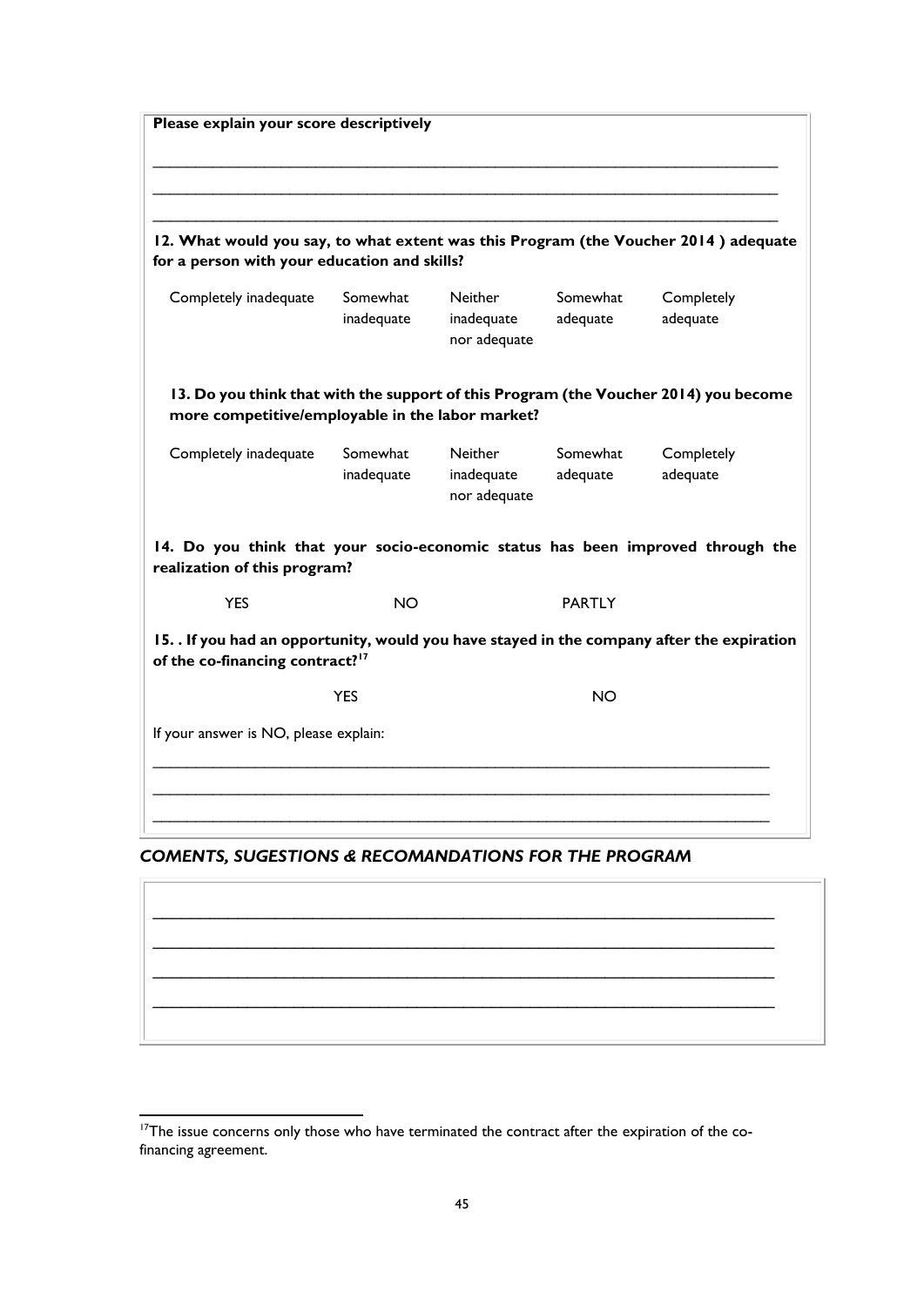| Place, date: | The signature of the co-financed<br>person/or the person who conducted the<br>survey if it is not in person |
|--------------|-------------------------------------------------------------------------------------------------------------|
|              |                                                                                                             |

# **2. Survey for private entity**

| Program for co-financing employment and co-financing the acquisition                                                                                                                                                           |
|--------------------------------------------------------------------------------------------------------------------------------------------------------------------------------------------------------------------------------|
| of the first work experience                                                                                                                                                                                                   |
| "Co-financing the employment of hard-to-employ - Job Voucher 2014"                                                                                                                                                             |
| Date of survey: (D/M/Y)                                                                                                                                                                                                        |
| Method of conducting the survey:                                                                                                                                                                                               |
| By phone                                                                                                                                                                                                                       |
| In person                                                                                                                                                                                                                      |
| Information on the person that conducts the survey                                                                                                                                                                             |
| Name of company and the state of company                                                                                                                                                                                       |
|                                                                                                                                                                                                                                |
| Phone Phone and the contract of the contract of the contract of the contract of the contract of the contract of the contract of the contract of the contract of the contract of the contract of the contract of the contract o |
| email and the contract of the contract of the contract of the contract of the contract of the contract of the                                                                                                                  |
| <b>Primary activity:</b>                                                                                                                                                                                                       |
| Agriculture/forestry/fishery<br>a)                                                                                                                                                                                             |
| Industry (Construction excluded)<br>b)                                                                                                                                                                                         |
| Construction<br>C)                                                                                                                                                                                                             |
| d) Services                                                                                                                                                                                                                    |
| Form of ownership                                                                                                                                                                                                              |
| Private company<br>a)                                                                                                                                                                                                          |
| Government/State-owned<br>b)                                                                                                                                                                                                   |
| Mixed<br>c)                                                                                                                                                                                                                    |
| Cooperative<br>d)                                                                                                                                                                                                              |
| Total number of employees:                                                                                                                                                                                                     |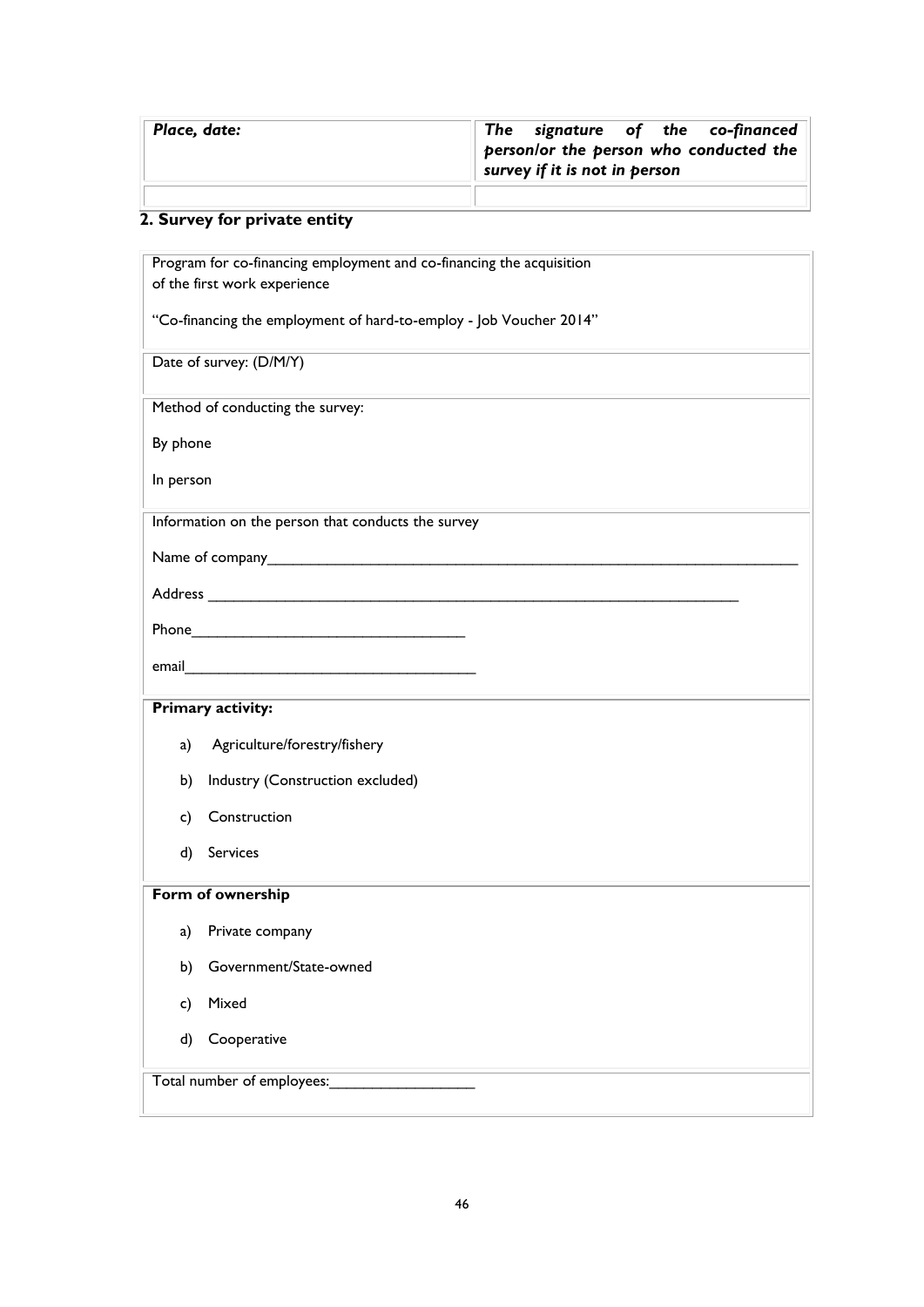#### **QUESTIONS**

How were you informed of the Program for co-financing employment and co-financing the acquisition of first work experience – "Co-financing the employment of difficult-to-employ jobs - Job Voucher"?

- a) Through the municipal Employment Bureau / Employment Advisor
- b) Through the web portal: www.fzzz.ba
- c) Through media
- d) Through personal contacts (family, friends, relatives ...)
- e) Other please specify:

How many persons did you co-finance through the Program for co-financing employment and cofinancing the acquisition of first work experience –**"Co-financing the employment of hard-toemploy - Job Voucher 2014"**?

| Questions              | First name                                                                                                                                                                                        | First name                                                                                                                                                                                        | First name                                                                                                                                                                                           | First name                                                                                                                                                                                        | First name                                                                                                                                                                                        |
|------------------------|---------------------------------------------------------------------------------------------------------------------------------------------------------------------------------------------------|---------------------------------------------------------------------------------------------------------------------------------------------------------------------------------------------------|------------------------------------------------------------------------------------------------------------------------------------------------------------------------------------------------------|---------------------------------------------------------------------------------------------------------------------------------------------------------------------------------------------------|---------------------------------------------------------------------------------------------------------------------------------------------------------------------------------------------------|
|                        | Last Name                                                                                                                                                                                         | Last Name                                                                                                                                                                                         | Last Name                                                                                                                                                                                            | Last Name                                                                                                                                                                                         | Last Name                                                                                                                                                                                         |
| 3. How did you         | It was<br>a <sub>x</sub>                                                                                                                                                                          | It was<br>a.                                                                                                                                                                                      | It was<br>a.                                                                                                                                                                                         | It was<br>a.                                                                                                                                                                                      | It was<br>a <sub>z</sub>                                                                                                                                                                          |
| get in touch           | not my initiative -                                                                                                                                                                               | not my initiative -                                                                                                                                                                               | not my initiative -                                                                                                                                                                                  | not my initiative -                                                                                                                                                                               | not my initiative -                                                                                                                                                                               |
| with the person        | I was contacted                                                                                                                                                                                   | I was contacted                                                                                                                                                                                   | I was contacted                                                                                                                                                                                      | I was contacted                                                                                                                                                                                   | I was contacted                                                                                                                                                                                   |
| who was co-            | by/on behalf of                                                                                                                                                                                   | by/on behalf of                                                                                                                                                                                   | by/on behalf of                                                                                                                                                                                      | by/on behalf of                                                                                                                                                                                   | by/on behalf of                                                                                                                                                                                   |
| financed with          | that person (e.g.                                                                                                                                                                                 | that person (e.g.                                                                                                                                                                                 | that person (e.g.                                                                                                                                                                                    | that person (e.g.                                                                                                                                                                                 | that person (e.g.                                                                                                                                                                                 |
| the support of         | Employment                                                                                                                                                                                        | Employment                                                                                                                                                                                        | Employment                                                                                                                                                                                           | Employment                                                                                                                                                                                        | Employment                                                                                                                                                                                        |
| the Program?           | Bureau.                                                                                                                                                                                           | Bureau.                                                                                                                                                                                           | Bureau.                                                                                                                                                                                              | Bureau.                                                                                                                                                                                           | Bureau.                                                                                                                                                                                           |
|                        | acquaintance/frien                                                                                                                                                                                | acquaintance/frien                                                                                                                                                                                | acquaintance/frien                                                                                                                                                                                   | acquaintance/frien                                                                                                                                                                                | acquaintance/frien                                                                                                                                                                                |
|                        | d/relative)                                                                                                                                                                                       | d/relative)                                                                                                                                                                                       | d/relative)                                                                                                                                                                                          | d/relative)                                                                                                                                                                                       | d/relative)                                                                                                                                                                                       |
|                        | b.<br>It was<br>my initiative - I<br>identified that<br>person through<br>my outreach<br>activities, (e.g.<br>adverts, personal<br>contacts.<br>Employment<br>Bureau)<br>Other -<br>C.<br>specify | It was<br>b.<br>my initiative - I<br>identified that<br>person through<br>my outreach<br>activities, (e.g.<br>adverts, personal<br>contacts.<br>Employment<br>Bureau)<br>Other -<br>c.<br>specify | b.<br>It was<br>$my$ initiative $-1$<br>identified that<br>person through<br>my outreach<br>activities, (e.g.<br>adverts, personal<br>contacts.<br>Employment<br>Bureau)<br>Other -<br>c.<br>specify | It was<br>b.<br>my initiative - I<br>identified that<br>person through<br>my outreach<br>activities, (e.g.<br>adverts, personal<br>contacts.<br>Employment<br>Bureau)<br>Other -<br>c.<br>specify | b.<br>It was<br>my initiative - I<br>identified that<br>person through<br>my outreach<br>activities, (e.g.<br>adverts, personal<br>contacts.<br>Employment<br>Bureau)<br>Other -<br>C.<br>specify |
| 4. Are you             | a)Completely                                                                                                                                                                                      | a)Completely                                                                                                                                                                                      | a)Completely                                                                                                                                                                                         | a)Completely                                                                                                                                                                                      | a)Completely                                                                                                                                                                                      |
| satisfied with         | dissatisfied                                                                                                                                                                                      | dissatisfied                                                                                                                                                                                      | dissatisfied                                                                                                                                                                                         | dissatisfied                                                                                                                                                                                      | dissatisfied                                                                                                                                                                                      |
| the choice and         |                                                                                                                                                                                                   |                                                                                                                                                                                                   |                                                                                                                                                                                                      |                                                                                                                                                                                                   |                                                                                                                                                                                                   |
| commitment of          | b) Dissatisfied                                                                                                                                                                                   | b)Dissatisfied                                                                                                                                                                                    | b) Dissatisfied                                                                                                                                                                                      | b)Dissatisfied                                                                                                                                                                                    | b)Dissatisfied                                                                                                                                                                                    |
| the person to          |                                                                                                                                                                                                   |                                                                                                                                                                                                   |                                                                                                                                                                                                      |                                                                                                                                                                                                   |                                                                                                                                                                                                   |
| whom you have          | c)Neither satisfied                                                                                                                                                                               | c)Neither satisfied<br>nor dissatisfied                                                                                                                                                           | c)Neither satisfied<br>nor dissatisfied                                                                                                                                                              | c)Neither satisfied<br>nor dissatisfied                                                                                                                                                           | c)Neither satisfied<br>nor dissatisfied                                                                                                                                                           |
| enabled                | nor dissatisfied                                                                                                                                                                                  |                                                                                                                                                                                                   |                                                                                                                                                                                                      |                                                                                                                                                                                                   |                                                                                                                                                                                                   |
| employment<br>with the | d)Satisfied                                                                                                                                                                                       | d)Satisfied                                                                                                                                                                                       | d)Satisfied                                                                                                                                                                                          | d)Satisfied                                                                                                                                                                                       | d)Satisfied                                                                                                                                                                                       |
|                        |                                                                                                                                                                                                   |                                                                                                                                                                                                   |                                                                                                                                                                                                      |                                                                                                                                                                                                   |                                                                                                                                                                                                   |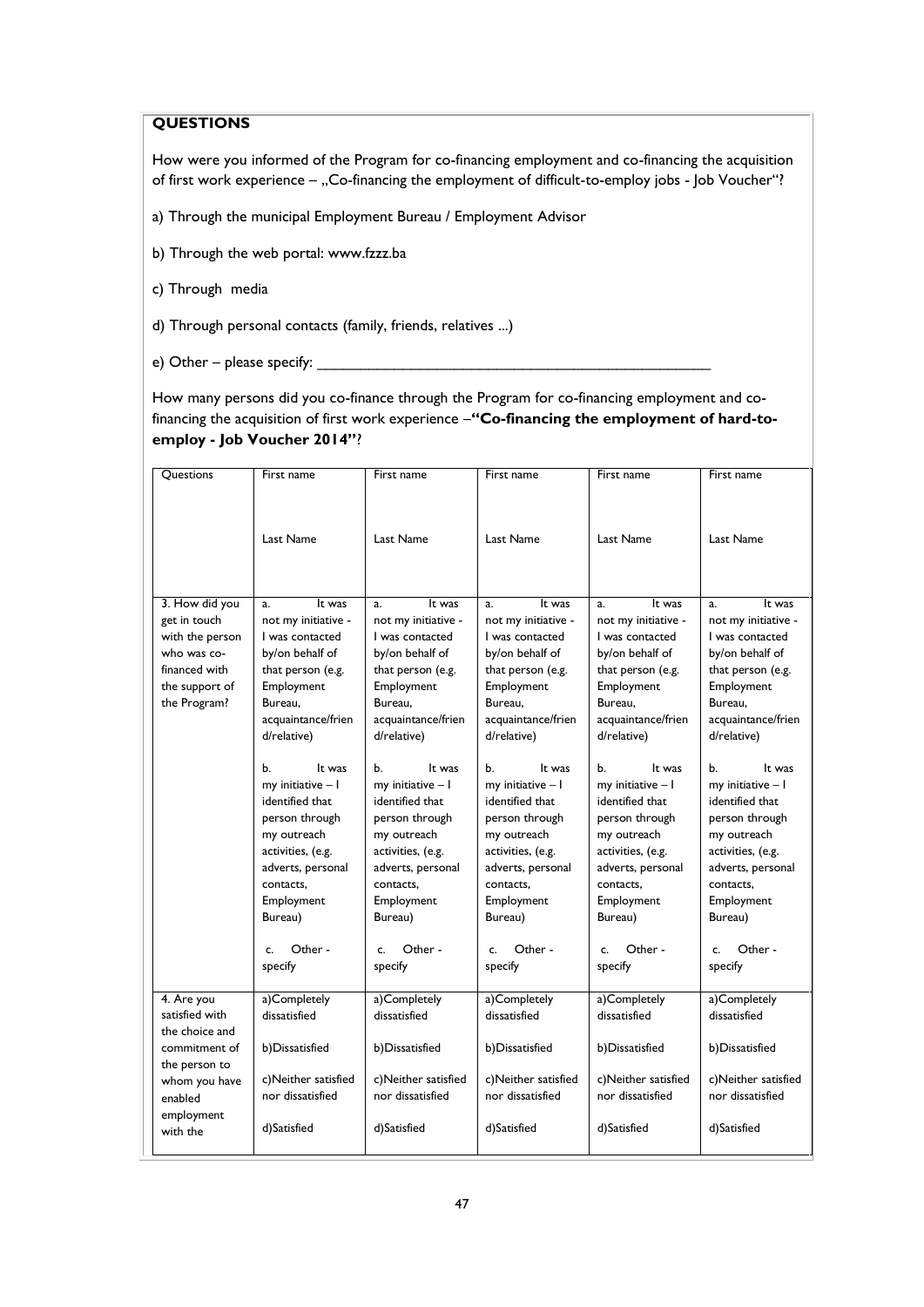| support of this                                                                                                                | e)Completely                                                                                                                                        | e)Completely                                               | e)Completely                                                               | e)Completely | e)Completely |  |
|--------------------------------------------------------------------------------------------------------------------------------|-----------------------------------------------------------------------------------------------------------------------------------------------------|------------------------------------------------------------|----------------------------------------------------------------------------|--------------|--------------|--|
| program?                                                                                                                       | satisfied                                                                                                                                           | satisfied                                                  | satisfied                                                                  | satisfied    | satisfied    |  |
| 5. Has the                                                                                                                     |                                                                                                                                                     |                                                            |                                                                            |              |              |  |
| person co-                                                                                                                     | a) YES                                                                                                                                              | a) YES                                                     | a) YES                                                                     | a) YES       | a) YES       |  |
| financed with                                                                                                                  | b) NO                                                                                                                                               | b) NO                                                      | b) NO                                                                      | b) NO        | b) NO        |  |
| the support of                                                                                                                 |                                                                                                                                                     |                                                            |                                                                            |              |              |  |
| this Program                                                                                                                   |                                                                                                                                                     |                                                            |                                                                            |              |              |  |
| remained in                                                                                                                    |                                                                                                                                                     |                                                            |                                                                            |              |              |  |
| employment                                                                                                                     |                                                                                                                                                     |                                                            |                                                                            |              |              |  |
| after the<br>conclusion of                                                                                                     |                                                                                                                                                     |                                                            |                                                                            |              |              |  |
| the co-financing                                                                                                               |                                                                                                                                                     |                                                            |                                                                            |              |              |  |
| agreement?                                                                                                                     |                                                                                                                                                     |                                                            |                                                                            |              |              |  |
|                                                                                                                                |                                                                                                                                                     |                                                            |                                                                            |              |              |  |
| If NO, please                                                                                                                  |                                                                                                                                                     |                                                            |                                                                            |              |              |  |
| explain:                                                                                                                       |                                                                                                                                                     |                                                            |                                                                            |              |              |  |
|                                                                                                                                |                                                                                                                                                     |                                                            |                                                                            |              |              |  |
|                                                                                                                                |                                                                                                                                                     |                                                            |                                                                            |              |              |  |
|                                                                                                                                |                                                                                                                                                     |                                                            |                                                                            |              |              |  |
|                                                                                                                                |                                                                                                                                                     |                                                            |                                                                            |              |              |  |
|                                                                                                                                |                                                                                                                                                     |                                                            |                                                                            |              |              |  |
|                                                                                                                                |                                                                                                                                                     |                                                            |                                                                            |              |              |  |
|                                                                                                                                | 6. How would you rate the services provided by the Federal Employment Institute / the<br>Cantonal Employment Service / Municipal Employment Office? |                                                            |                                                                            |              |              |  |
| Completely                                                                                                                     | <b>Dissatisfied</b>                                                                                                                                 |                                                            | Neither satisfied                                                          | Satisfied    | Completely   |  |
|                                                                                                                                |                                                                                                                                                     |                                                            | nor dissatisfied                                                           |              | satisfied    |  |
| dissatisfied                                                                                                                   |                                                                                                                                                     |                                                            |                                                                            |              |              |  |
| Please explain:                                                                                                                |                                                                                                                                                     |                                                            |                                                                            |              |              |  |
| 7. How would you rate your satisfaction with scale I-5?                                                                        |                                                                                                                                                     |                                                            |                                                                            |              |              |  |
|                                                                                                                                |                                                                                                                                                     |                                                            | a) Method of application and procedure for granting the application ( __ ) |              |              |  |
|                                                                                                                                |                                                                                                                                                     | b) Contractual obligations and established procedures (__) |                                                                            |              |              |  |
| c) Efficiency and Effectiveness in Realization (__)                                                                            |                                                                                                                                                     |                                                            |                                                                            |              |              |  |
| d) Intermediation in hiring the necessary employee profile $($ $\)$                                                            |                                                                                                                                                     |                                                            |                                                                            |              |              |  |
| 8. If you had the opportunity, would you again participate in the realization of the same or similar<br>co- financing program? |                                                                                                                                                     |                                                            |                                                                            |              |              |  |
|                                                                                                                                | <b>YES</b>                                                                                                                                          |                                                            | <b>NO</b>                                                                  |              |              |  |
|                                                                                                                                | If your answer is NO, please explain:                                                                                                               |                                                            |                                                                            |              |              |  |
|                                                                                                                                |                                                                                                                                                     |                                                            |                                                                            |              |              |  |
|                                                                                                                                |                                                                                                                                                     |                                                            |                                                                            |              |              |  |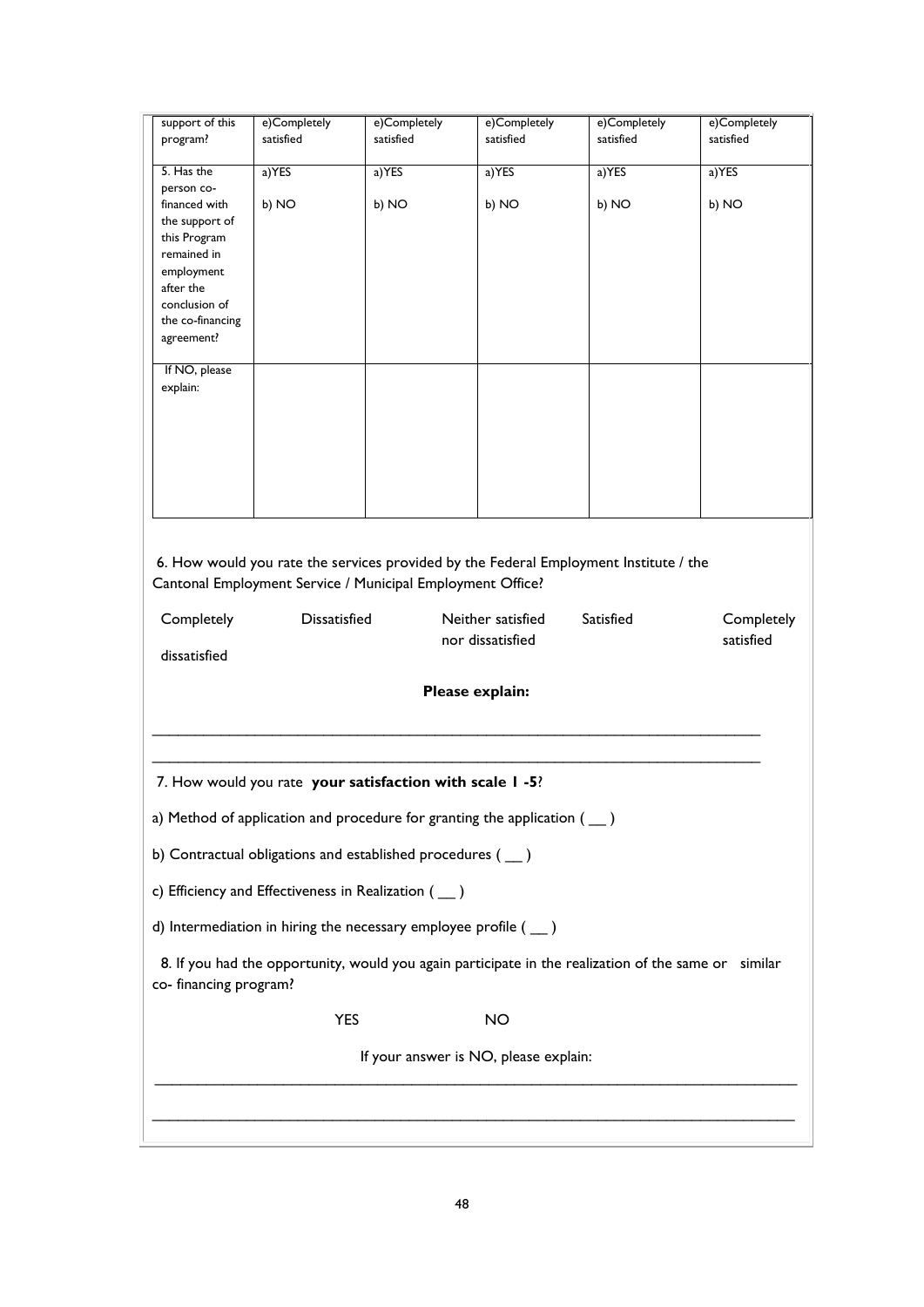### **COMENTS, SUGESTIONS & RECOMANDATIONS FOR THE PROGRAM**

| the control of the control of the control of the control of the control of the control of the control of the control of the control of the control of the control of the control of the control of the control of the control |  |
|-------------------------------------------------------------------------------------------------------------------------------------------------------------------------------------------------------------------------------|--|

| Place, date: | Signature of director |
|--------------|-----------------------|
|              |                       |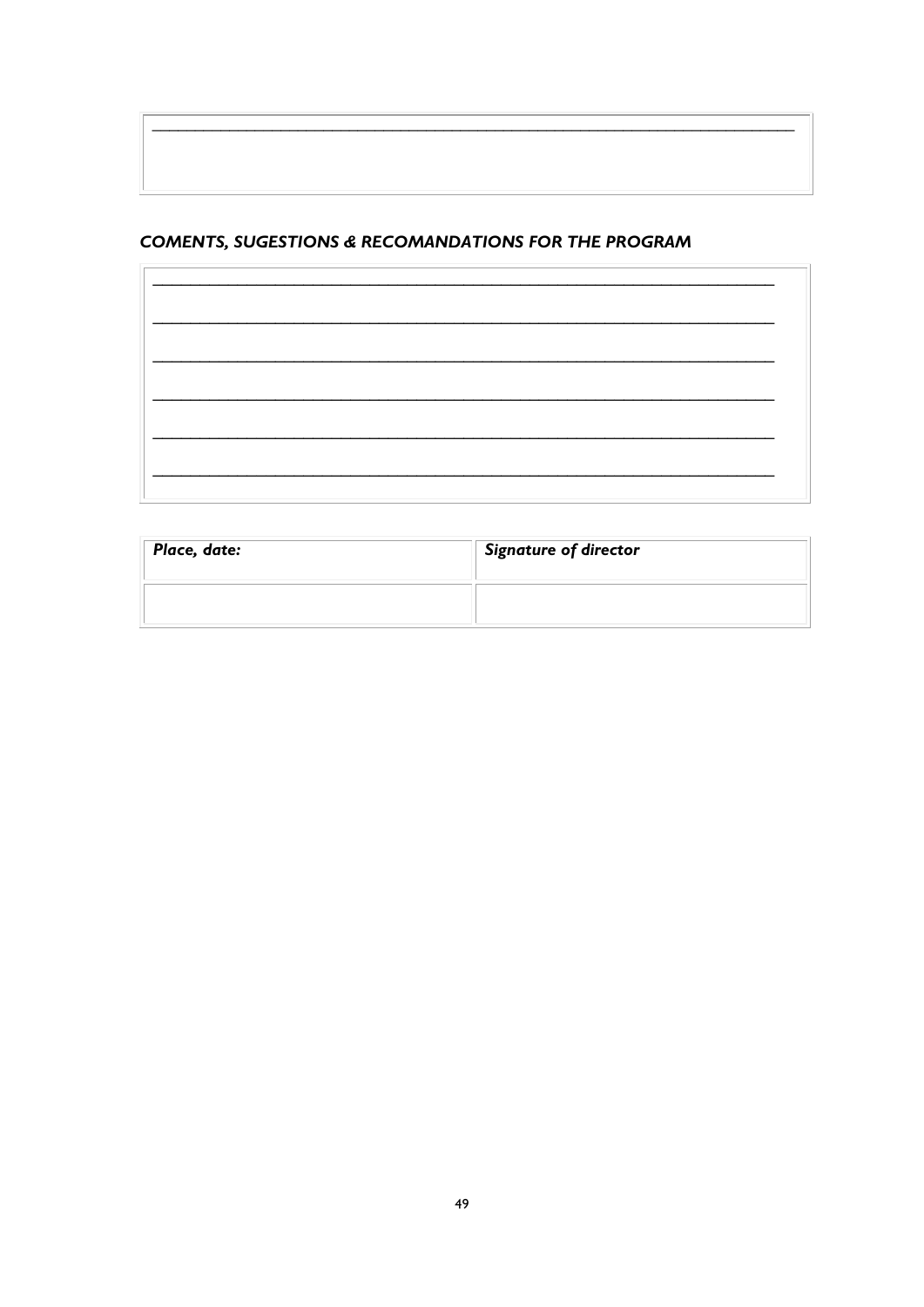|                                    | # of surveyed<br>participants | %Share<br>surveyed | #of whole<br>sample | %Share<br>total<br>sample |
|------------------------------------|-------------------------------|--------------------|---------------------|---------------------------|
|                                    | $(N=35*)$                     |                    | $(N=386)$           |                           |
| <b>Gender</b>                      |                               |                    |                     |                           |
| Male                               | П                             | 31%                | 191                 | 49%                       |
| Female                             | 24                            | 69%                | 195                 | 51%                       |
| <b>Residence</b>                   |                               |                    |                     |                           |
| Urban                              | 22                            | 62%                | 254                 | 66%                       |
| Rural                              | 3                             | 38%                | 132                 | 34%                       |
| <b>Level of education</b>          |                               |                    |                     |                           |
| Elementary                         | 6                             | 17%                | 81                  | 20%                       |
| Secondary 3 years                  | 3                             | 37%                | 87                  | 24%                       |
| Secondary 4 years                  | 16                            | 46%                | 218                 | 56%                       |
| <b>Start working after program</b> |                               |                    |                     |                           |
| Yes                                | 27                            | 77%                | 328                 | 85%                       |
| No                                 | 8                             | 23%                | 58                  | 15%                       |
| Age                                |                               |                    |                     |                           |
| Mean age*                          | $\overline{54}$               |                    | 48.6                |                           |
| Length of unemployment             |                               |                    |                     |                           |
| Mean LoU in months                 | 79.5                          |                    | 60                  |                           |

#### <span id="page-50-0"></span>**Table C. 1: Comparison between surveyed participants and total population**

**Note:** \*Mean age is for surveyed participants that participants reported in the time whey survey is conducted. In general, they are supposed to be older since four years passed after first contract was signed and time when survey was conducted.

#### <span id="page-50-1"></span>**Table C. 2: Primary activities of surveyed companies compared with the whole sample**

|              | % of surveyed<br>companies<br>$(N=32*)$ | Share<br>surveyed | #of<br>whole<br>sample<br>$(N=386)$ | Share<br>total<br>sample |
|--------------|-----------------------------------------|-------------------|-------------------------------------|--------------------------|
| Agriculture  |                                         | 3%                |                                     | 3%                       |
| Construction |                                         | 9%                | 54                                  | 14%                      |
| Industry     | 4                                       | 13%               | 8 <sub>l</sub>                      | 21%                      |
| Services     | 24                                      | 75%               | 240                                 | 62%                      |

\*17 didn't answer the survey: 12 change of the contact, 2 companies didn't exist, 2 case where no one in the company could answer the survey, 1 refused to answer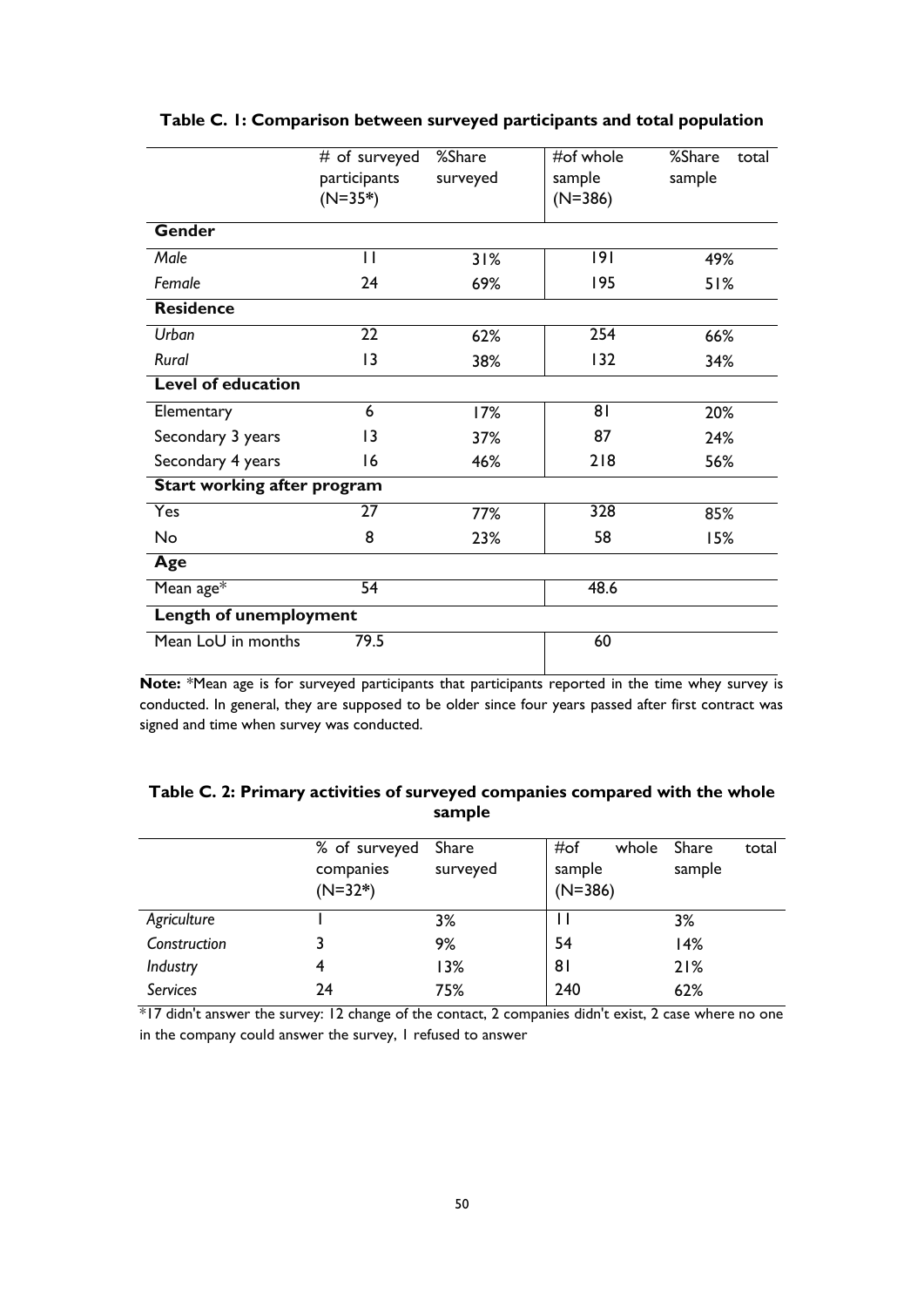# **ANNEX D: Documentation Review**

<span id="page-51-0"></span>

|                                                                       | <b>First Job Voucher</b>                                                                                                                                                                                                                                                                                          | <b>Second Job Voucher</b>                                                                                                                                                                                                                                                                                                                | <b>Third Job Voucher</b>                                                                                                                                                                                                                                                                                                                                                                                                                                                                                                                                       |
|-----------------------------------------------------------------------|-------------------------------------------------------------------------------------------------------------------------------------------------------------------------------------------------------------------------------------------------------------------------------------------------------------------|------------------------------------------------------------------------------------------------------------------------------------------------------------------------------------------------------------------------------------------------------------------------------------------------------------------------------------------|----------------------------------------------------------------------------------------------------------------------------------------------------------------------------------------------------------------------------------------------------------------------------------------------------------------------------------------------------------------------------------------------------------------------------------------------------------------------------------------------------------------------------------------------------------------|
| Target group                                                          | Unemployed persons over 40 years of age, registered for at<br>least 24 months at the employment bureau                                                                                                                                                                                                            | I. Regardless of age, registered for at least 60<br>months at the employment bureau before<br>the employer submitted the Public Call for<br>the Program<br>2. Unemployed persons over 40 years of age,<br>registered for at least 24 months at the<br>employment bureau before the employer<br>submitted the Public Call for the Program | 1. Unemployed persons over 40 years of age,<br>registered for at least six months at the<br>employment bureau before the employer<br>submitted the Public Call for the Program<br>2. Women between 30 and 40 years of age,<br>registered for at least six months at the<br>employment bureau before the employer<br>submitted the Public Call for the Program<br>3. Long-term unemployed persons from 30 to 40<br>years of age, registered for at least 12 months at<br>the employment bureau before the employer<br>submitted the Public Call for the Program |
| <b>Employers</b>                                                      | <b>First Voucher 2014</b>                                                                                                                                                                                                                                                                                         | <b>Second Voucher</b>                                                                                                                                                                                                                                                                                                                    | <b>Third Voucher</b>                                                                                                                                                                                                                                                                                                                                                                                                                                                                                                                                           |
| General<br>conditions<br>for<br>participation<br>the<br>in<br>measure | The beneficiaries of the Program are employers registered in<br>FB&H, who regularly pay income taxes and contributions, and<br>have signed an agreement with the Federal Tax Administration<br>on the settlement of liabilities from contributions, as well as<br>those covered by the Consolidated Financial Law | The beneficiaries of the Program are<br>employers registered in FB&H, who regularly<br>pay income taxes and contributions, and<br>have signed an agreement with the Federal<br>Tax Administration on deferred payment of<br>debt based on public revenues, as well as<br>those covered by the Consolidated Financial<br>Law              | The beneficiaries of the Program are employers<br>registered in FB&H, who regularly pay income<br>taxes and contributions, and have signed an<br>agreement with the Federal Tax Administration<br>on deferred payment of debt based on public<br>revenues, as well as those covered by the<br>Consolidated Financial Law                                                                                                                                                                                                                                       |

### **Table D. 1: Comparative View of Voucher Program, Target Group**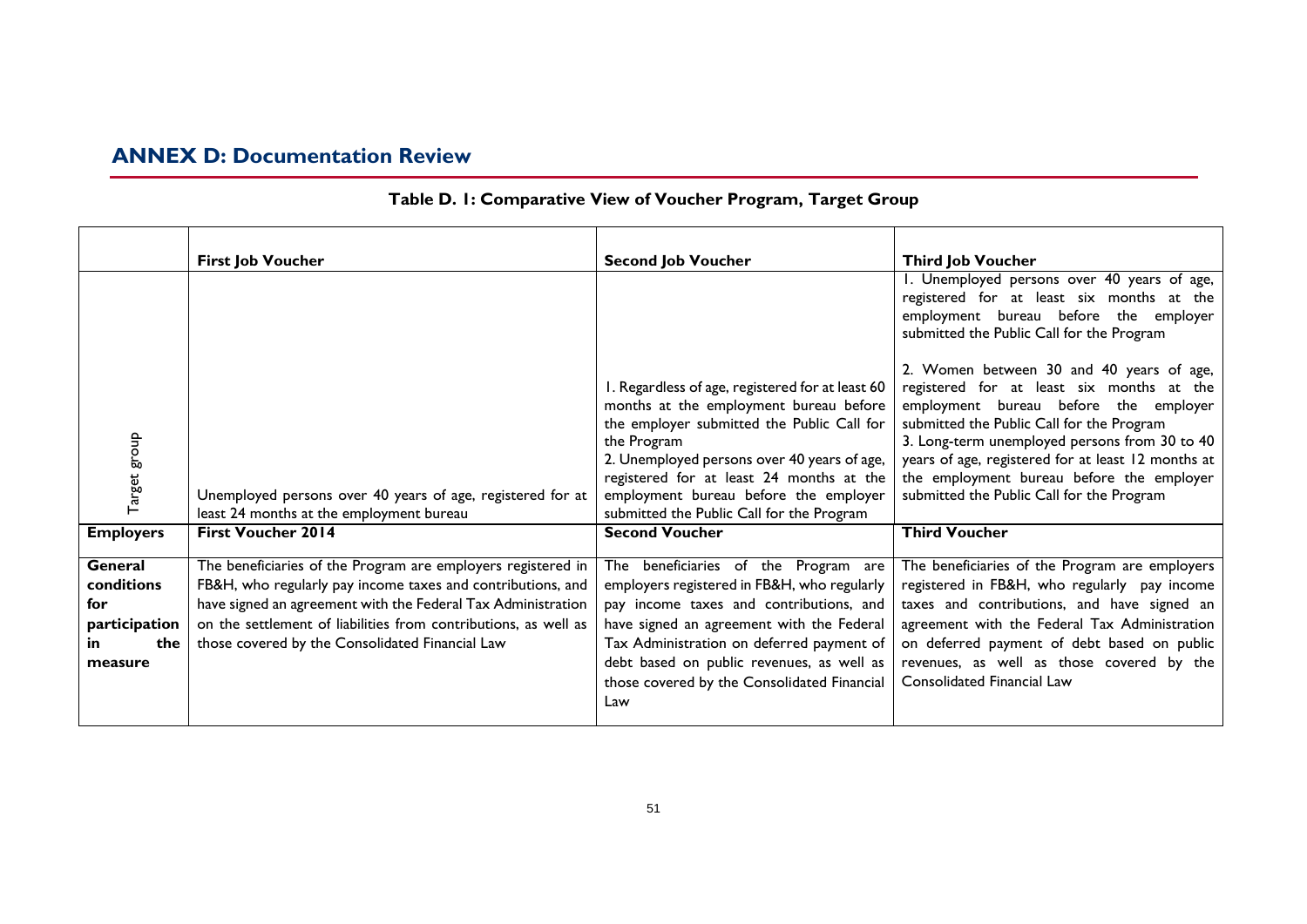| Number of<br>employees<br>the<br>employer<br>can hire by<br>this measure                          | The employer may be eligible to hire co-financed persons<br>registered as unemployed, in a number not exceeding the total<br>number of persons employed at the time of the public Call for<br>the Program |                                                                                                                                                                                                                                                                                                                                                                                       | The employer may be eligible for co-financing for<br>a maximum of 30 unemployed persons per canton                                                                                                                                                                                                                                                                                                                                                                                                                                                                                                                                                                                                                                                                                                                                                                                                                                                                        |
|---------------------------------------------------------------------------------------------------|-----------------------------------------------------------------------------------------------------------------------------------------------------------------------------------------------------------|---------------------------------------------------------------------------------------------------------------------------------------------------------------------------------------------------------------------------------------------------------------------------------------------------------------------------------------------------------------------------------------|---------------------------------------------------------------------------------------------------------------------------------------------------------------------------------------------------------------------------------------------------------------------------------------------------------------------------------------------------------------------------------------------------------------------------------------------------------------------------------------------------------------------------------------------------------------------------------------------------------------------------------------------------------------------------------------------------------------------------------------------------------------------------------------------------------------------------------------------------------------------------------------------------------------------------------------------------------------------------|
| <b>Limiting</b><br>conditions<br>for<br>employers<br>who<br>participate<br>this<br>in.<br>measure | The employer is not eligible to hire co-financed persons who<br>were fired in the three (3) months before the public Call for<br>the Program                                                              | The Program will not co-finance employment<br>in state administration positions at any level<br>of government in the Federation of Bosnia<br>and Herzegovina<br>The employer will not co-finance, nor use FEI<br>or CES subsidies, to fund the recruitment of<br>persons who were fired from a previous<br>position in the 12 or 24 months before the<br>Public Call for Applications | The employer will not co-finance, nor use FEI or<br>CES subsidies, to fund the recruitment of<br>persons who were fired from a previous position<br>in the 12 months before the Public Call for<br>Applications<br>(exception: public work)<br>The employer will not co-finance, nor use FEI or<br>CES subsidies, to fund the recruitment of<br>persons who were fired from a previous position<br>in the 24 months before the Public Call for<br>Applications<br>(exception: public work)<br>For the public works measure, beneficiaries are<br>employers registered in FB&H, namely: public<br>companies, local self-government units, federal,<br>cantonal and municipal institutions/institutions<br>operating in the field of social protection,<br>education, culture, communal economy, ecology<br>and tourism, and non-governmental organizations<br>that cooperate with the mentioned institutions, or<br>work on programs/projects supported by other<br>donors |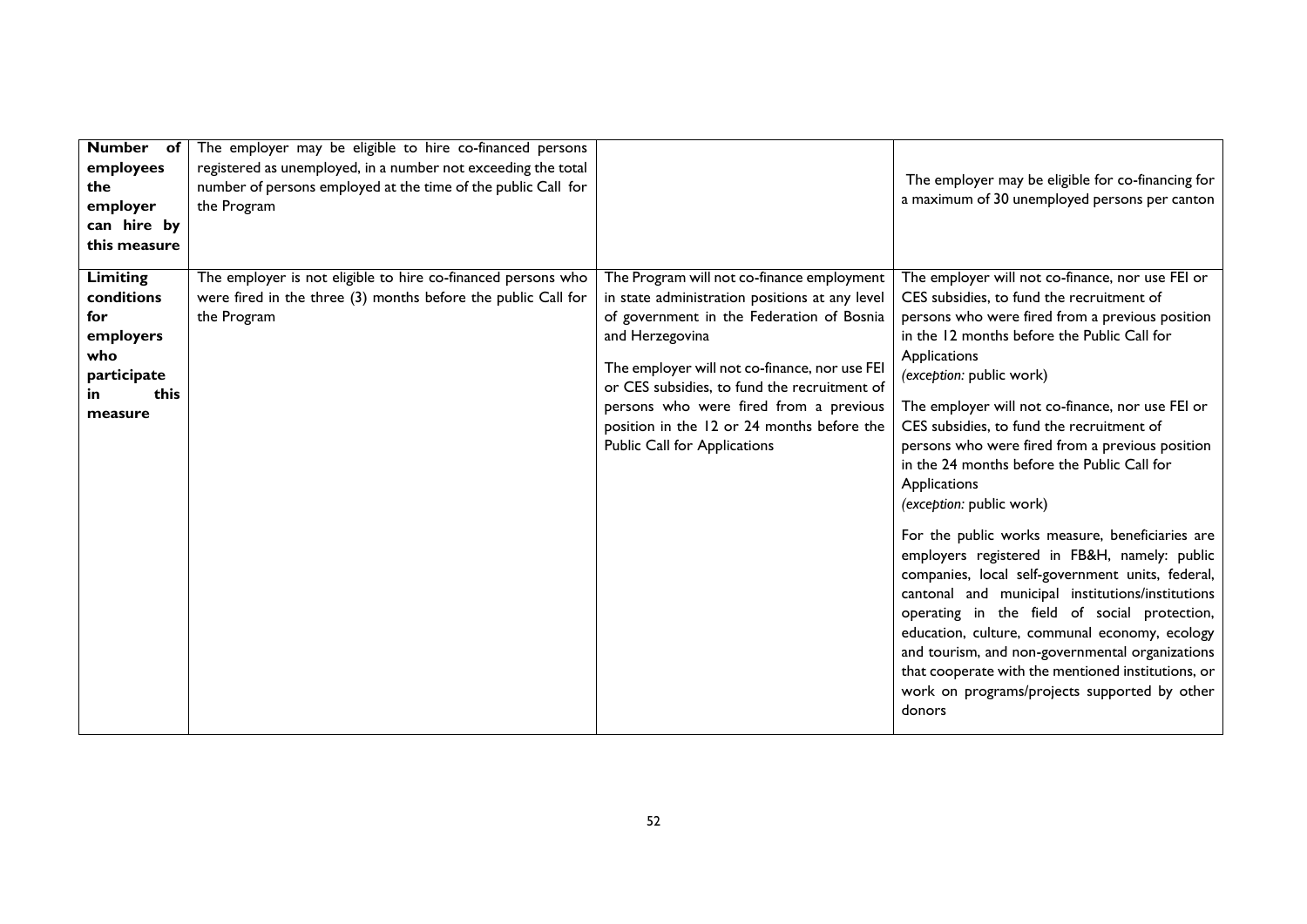<span id="page-53-0"></span>

| <b>Those</b><br>are<br>eligible<br>participate<br>in.<br>measure | who<br>not<br>to.<br>the | Employers who have used credit or non-refundable funds<br>from an FEI or CES subsidy programs and did not comply with<br>the contractual obligations, or did not employ the foreseen<br>number of employees and did not return the funds regularly<br>received | Employers who have used credit or non-<br>refundable funds from an FEI or CES subsidy<br>program, and did not comply with the<br>contractual obligations, or did not employ<br>the foreseen number of employees and did<br>not return the funds regularly received         | Employers who have used credit or non-<br>refundable funds from an FEI or CES subsidy<br>program, and did not comply with the contractual<br>obligations, or did not employ the foreseen<br>number of employees and did not return the funds<br>regularly received                                                                                                                         |
|------------------------------------------------------------------|--------------------------|----------------------------------------------------------------------------------------------------------------------------------------------------------------------------------------------------------------------------------------------------------------|----------------------------------------------------------------------------------------------------------------------------------------------------------------------------------------------------------------------------------------------------------------------------|--------------------------------------------------------------------------------------------------------------------------------------------------------------------------------------------------------------------------------------------------------------------------------------------------------------------------------------------------------------------------------------------|
|                                                                  |                          | Employers who do not comply with their employment tax<br>and contribution obligations<br><b>Employers</b> who were registered as part of the black market<br>economy in 2013                                                                                   | Employers who do not comply with their<br>employment tax and contribution obligations<br><b>Employers</b> who had received penalty<br>charges for unpaid fines and costs associated<br>with the offense of not having a labor<br>contract(part of the black market economy | <b>Employers</b> who do not comply with their<br>employment tax and contribution obligations, and<br>have not signed a Debt Settlement Arrangement<br>agreement with the Federal Tax Administration<br><b>Employers</b> who had received penalty charges for<br>unpaid fines and costs associated with the offense<br>of not having a labor contract (part of the black<br>market economy) |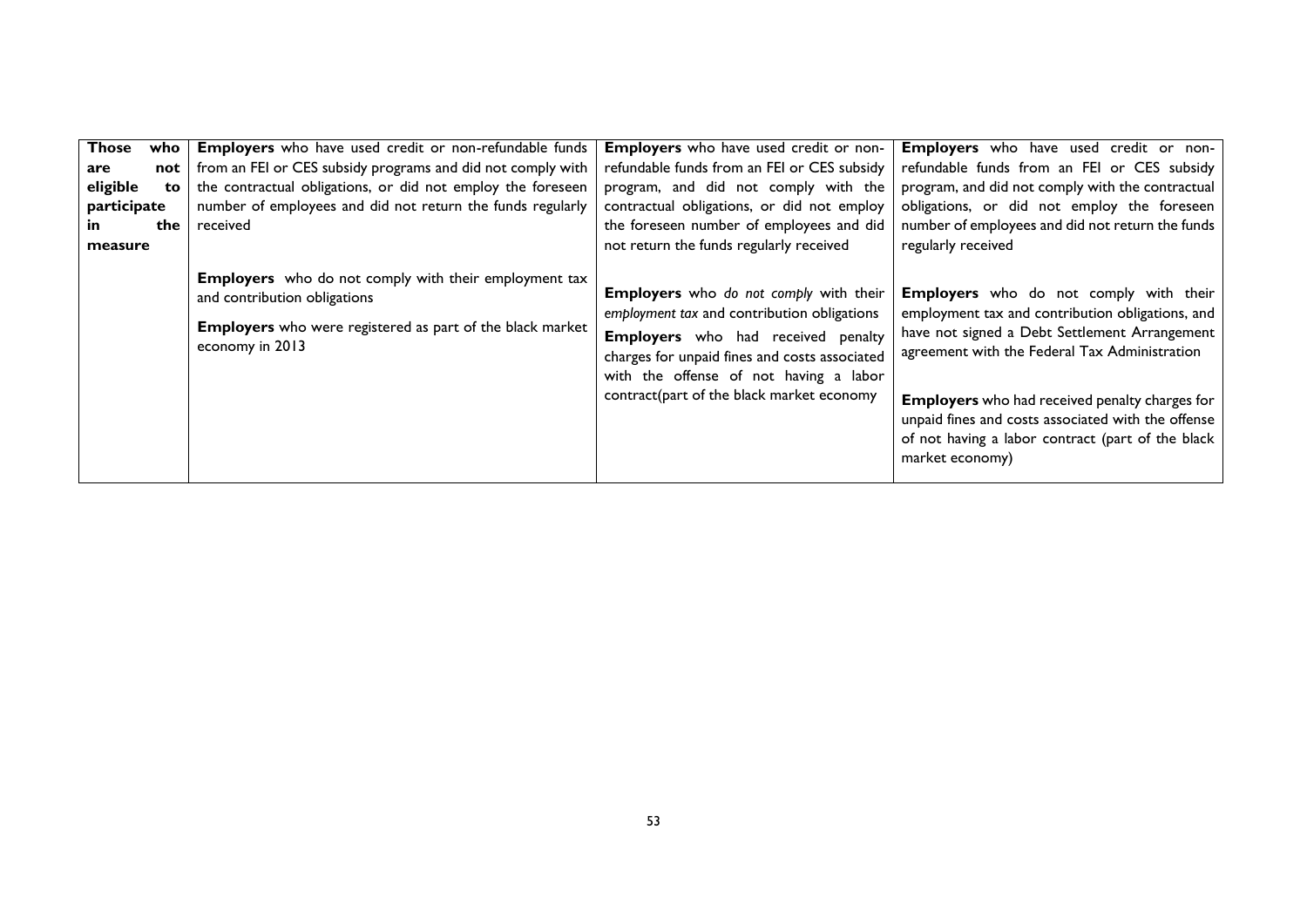### **ANNEX E: Effect Size Models**

|             | Model<br>$\overline{1}$ | Mode <sup>1</sup> | Model 3     | Model       | Model 5     | - 6<br>Model | Mode <sup>-</sup> | Model 8     | q<br>Model  | 10<br>Model | - 11<br>Model | Model 12    |
|-------------|-------------------------|-------------------|-------------|-------------|-------------|--------------|-------------------|-------------|-------------|-------------|---------------|-------------|
|             |                         |                   |             |             |             |              |                   |             |             |             |               |             |
| (Intercept) | 0.08<br>***             | ***<br>0.08       | 0.07<br>*** | 0.07<br>*** | 0.08<br>*** | 0.08<br>***  | 0.09<br>***       | 0.10<br>*** | ***<br>0.10 | 0.10<br>*** | 0.10<br>***   | $0.10$ ***  |
|             | (0.01)                  | (0.01)            | (0.01)      | (0.01)      | (0.01)      | (0.02)       | (0.02)            | (0.02)      | (0.02)      | (0.02)      | (0.02)        | (0.02)      |
| Treated     | 0.77<br>***             | 0.77<br>***       | $0.58$ ***  | 0.52<br>*** | 0.51<br>*** | 0.49<br>***  | 0.47<br>***       | ***<br>0.44 | 0.45<br>*** | 0.44<br>*** | 0.42<br>***   | ***<br>0.42 |
|             | (0.02)                  | (0.02)            | (0.02)      | (0.02)      | (0.02)      | (0.03)       | (0.03)            | (0.03)      | (0.03)      | (0.03)      | (0.03)        | (0.03)      |
|             |                         |                   |             |             |             |              |                   |             |             |             |               |             |
| $R^2$       | 0.59                    | 0.60              | 0.38        | 0.32        | 0.31        | 0.29         | 0.27              | 0.23        | 0.24        | 0.23        | 0.22          | 0.22        |
| Adj. RA2    | 0.59                    | 0.60              | 0.38        | 0.32        | 0.31        | 0.29         | 0.27              | 0.23        | 0.24        | 0.23        | 0.22          | 0.22        |
| Num. obs.   | 948                     | 941               | 938         | 939         | 937         | 934          | 933               | 932         | 915         | 910         | 906           | 901         |
| <b>RMSE</b> | 0.30                    | 0.30              | 0.35        | 0.36        | 0.36        | 0.37         | 0.37              | 0.38        | 0.38        | 0.38        | 0.38          | 0.38        |
|             |                         |                   |             |             |             |              |                   |             |             |             |               |             |

**Table E. 1: Total Effect**

Note: each model corresponds the month that is observed